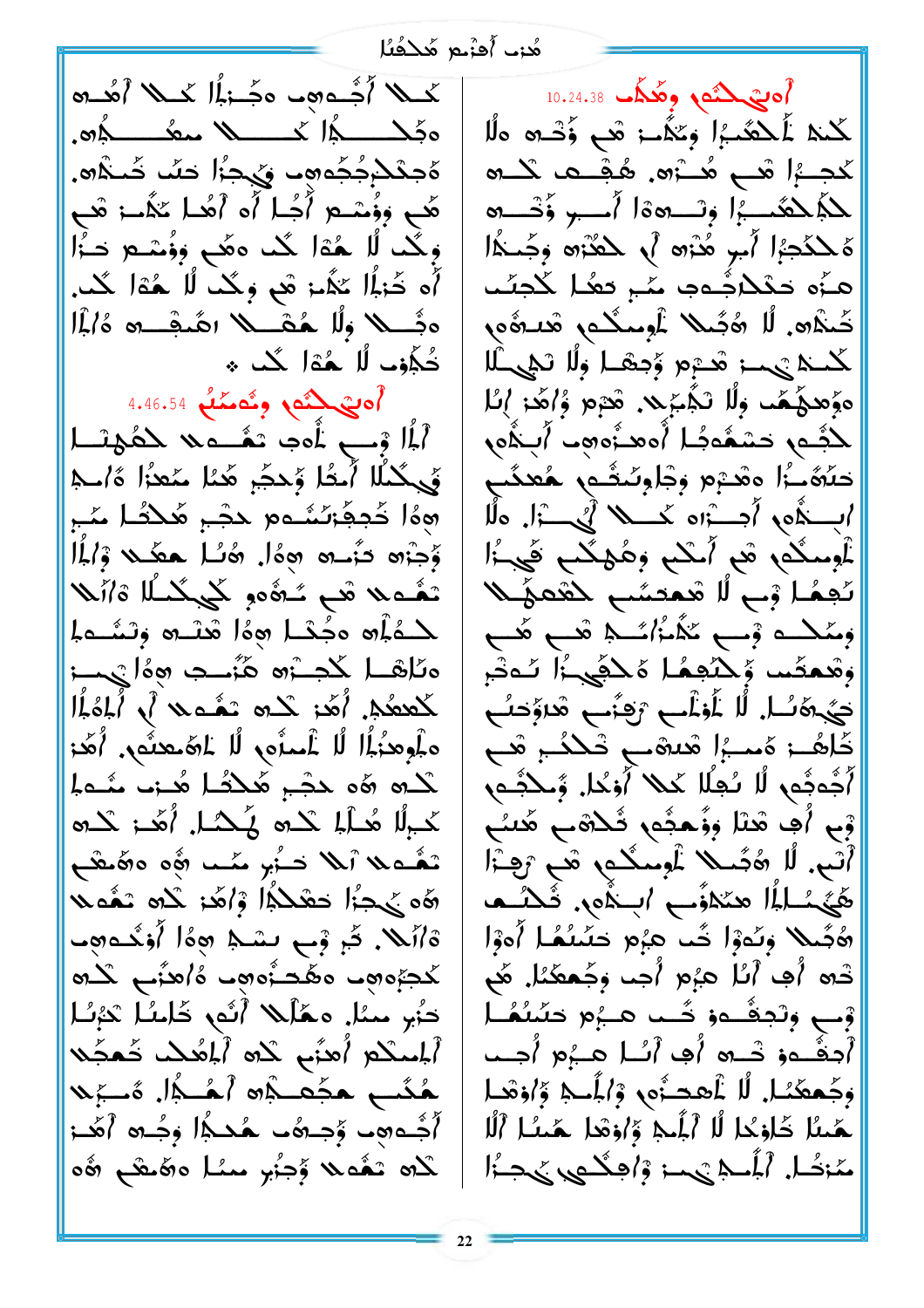هُذِبٍ أَهْزُمِ هَٰذَهُمُا

هُه وِهْـــم للـــمُـلِم أُجـــم لنُقْـــم هُه ئھ ھُو كُنْتَ. أَهِ أَبْتُمْهِ هُوؤَب ابِلَاهِمْ وَهْمٍ هُوَوُمُا كَعِندَ أَبَدُّهِمْ \* هُم فَرْدهُـــه وُـعكْنشـا وِـعُصـدًا هُرِهُداً وَرُوهُا 12.1.17 حَدَّه فِي أَحِبُّا أُوْهُد هِهُا أَجْنًا كَلا إِنْمًا وَجَدَّبَنَّا أُسِرٍ وِتَجْلِما كَاءَهُ هُؤُهِمْ هَٰذُكُــا هُه وَهُدِكُنْــا هِهُا لِّيَّةَ مِنْ مَعِيِّ لا حَمَّتُ ا لْمُعْطُّدَبُ أَمْنُدْهِبْ وَشُدْمَكُمْ. وَكُم مِيزًا وَهُجِئُ! رَوْزًا كُلُّوهُ وَوُيْتًا أَوْهُجُهِ هِهُا كَعْلَمُــِ أَبِّ كَمْعَنُــٰمٍ ثَافُــا ةُامِكْمِــةُ٥، ۞٥٥ سُـهِقُدًا وِهَمُّـــٓٓأَ. كَامِتِهِ ۚ كَاوْهِمْـــهِ ۖ شَـــهِ أَهْمَـــْزَا أمك م كم عجلُدها هِ جُنُوْ وَيُهُوَ وَشَوْءُهُ عَلَيْهِ وَهُمْ وَهُدًّا وَلَا يَدْمُ فْعِهْلُ تُعْلِّقُدُوهِ ۖ لِلنَّعْلُ وُءَهُوءُنَا. ەكبر ۋە ھەدگە ھەلكىغ بەۋا تىلم أَهَّنْ الْمُحْمَّا أَمَّسَلَا هَدِهَٰزَهُا هِمْا هْمِ كَبِلًا سِكْفُ٥، لَا كُـدُا. ٥جُـد حَــوَهُ كَلَّــُمْ وَّلْكُوجُواْ حَذِّبٍ وَهَا وِتُعَكِّشُدُهِت مُ وَقَبِرِ هِهُا خَصَفُو نْصَطِ لْمُوْمِ الْحَكِيَّةُ مِنْ أَمْسَ مِنْهَا مِنْهَا مِنْ بِجَادِلْمِ هُمَكِ هَامِنُوْلِ لَكِنَّمِ وَهُءَ لَمُوْكَلِ وِجْبِهِ أَهْبَرَا. هَٰلَلاجُا وِهُٰزَيْا هُم لِلْعُلا مْنْه مِنُوهُۥ أَالْكِي حَجَّكُه ضَـٰهُا هُوَهَــْرَهُ ضَــْحَمَــهُ هُ/هُــهُــه ةَ أَهَد: لَكُـ مَهْ هُـ هَمْ مَكِيْلًا هَ بَكْيَلًا هَمْكُمُّا شَم أَجَرْهِ وَاللَّهُ لَكُو ەجَىنْدُە قُـُدُه. ھُوٓا ۦَلُوب ٱيَّا وِيَأُوۡلَى حجّہ تھُے لا تّہ اٰ اُ قب سُدُّہو **کے گا ا** \* أَوْتِيْ لَمْنَ مُنْ 15.17.27 هُكُم هِجُمْ إِبُل لِأَمِمِ بِلَمِجْمِ مّبِ لمَسْبِ 16 مُلْعُدا هُنَا لِلْجُمْعِ وَّده وَّهرُهُدفُه ۖ كُد هلًا. وَ اللَّهُ هُم مُحْمَدًا وَمَسْلَمُوا مُحْمَدًا حَبْنَدُو وُسْعِ وِهَا ٱلْأَ لَا هَمَنِيَّهِ ۚ هُم خُلْصًا المشكم مقارضية بمبتين فسيرته المناكي هَوَْــهُ هُنَـا هُنَـا حَبُّــهِ مُحْفَـا. تَجِبَّهُوهِ شَكْبُوا وْإِنَّا أَهْتَهَا كَجُّمَهِ وِكْمَهُ كَجَزًا وَؤُدُّ هُمْ هُنْزَهُ لَهِ كُمَّد وَوَّهِـــهِ أَهِ لَكْـــهِ نَوْهِــُــهِ وَأَم هَكْلِم لَهُـ;ه أَبْ وُمِكْتُـمٍ لَهُـ;ُومٍ. ٱلْا هُكُبِ ثَكْلُهُبِ نَبْعَجُوهِ حَجُّمَهِ تَعيُّما ۖ هَعب وَمل وِلَا يُبِكُم ۖ لَمَعُم وهَبَوَّبٍ. كُفُّه أَسًا لَّا أَبَلَــدٍ هَكَكُـدٍ المُسْهُم وَهُمُ لِمَهِ مَنْ وَهُمَهُمْ هُمُا ثِمِ كَنهُ لِمَثْقِ بِمَلْكُمَا حَمَلَهُ الْمَمَلَا أَفَ، مؤَمِّدُهُومٍ, هُجٍ وِكُمْ هُلْمَ هُ/ڢ لُلجب هُنْبِل مْلِكُـو حجُــْمِ لَلْا تَدَبَّبُهُ حَكَّنُدَةُ مِ أَسْكُمٍ وَإِنَّفَ إِسْتَمِ لَا حَجَّهِ كَمَنَّهُ مِهْمًا كَمِثْمَى سَهَّمَةًا ھُھُل وَجِي هُمِيلُه هُھلُنه أُفِ لَگَيْتَ هُ/ڢ لُلجبٌ. وِبْلِلِمَّلَا شَكْبُا وِّجِدُحُـلِّ حَلَّعْدَهُوهُ وَمِثَلَاةٌ مَنْ هَيُمْ. هُلَّا وَمِ وْابِلًا فَنُحِكْظُا هُو وْاسًا هِمْبُوْ إِسًا لِكَبُم هُم لِكُمُ أُجِب وُمِنُا وَجِدَوُّا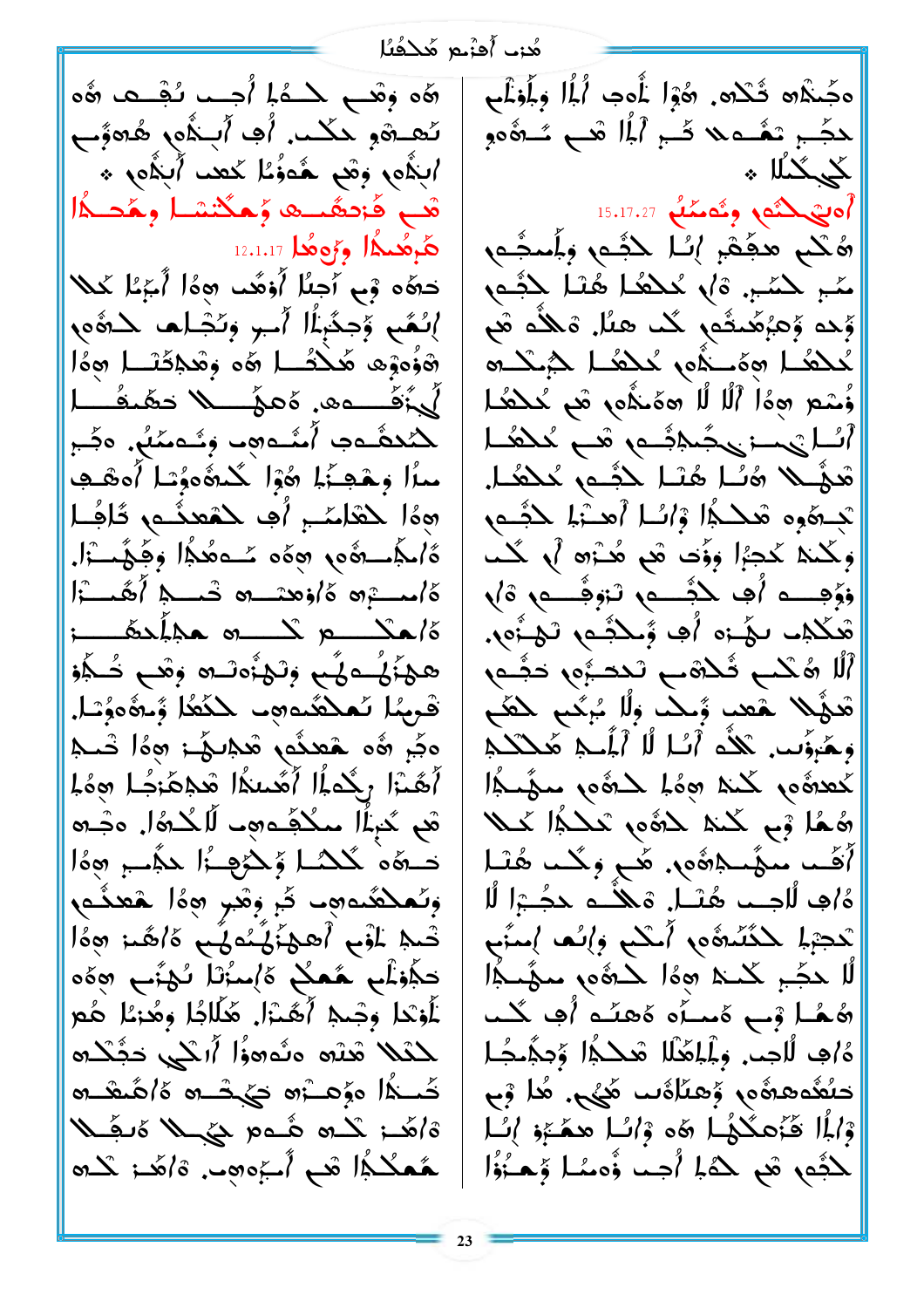هُذِبٍ أُهْزِيعٍ هَٰذِهُنَا

سأَاةُ و مَاهُدوه لِهُ وَمِنْ وَمِنْكُ هِهُمْ كَمَدْهُمْ أَسْبَرْهِ أَسْبِرٍ وِتَعْدَهُمْ مِ مَوْمَهِ وَكَمْ أَنْ هَاهُمْكُ لَمْ دَوْهِ وَهُوَ أَمْثَلًا هُ;ىُا أُههْده هُم خْمِهِ أُهُمْ إ ةاهَـــز لمـــوهُ؟ أهلَكَـــه وهُكْسب لِمُنْعُوبَ وَلَأَمِّنِي وُنَقِّفَ أَآيَلاً آلَاهِ لْأَلْمَا وَإِسْتَنَامٍ \*

وهَبْمُا هُنِ أَقْنِع هَٰكَفُنَا قَمِّي. ثَلاَ وَمِ وِتَعَثَّرِ مَنْكُفٍ. هُنُا وَّحُل تَجْهَزُلُ حَعَّلَاثُمَيُّالٍ وُحَعَّدُلٍ. مَّكَت \$∶ ئى هُعْـــهِ حَكْكُـــا هُهُنْـَــاا وُّهْوَنْـــا ەئزەتدۇتىل. ەَھەم وشَكْدەُ كَتْت أُوْكُلُ 500 أَبْلِيَكُنَّ هُمْ وُءَدَٰنُلُ 5هُمْ حُـُلًا. أُسو وِحَـٰهـُ;ُوا وَٰحَـُـٰهِ اللَّـٰهَــةِ فَـٰ حَكَّمُـزُه أَلَا وَلَا حَكَـزَوُه أَلا وَلَا كَعْنَـُـا. ٱلَّا حنَّه لحَفُسًا محَٰدَـٰـٰٓ؛ا شَرِيَٰـَـٰٓٓهَاْ. ەھُب وڭتىم ڤەھۇتُـەھب وأڭـىھُا هُههُهبُلا يُعْتَفِهُوهوب وَّحُط هَدِمِيْزَا حعَكْثُم}ُا وأَحْدَهُا \* كَمْمَنْـا هَذَّبِدَبْنَــم تَمْـارْهِ وِهُــزَمَ أُهْزَىــــــمْ هُـُموْمُنْــــا ۞ه وِّحَبُوْيَــــــه أَسْلَمُوهب هؤا معمَّعهُنَا. حَمْدَيْهِه ەكَـدَدُو ىُـهُ: وەدُا فُـُقحۇتْـا واَلْحُـهُا ەَحكَكَىكُــەلمُە ەَحىمكــە أَكْـــە ەَحنُـە كَـفُنْن بِـمَّـت هُـومُدەُ الْوَجُـل. كُم حَدًا هُموِّسًا كُحْسُمو ٱللَّهَـلاءُ لِمَا ثَلادُه ) لَا تَعْمَلُ مِأْتَوِيْدًا } . ﴿

هَٰلَاجُـا ٱُهُـهو مُنۡیِّبِ هِمَا لَیۡـُدۡبِـبِـرِ ەُحجَّــ وەُجَّىـُــا مِلْمِجا أَهَـــز كَــــرە ٱلمكن في الْمِتَعَمَــــجُبِر مِلَا شُـــجُوْم. كَانِّفْتُ مَالَاتِ الْمَالِّيُّ الْمَاشَرْ وَالْمَالِيُّ مِنْ الْمَالِيُّ مِنْ يُجِمْهِ وَهُمَا وَحَذَّبُ أَوْ وَهُمْ وَهُ وَوَجَعَلَهُمْ وَالْمُؤْمَنَ هِهُا حَسِّ هَٰلَمَاجُـا هُجَـٰ: ﴿وَاْ يَجِـٰ: وَسْدَدًا مُدْاً وَدًا. دَجَّ حَجَّزَهِ هَٰجَّـٰٓئِهُ! هَٰٓٓڔۿؙٮؘڬٛٳ؋ڮڵۏۦۢڷؠٵ۩ڸؙۄۦٮػۭۿؙٳۦٮٮڮٚۏػٳ وِهَٰ;الْمَا هُ/باَڪِكُمِـــ كَـــهُومِ هُـــع رَضُــما تَجْعُدُ وَجَٰٓ بِكَمْتَ وَجَحَٰٓ وَ حُوصًا مَّى قَوْمَ هُم حَدَّلُه هَٰلَاجُاً. هُـْمِب أهلَموَه عَصِدُه وَاهُد هُهُمْ يَرْتَدِ حَقَّـــه هَذَا وَهُـزَــُـــا هَـــَــَرِّوْ هَٰـلَاجْـــــهِ ەفَكْلُف شْمْ أُبْرْه وْهْؤُهْوْھ هُكْتُـا، ەھْم ھْتْزْمْ وْھْجْسَمْجْسَمْ بْهِءُهِ حَكْسَد مُؤْهَدُهِ ، وَكُبِي أَهْلَاكُمْ أَلَمَا الْكُلْسَ لْكُمِنْݣَا وِهُبْنُـْمِ أَهْـِهِ وَيُـْمِنِّي هَٰهِ وْالِمُكَسَّـــا هُـْوَهُــــــاه هِ هُـــُــــلا وَّاسْــــا هَيُمْالُ أُهُم تَسُعُّمِ وَوَّهِ وَهَرَبْكُمْ. ەُىھْــــە خَلَافْكَـــا وَوُفْئًا ەتھھَـــــهِ وَلَكِنْسُدُوهِ بِكَسْبًا وَجَعِفُ وَدَوَّا. ة/هلّأهوكم ه كُلْم وهُعِدًا و ەَجِمْبُومِلُو لُا فْجِمْكِمِ كُلُوم لِّلُوكُما أَلُّا هْجِعًـــمِ حَرْمِهِــٰ أُمْ هَــزُا لِــْـرُهُ مِ هَعنُه، هُا هُٱم كَــلا لَمُوْكَـا وَوُوَلَٰا!. أُهنَّم لُاه هاُلا اُلهَا لَكُمْ لَلْجِد هَامَ هُجُمُّنْكُمُوا وَالْمُؤَالِّذُ الْمُجَمَّلُ لِهِ مِنْ أهنَّب لك من دجَّـــز هَٰلَماتِـــهِ وَهُم. مصَعْدَى سُمْعَد مِهْ اختِّفِكْمْ مُصَحِّمَة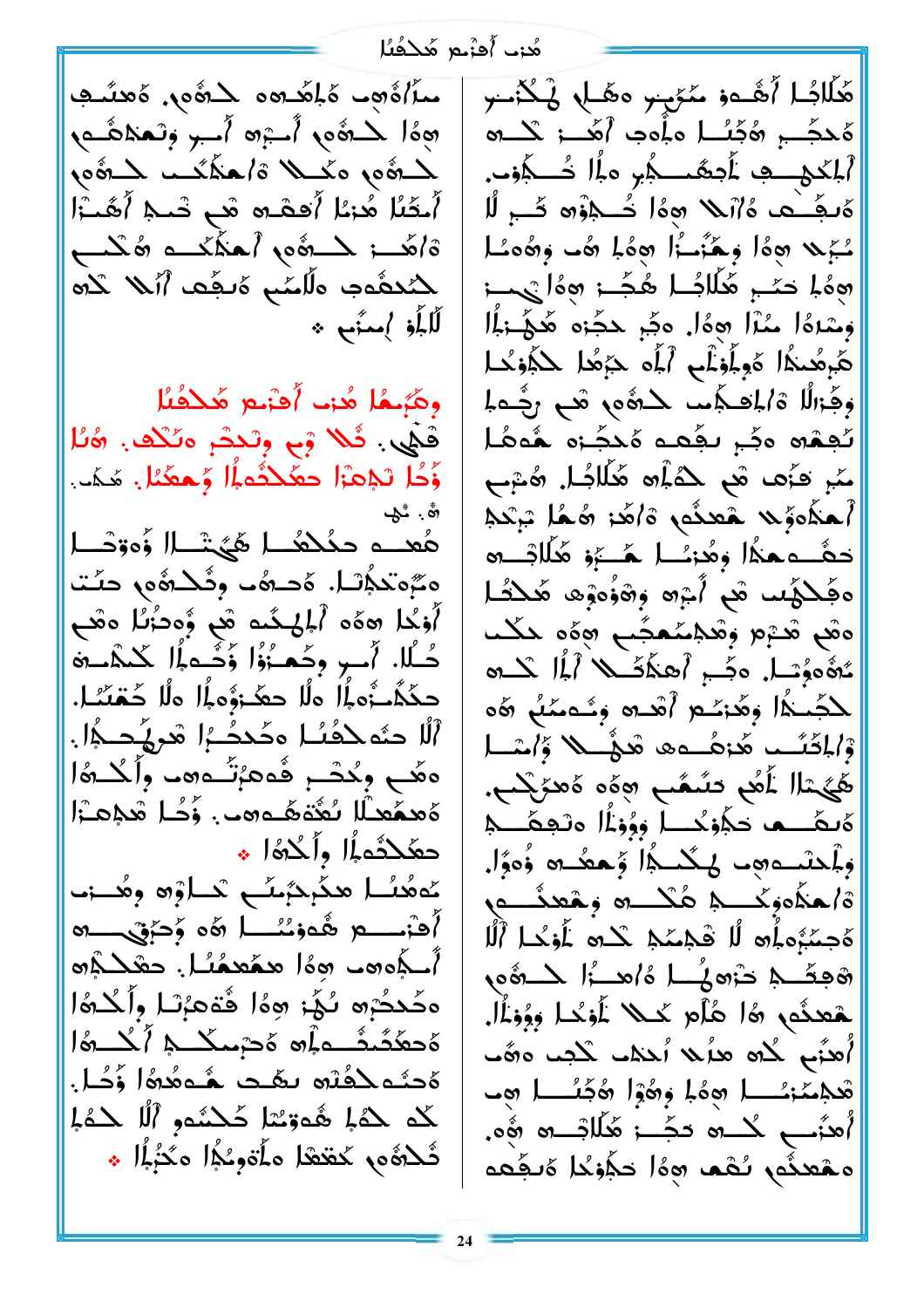هُذِبٍ أَهْبُو هَٰكُفُلُ

آباهُكِبِر. هُده 305 آسكُمومت وودًا كُــز لمُعَدْهِـــتْ حَتَّــــم مُتَّـــم مُتَّدَّـــا مؤمثا وهُتِيءٌ فَهَدْرًا حَزَمَهُ مْمَ ىئىڭى ەھچىل لاھْىب ماھُى حَدَّبِلَا كْمِلْحِقْدِ. لمُوت حُمِّكْهِ مُسْمِ 304 كَمُلا الأدوهُــ هُ١ههُ الْمَكْسَــــُمُ الْكُسَـــزَــ أُهنُـدنَــ هُـدِنْـُـل هُـنُدهُــل دفُّـد}ُــــهُـــل وَّجُبًّا وهُبِّ مِ حَمْدَامِبُوا مِجَبَابُ ا هُحمَّبُوءُاْ وَحِجَّا هَكُم كَنَّه كَفَتَه هُكْــد الْمَشْـــرْ فَي هُـــزُه أَمْرَ مَــرَةَ الْمَسْتَمَرَّةَ مِنْ الْمَسْتَمَرَّةَ مِنْ الْمَ هَٰٓدُهُنُـا حغَّرٍوٓهُــٰهُٖا. ٥وۡحَـَـٰٓ ٱلۡلا لِمَعْدِوْمٍ حَرَّحَىًا هُ الله كَعْسُمْ هِنْسِي 323 أَلْمِكْتُفْ لِلْكُنْبِ كَحْقُوم أَلَمْلا ۖ لَحْقُولُهُ وَوَوه ۖ وِلَىٰهَٰكَا. ەھْم كُـڳو وُھەكَت ھُـم ھُـەلُھۇەھ هَــزَوْهِ كَـــوَٰتُ هَــرَوُ هَـــدًا لِمَوْجَـــزِيَٰا وُحسَّوَّضَم مهُم خَمَّزْحَنُّهُ لَا هُبِؤُسَمَا ەۋقىل ئەتكۈنىل كونى*ئ*ا مىگىغىل وَوْمِمُنُنَا. لمُحَتَّا هَلَىٰكُمْمِ حَنَّنًا ﴾ كَعْتُمْ هَتّْحِي 363 هُـا وْالْمَلْكَلْكُمْ ىرَجِحَى لِلْفُتِهُمْا هِمَىنُأَكِمْ. هُبْطِ هُرؤُهُ الْمُسْلَمُ الْمَحْقَدُ الْمَحْسَنَةِ لَلْمَحْسَنَةِ لِلْمَحْسَنَةِ لِلْمَحْسَنَةِ لُاهُـْـرَه ۚ دَخُلُوۡتَــمِ ٱلۡلَّهَ الۡاُدوٰهُــٰ ۖ لَمُحُــمِ هَـٰٓؤ حَقَرِؤُهـٰٓهُا تَكُـٰهُا ةَالِمَّرِكَـٰهِ حقَّــم فُــْهُـْــا. حهًـــز هتَّـــح وحُـــز لِكَعَبِوَكُمِيكَا الْمَوْلَ مِكْنُوْ لِلْمَوْتَعَيْلُهِ أَ الأمويان أَهَنُا ضَشَرَبُ وَهَنَّهِ هَتَّى 373 كَعْسَرِكْتْتُمْمَدْ هُمْ مُتْسًا هُكْم

كُعِنْكُمْ أَرْبَيْــِتْ 1929 كَمْكْسُرًا مَيْسِمْ دأەوملام ۋالمھھ شى ھُبِوَّمْ ا تَكْتُكُلُّ أُودِهِ قُومٍ رُوحُتِكُمْ! هَقْدُو أَكْسُدُه وَ هُكُلاً كُلْعِ مَنْهِ يُرْهُوهُمْ أَ هَٰكَفُسًا وهَٰدُوۡهِــدًا حَــلا كَمُسًا هُومُنُا هُ/ف كَــلا هُــزم أُقْزَـــع هَنْكُكُمْ. شُرًّا مُنْ حُبٍّ هَأَهَٰذٍ. أَبِـدُّهِ هُوبُسْلِ حَدُّلُ حَدُّرُا أُوبِ بِحَيْلِ ههَجَكَندُه. جَمْدُوْا هُنا وَجَنَنـــمِ كْتْتّْتّْكُەن مُسَلّْبْ لْمَتْكُون أُسو وُبِّتَنَا. مَوْجُلًا هُوْا جُبِياًا هُءِمْمُا سُنُزًا حَقَنُدُهُ مَ مَنْ اللَّهُ مِنْ مَثَلًا لْمقْمُدًا وَرِيَّكُمْأَا هُحِقُوزُكُا هُعَهُ:. ەھْكْئا حكْزە آتتلا ەْھنْتْا. شَتْدەب لًا قَتَّى من قَبِ مُكْسُمِلُهُمْ. أُمِية وكْحِرُبِ رَجِّكْشَا هُحِتُعُكُمَّا وَرُوقُهَّا. حَزَمٍ هُـا وِهُوْا وْحُلًا وِأَوْحُا أَه هزُحًا. ىُھڭم ەُادَىم ەھْدېگىگى. ٱلَّا رَّىكْعَا وُّهِمُنْكُلُ وِهُذِبَ أَهْنَيْهِ وَهُمْ هُوَ لَلَّ أَحْرِ ەھْلىم يېڭىلا ئىمھۇا ۋاتىپ اتىپ دَعْدَدَ شَدَوْتُهُا وِلَّا تَمْلَا أُمِرٍ وَاهُمْمَ:. وُهِ دُرُبُ لِمَ وَأَوُّمِكُ لِمَ لَكُنَّكُ هُو رَهُ وَ حْدُه وَحَدُّل: مَّجْهَلَا. تْ. أَرْ \* أَمكَنُا وِٱهجُم حُدوَدُوْهِ هُمَكِنُدا إِنَّا لِحُدُمِ كَلاَ مَتَدُومَا عَفَّمَعُلُهِمْ ﴾ هُنا هَبُسُا ٱلْمِنْدِ حُمنَهِ وَدُه 285 **ەكىئ<sub>ى</sub>گى آباؤگى كاھ**كا **لَ**الْكَعُبُرا لأههفُوفُا وكُلِّدْرَكَات وكُثْرُه مُكْف لِمُسْكُمْ أَكْتُهُ أَوَّتْقُولًا وَدُّوسُا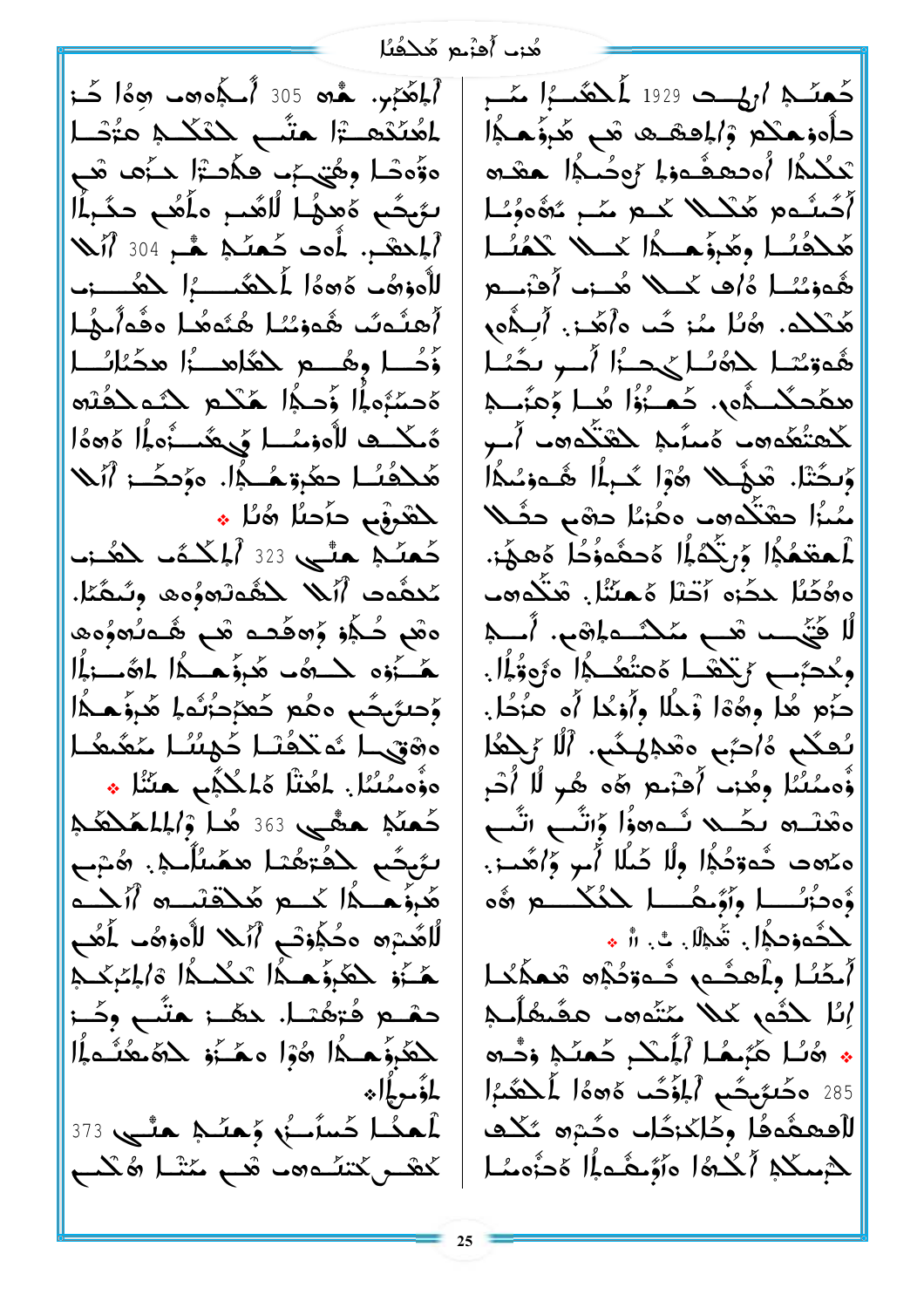هُذِبٍ أُهْزِيعٍ هَٰذِهُنَا

وتُمكفُنُا أَحَكُوهِ أَمِي هَعجَا أَصْحَا وؤلمئا وهعما مفَمّز كَيكبُرا. هُكُسًا وُٰٓءِلمُــا وِحُمَكُفُـَـا هَـــوكَرِ حَقْدَكُمْ إِلَّا \* ەُدەُب وِھُىغَىلّ كَمْلا ھُڪتُب رُوھُل. حُدْماً إِنْساً وْاهْسَۃ حَدَّے لَحَسَنَہُ شَمْ أَوْلَــُه مِنْ وَمُوهُدَا \* أُحعُل ومْحِسًا هنَّجِيًّا ۖ حَجْعِيًّا ۖ وقَّبِ مْحلًا مِفْنُمْأًا. هُكْنًا رُوهُـا هُعَفَّ: ەَھىَـُمِّى لَىَـْتُـٰلُ ەَھىَـصَـٰ وَھىـصَـْـ ِكْعِبَدْوَٰٓءُٖاْ. هُعِنَيۡۦ: كِنَّبَدَا وِلًا هُـوف. رُوهُا أَـٰكُوهِ ۖ هُـُـوكُـٰزِيَـٰهُـ مَنْثَـٰهُـا هكَكُ: حَلَّتْكَ وَسَهَّمَكُمْ هُمَكَنَّهُ لِكَيْتَقِيا مِلْكَةِ لِكَسْلًا كَجَنُّوُّطْ. ەأْئْتْدَا وِخَبْنُغَا مُنْأَلِّفْ شَيْ 60 شَبْرَتْ وكُلُما ۖ لِكَفَّمَعُلِ مَنْهَڢٍ ومُكَفَّعِبُونَ . هُكُنُا حَبْرٌ وَهُدا حُرْبُهُا هُـقَفَ هَيُّ وَ لمُتَمَمُّدًا خُتمَا هُعَتُنَا هُم كَذُا مَكْتَرْبِهِ وَإِلَى أَمْرِضِهَا مَكْتُمُ مَنْهَمْ: الْحُمُ*نَا* مَع معَكْلًا هَىنَا \* شَرْبُلا شَاءُوْنَا هُ كَبِ ٱلْمُلَمَعِ وِكَعُدَا بِرُوهُومِ أَوْجِئُمِ غَوْشُمِ \* رُّوم رُومُا وُاوَحنُب مُتَمَّى وهُت كّْسعْبِ ٱلْسُٰا وِكَفَّبٍ. هَرُلَّا حَمَّمُحا هكُدْ أَتْشَى. مِمَّزْتُلْ \* ەئاھە ئىگىلا ئىم ئىنگەھە و*ڭى*لا هِنَسِعُنُــهِ أَل. ٱوَّحـــهُ الْـ يُحكَّـــا لِلِنُغُّــا هَيَ تَبْلًا هُدةَ دُدًا مَدْءَتُوْنِيا. أَبِيدَاً رُوَهُــــــكُمُل وهُحكــــــــم للَّـكــــــــل بـحُــُــــل كُثُّدَوْلَ. هُ‰ا مُكُمُّلٌ وَكُبَّلٌ كَبِيْلًا ثَلادْمی كَتُبِهُ احصًا هُـهِٱه. هِ/ِنُغُـا هَيْتَمَالُ أَهْبَهِ حَكْمُهِ وَسَنَّمَ الْمُتَحَدِّدُ مَّعْتَمُّجُّا وَتَرْبُثُمَّا وُّومُئُنَّا. أَهُدْب وكنوت هعما هلاسأب وهشاهوت وَٱلْمُنْعَوِّوْمِ ۖ مَا لَهُ وَوَٰا ۚ وَكُوتُهُ ۖ أَ ەھُكَىُلْ شَكْحُمُەم ەُھىُكَاوُّلُّە ەَحْكَلْ وِكْحَنَّبِ حُـٰمَقُٰٰٓهُۢۢا ۢ. هَعْهُـا وِهُمْوَحْنَـا ونُــوووُّا وهُــزم أُهنْزم لَّا حُجَّــز أَلَّا ثُومِ حنَّهِ رُكِّهِبَ ثَهُ هُؤُهِ وَهُدْمِنَّمَ ۖ ٱتَّكْتَكَــــــــوه لا كُــُـــــوةَا وَقَبُعْـــا وهُكْقْسُوْءُا وهُاهْشَارْ وُحْصَّىمَا لَٰا قَدْمِعتُبِ أُسِرٍ مُعُسَلٍ وِلَا قَدْمِا هُسِي. هُدبُوْا سَّنِى مُرْهِد إلنْقُبِ وِتَعْبَشُو لمَعْتَبَعُه مِن. أَلَّا لَا هُدْعُهِ \* كَعِبْدَةُ أَلَّا هَ حَعَكَصْمَةُ أَلَّا وَاصَّلَا ۖ هُ سَا هُكْفُسًا حُكْماً إِسُاً وَحَدَّسًا عَمِمُـاً أَحْقَدْشَــٰم حَــٰرُوُۢا شَنـَـٰهُ، حَكُنُـُـٰه ٥٥ لَم هَعدُا \* هُمكفُلًا هُـٰزَوْمِهَٔا مِّتْلَ أَنَّم وِّحتَنتُمُا. هُ/مِلًا وِلًا هَٰٓئٍم أَنَّـهٍ. وُقِعا كَلَّهِي أَا ولًا يُحصًا. فَي أَنْ وَولًا يُحصُّلُ هَو. وُّحِمُـــا هَٰذِيَـــا عُــــوْت. كَٰذِيُـهُـــا ولًا ثَهِ لِلصُّلَا هِ هَٰذَوْهِ اُلَّ أَسْلَمُهِ هَا صَحِيْرًا هَٰٓٓٓئِكُمْ أَسِرٍ هَكْـٰٓءُٳ. وَهوُسًا حقَّةِهُـٰلَا أَىكُوهب. هُنزُوءُا وِلَا هُدَّهُمُا عنَّب. وُهدُما هنُسم كُلّب دُهڤَسمِماًا ودُكْفُه ولًا خُعجُدُوسكُمْلِ أَيْحُبُهِ ا وِلْمِيزَا بِئِسًا جَرَجَمٍ يُحِجُّوا. شَوْوَوُا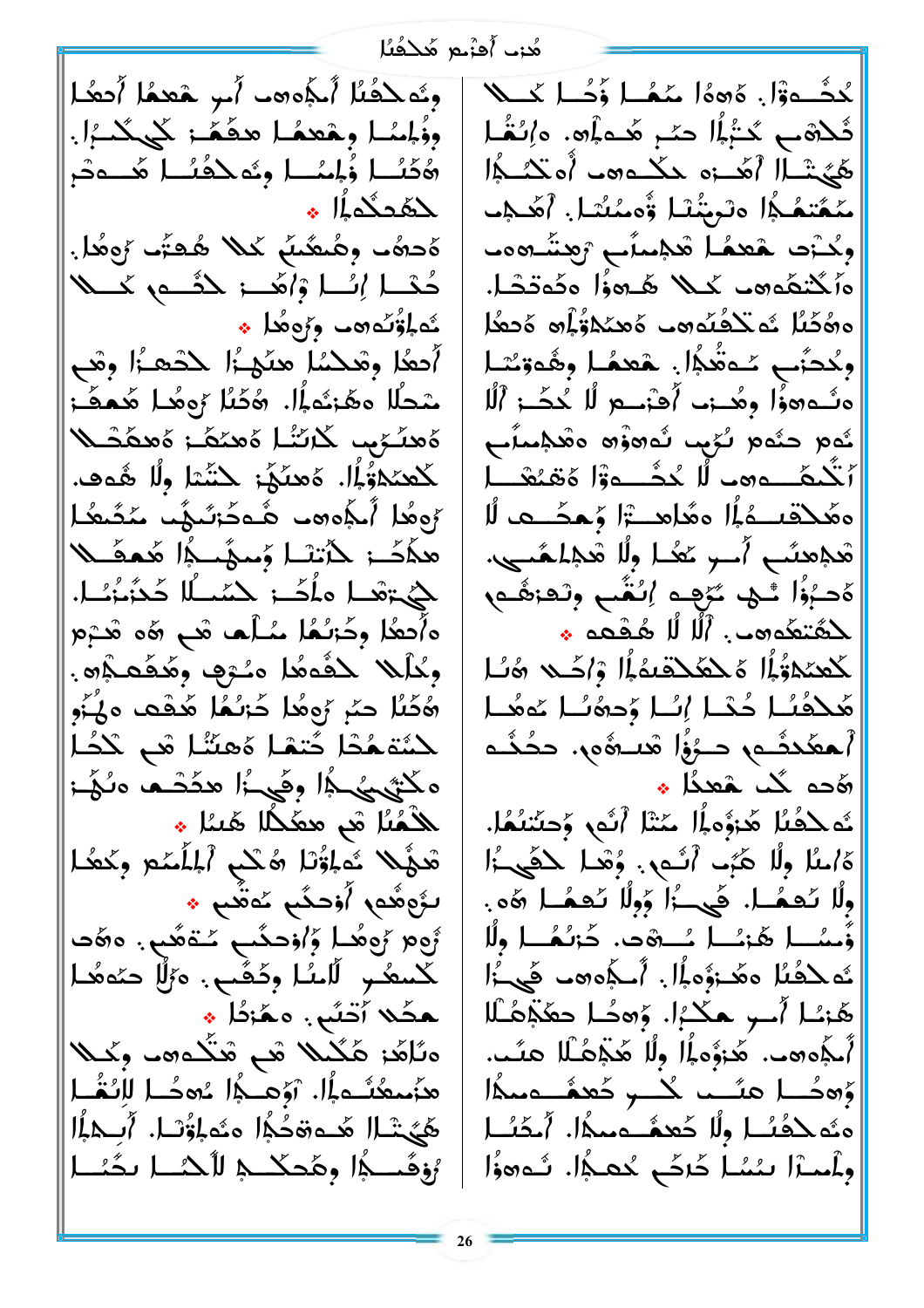لمشكم مقاسية انمستشر للمناس أستكن لمستكر أَحِمُّهَاهُم إِنَّقُا هُنَّم وِلَّا هُدًا هِهَا لَّتُمْنَ وَهُمَّةٍ مِنْهَا. ﴿ وَلَا يَمْكُنُ حؤْءَوّْا هكَعْكَرّْا. هَهُنُّمْ وِوُهُمْ كَلَّلا لَحْلَاظُ وَتَكْسِيُ مِنْ مَسْتَوْمَ الْمُكْمَدِ ة/شَّــا مكَتُبِّدْــا هُجِفَــزِه جِدّْــولِوُّا ەَحرَجدُۥ وىُللغُـا ەھَـٓكـە وَوُّەھـَـا هْدِيَّووِيْلِ وَهُمْ لَلْهُ وَهُدَءُكُمْ وَلَتَعْبُونَا لِ ەْلەنسە كْرېڭىكا ەْيەھىم شاي تَعْتَمَدَ مَرْمَدًا لَّكَيْنَ صَدْمًا وسُمْهَا هُبِعُدِد حَكْتُما وهُوحِسُه ةالمئمّن كع همّسًا هُههُه كُةَدَهَا تَهْتْزَا خَرْهُىدًا وِكْرِيْمًا مِيْمُوْتِ حَذْرًا مندرْوَا لِكَكُلُهَ أُوْحُلَ هَجِمَكُمْ بِثْقَامَا حَمَّتُنَا دَحِهِ مَحْدُوبًا هُنُو وَحَبَّرِ وْهِ حُتَّ وْهُ مِنْ أَلْمُ الْمُؤْمَنِينَ لَّمَ هُدُو وِأَكْمُّا حَقُّى. هَكْمُوْا كُبِلًا مُبِّلًا حَزْهِ حُتَّمِيُّهُ مِ أُهْزًا . وُهجَّرْتُه ۚ وِأَوُمِكُمْ لْمُشْدَوْدَةُا وُدْخُوا وَدَ هُجَعْدُوا أُسْرِ هَعمُا كَلا أَوْكُا هُدُهُوَّبٍ. هَكُلْعَمِ وَهِيَكُمْ لِحَدُّوهِ وَسَكَّرْاً حَرُّهِ حُتَّبِ وَهُ يَ هُومُا كُمْ هِنُّهُا وَسُنْهُومُا كَعْدَةُوم. ەلمى كىلا ئەقۇھەر كىگىنى هؤسون تفكيد للمستهجمه وهَْصْدْ دَكْتْلَا وِٱضّْوَلَمَا هَ حَمَّحْشُوبَ*اْ*ا هؤك رئب ثمُـــه مَنْـَــا منُـــهوزًا هُعَبُرٌ مِنْدُمٌ الْمُعْدَوَّا لَهُ عَلَيْهِ وَهُوَ الْمَعْدَةِ الْمَعْدَةِ الْمَعْدَةِ الْمَعْدَةِ وْْوِمُبُنَّا وُمِكَاهِدٍ مَنْتَا هُم مِكْبُلًا ومَتْتَبَلَّ تَهُــدَ بِهُ مَمْسُلِّ وَأَرْجَعْتُ

حَصَٰٰہُ۞ ٥،٥٥کَمْ کُلُّہ مَکْلًا مَّع كْسِعْلِ مِفْحِدِيَّةٍ فِي حَدَّقِيلِ مَع ضَمُّهَ هَمِكُمُهَا هُم هُدَمًا. وَهُمْ هْهِدُنُـهِ أَمَّا لَلْكُمُــزُّهِ أَمَّ لَهُ مَسْلَقَــهِ. هأَحَمُوا وَامَّد: حَكَّفًا وَوَهِمُا أَحَكِمَةً لَكُم الْمَالِمِ الْمَسْتَمَالِ الْمَسْتَمَرِّ الْمَصْرِينَ مِنْ الْمَعْرَبِينَ مِنْ الْمَعْرَبِينَ لًا قُنُم، 3كُنُا رُومُا وِلًا هِنُمْمَعُنُـْمِلًا لًا مَدِهَكَـــــــلا. هَه ورُأَهر حَرْحتَـــه لِمَا هَجأَهْا هَي شُلا ثُووهُنا وتَعهُا وَهَيْ أَ. وَأَسِيرِ أَوْ وَقَوْمِهِمْ وِرَهُمْ الْمَسْرِ هُبُعُما. رِجُدهِلَا وحُثَدِمَا. آؤهجُا ەَهنُمھُنُوءُا وهْنِئْا وُحِدُّتْ لَلأَهُ ْلَـا هُجْوَهِمُا وقْعٍ جُتِعُكَٰۭا \* هُبْعَــد كْوْهِ هُــا. وِلْمُكَــوْهِ هُــع تقنَّفلا وحُلَّفُا هُنُا ضُهُا هُم كَعنُــا هُنُـــُ:ٰا هِلْإِهْتِكَــهِ لِكَمَنُــا مكْسُـــدًا هَـكْـــتْمُدًا هِمَّيْتَــــا هَ لِأَهْدُا لَهُ شَٰلِ رَبُّكُمْ أَن وَهُبُسُمَا هُذا أَحْنَوهِ. أَهُمِ \* كَمَلًا هَٰذِهَا هُذِي أَقْتُمِ هَٰكُفُنَا فَحْيُهُا. آَوُجُما أَبِ وَمِلًا تَعَيَّد هأمو أَوْأَلُ وِكْحَلُ لَعَقَّمَ وَاللَّهُ وَاللَّهُ وَاللَّهُ وَاللَّهُ وَاللَّهُ وُودَٰنَه وَآوُمغُلَّا لِكَنَّلَامِ هَـعَـنَه أَسو هَعِمُا نَبِ هُوَ \* خَبِيراً هُبُمِ الْمُ أَبِلَكْسِبَٰهِا وَلِمُعْمَدِ الْأَيْحَاسُ وَحِتْنَــْ هَ هزُم كتبُب هِهَ هَنَا. أَحَبُا وِتَعجُم دُّـــــــــــوَكُمُّا شَــــــــــــمُّەب لْأَهْمِعْدُه الْمُمْم مِثْعَاه مِهْلَمْتُفْمِهُمْ قب منطوّْماشُى ملَّده مُو وُمعنًا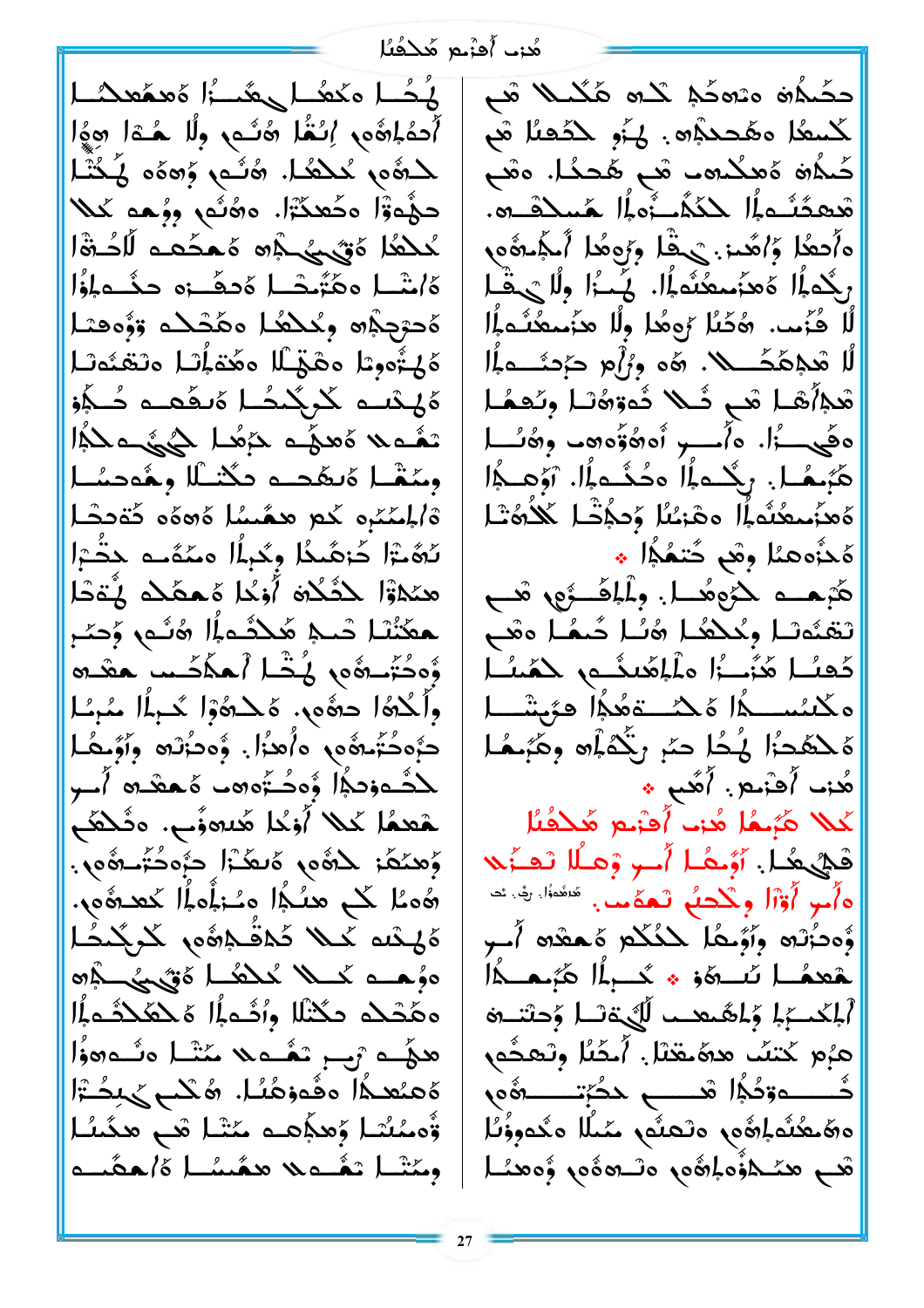هُذِبٍ أُهْبُو هُكِفُلًا

وُوحُـــذُوهم لمعُنـــة والمَعنَـــدوُّلُوه وَجْحَمَلًا هُم هَٰوَسًا وَهُحَجًّا وَاهَ لَٰا ككنسا مسئول وسكيكم لَحْقُه تُكْفَ وها مِنْ الْمُوَالِّ وَالْمُ كَانِكُمْ ا وهُفْعا وِتْعِشَا حَمْعًا وَّكَا هَوْهُسُا وكعثّدهم تُوّتِسْا. أَلَّا تَهِعُا بِكُدوُا وُكْنَبُ أَسرِ هُربُ] وتَعَـزُوها هـرُم<br>هُمُّة ْقال وفُرُّوهَــا مَّفَتَعْــا أَيضُـٰا وهُنُم تَعْهِقُمْ قُاوَّا مْعَ أَتَكْدُهُمْ وِهُنْزَا هِلْكُلُّوَى حَعْثُكُمُومَا مِنْكُوَّا هَاهُمَا لَحْدُوبٍ هِنُكُما مِنْهُمَا كَمْعَـدِهِ حعَلَاحُماً العَعَيْنَيْجَا. أَس وْاهَٰ: هُنِّي. وِثَلاً وِهُعَداً لِمُشَهَّبٍ كُمَّا هُعَكَّلًا هَٰه وۡعِمۡهَٰۂ ۖ حَذۡوَۡ صَٰا ۚ ﴾ ﴾ ﴾ ﴿ وَأُوۡ صَٰا تُھُت \* هُٰذِب أُهْزَسِعِ ٱلْمِكْرِ كَعِنَـٰهِ لمكلاهُماا وهُنّي هُم أُحُـرَةُا هُـُمْسَــ هِكُمِيًّا. أَكْدُهِ مِنْ كُدِهِدًا وِرَبِّكْعَمْ ا وَّىئَىضٌم وأَهْده هُم أُهُدِ. وَهَوَا حُــٰٓءَ لْمَكْمَ هَنَّبٍ. حَسِقُ وِهْدِكْمْ وَا ەھْكِمَەھُر ھِەُلگى كِكْتَا وَھْمُتْتُمَا لَے وَ الصَّده عَمَّ حَدَّلُهُ. 10 عَمَّلَهُ حدٌ إِلَٰمَ الْمِحْنَاتِ كَحَمَّــهِ وَالْمَعَمَّـفُـالِمَعْلَى وَالْمَعْلَى ۇلۇپمىسى %ە ۆچىلىشىسى ھىسىم أُهزَّهلُكُم هُدهُده هُنُوت اللهُ اللهُ لمتوهف هدًىـزًا وهُنئـم هُم أَوْتَدِه وَوَّةَ سِبِنَ رَهُ نُسْأَلِّ هُدِيَتَ شَكَحْسُوتَ زَيْنَ الْمَرْسَوْرَ الْتَمَا هَدَهُ عَلَى مَعْ مَعْدَ مَتَتَلَّلَّا مِلْوِهِ ـ زُٰٓءُ أَ. ۚ هُدَ هُمْ مُحُنُّـ هِ لَهُ ﴾ أَهُـب لَحْكَمَوْا هِيَمْنَالَ هُمْ يُحِدُّهِ أَمْرَكَكُمْ الْمُتَوَجِّدَا

لِمَعْلَمُكُمْ زُمَّــ \$الأَــــو وْاهْـــز دِهْشَــا. وِيَــْدَوَّهُۚ إِلَّا وَهُنْـَـا مَنْنَـا نَــزَوْهِ هُــو كَرْهْدِهِ. هُنهُدے حَجَّةُ دَمَّ حَعَيَّتُ ا وِلًا هَٰدهَـٰمِ مَمَّدُـٰد أُدْتِـٰهُا لِمُتَّـٰوَا لِمَنْ الْمَحَلَّى هُهفَكُمْ خَشَعُوصًا هُم أَقَّب شُلا كَافَكُمْ أَوْكُمْ وِشُدْهُوْ وِأَوْنَ كُمُسَمْعَ حثَــــلا وُمرٍ هُ∞هُه هَٰلَاتَـــا تَــعۃُنــَـا كَمِّكْمَ أُوْكُمْكُمْ هَ رُوهِ خَعْرَتِهِ بِإِلَهِ وأَوَّنَ كَتَّدَا الثَّقَاءُ الْمَحْشَرِ الْمَحْشَرُ الْمَسْتَدَبَّدَ الْمَسَاءَ وُهِدَهُتِهِلًا وَاتَّحِكُمْ أَنَّمَ كَلَّهُنَّةًا وَمَّتْلَ لِكُمُ تَعْدِيدُ وُحِبًا ۚ هُنُوسُوا ۖ كَرْهُ مِنْ يُّءكُل مَكْمٍ يُدووُّنْل كُمِيكُمْ لِمُعَاهِدِ - مَنْبِرِ هُنْدِوْهِ } أَسْلَمُوهَا هَٰلَكُفُنُا } لَمْسَكْمَا هُـزم أَهْزَمِ هُـوزُمُمَا هَ ه لَّكُمُّا هُنُّنُا وِهُوتِيْا وَكُوكُمَا لَهُ مُأْ يْحِزًا مِّىحَكُمْلَا وْمِسْكَةِ أَكْتُوا. رَهُ وُرِجَــِمْ لِكَــٰبِـاً هُبُــمـدًا حقتُــٰـهِ م هُ حَمَّا مِ مَسْتَوْمِهِ مَقْدَمَتُمَّ مَ مَحَمَّدَ ەھُتكەھ ، ەَلْمُثْلا ۋائْد مُعكُ كَحدُّ!. ه/ٌس هَعهُا لِيَّهِ لِحَسْمَا ونُوكْفُسًا هَتُوهْدا هُبِ كُكُنَّهُ ا وَهِدَهَ حَقْسًا وَوَّصًـٰب أَنَّـٰهٍ ۚ قَدْ الْمَسْلَمَ لَـٰهَـٰلَمَا وڤوّقُمسِها هُهِ تُذا وِلْتَكُمْ هِ قَام حاَّجتَه هَي خَوْصِيُ كَجَلًا وْالْوَقِكْبَ هَةٌ حَدَّبَلًا مِلَّكُم كَلَّتَرُبَّا ةَوَهَ سَتَيْلِكِحْتُمُ! حَكَّرِيًا! هَاسِعَةٍ حَدَّمَا! حنّفكفُنْا أَكْرَةُ مَا مكْتَم كَرَةَ حَفْدُوا لمُؤْمَىٰ كَلَحُل وَحُجُلَ وَحَزُّومِمُل هَٰزُمِهُـلَ. هُنَا وكُنْكُ فُوهُمَا وُتَعَكُّلُا كُنْلًا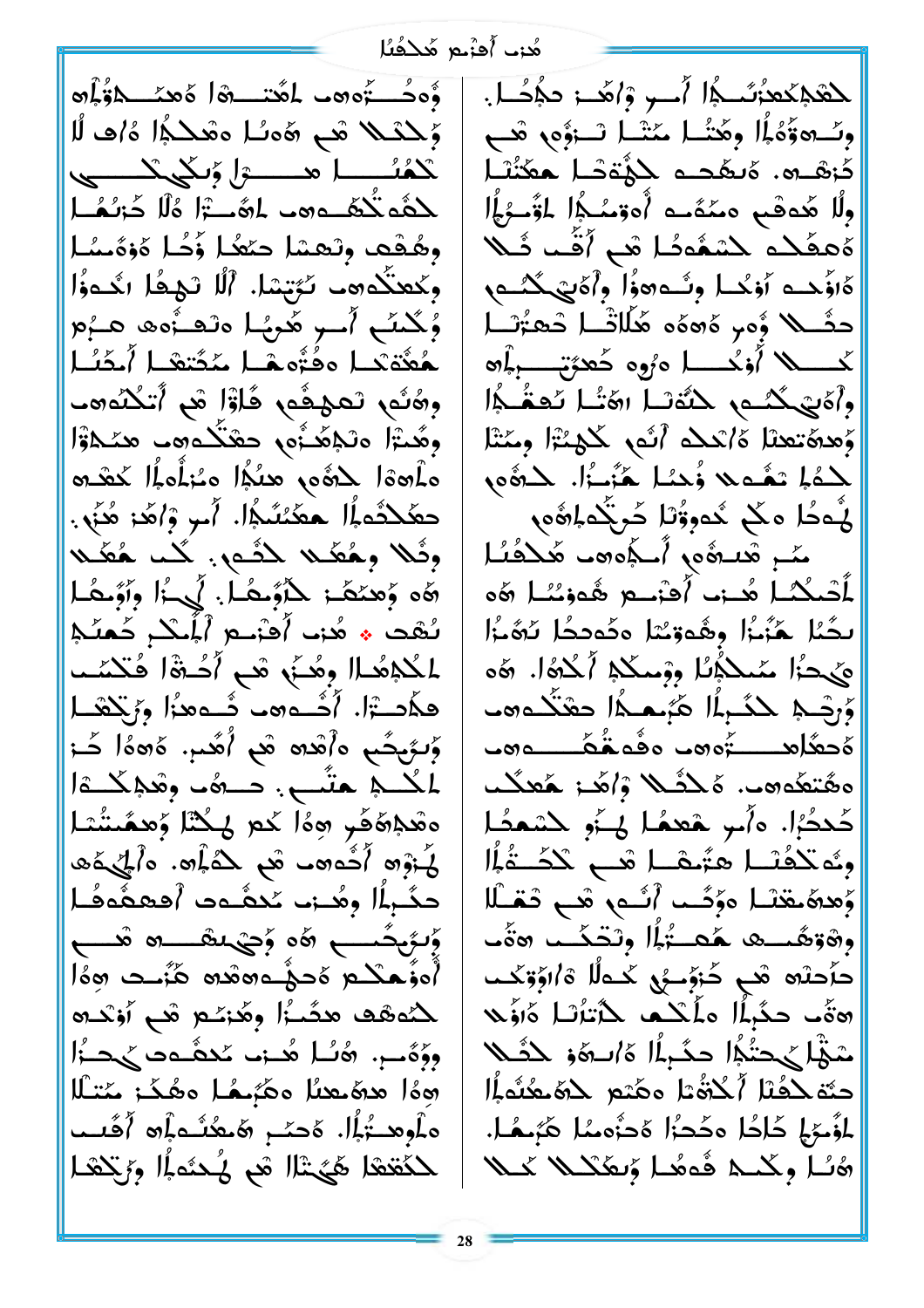هُذِبٍ أُهْزُبِهِ هَٰذِهُمُا

لْمُوَدُّمُا هَاوَمِّنَّ لَاه. شُكُّوْتٌم كَلَّلْمَ لْكَسْبُرْ عَجُمْوَا كَعْدُهِ. وَهُوَ جُشُووُا وكَكّْتَكُمُّا ٱلْمَحَّفَ حَيْءَنَّا وهَٰدَ:ُا هُحكَافُا وكُمِلاً هُحِزًا هُبِعُماً. هَنَّوْ موهْشْدْ مَكَمُّ الْجَاشْرِهُ عَاهُدَالْمَكَمَّةِ مِنْ مِنْكُمْ وَيَحْتَرَا وَّْمِمُتُمَا وِهُمَوْمُثَمَماً مَسَجَّع لمَعْلَمُهِ ۞ وَأَهَٰذٍ بِ يَحِدُوا يَ بِكُمُوا وَقَدَّتِهِ وَالْمَسْتَمَرُّدَ مِنْ الْمَسْتَمَرُّدَ هُوْدًا هُو مِعْعْم لَاحْدهُ! وَالرُعْجا حثَه تَكَفُّسُـــــه مَ حَزْهِ دُـــــــتُوهف ەَحِشَەدُە وِلَاقُب ثَــلا إِنـُــه. ە{هَٰــز وْمِ . وهُمْلِنُعْوَا هَامْنُمْ وَهَا الْمُوْضُجُّا هَـموَّاطِ حَكِيضًا ﴾ هَـلب أَلْمَلَنُسْسِبِ أَهِ لَٰٓائِسَا هُبِ كَعَنَّكُسِّرِ \* هُد: أَفْنُدِهِ فِي هُلُّا وُحِكْدُهَا تَعْكُمُو. كَمَلا كَتَكُبِؤُهَمَا تَكُمْكُمَا وَّبَّهِجُم لِمَيْهِ مِنْزَهِ وِهَبَسُلْ هُـزَب كَحَفْـــوت وَهنُـــا هنـــداً لِمُحـــداً وقحلي وككريتها بكفك لمأاة كَعِيْدَهُــا مَمَّـْــلا فَــلا تَعْبُ حسُّمطُ ومُنْزَه هُلَّا ٱلْمَلَّاسُدِ مْعِ وُّمِسْلَ دُّتِمُمَّا وِهُوُّ كَعْدُهِ. هِنُا كُلُّهِ أَسْلَ مَعۡمَىـٰـٰل كَٰدِكُـٰہِ أَل ہَوۡمَـٰلٖ ہَـٰٓدَٰـٰٓٓٓٓٓٓٓٓ ا هُتْما وِهُمُبُمِهُا ﴾ دُلِمُو وهُكُم للطَّبْفُ هِـــدُّا وَبَنَيْحُمـــبِ. شَذَّـــلا و۫ۉۘۮؘػؚۉ؈ڡػۮۊٛٳۦڷؠڶۏۺڡڔۦڞؠ؞ڟٞڰ إِنَّــم. هَ/هُــــمِ مَعْقَعُنْــل هَدُةَنْــل ەھَتْݣُوْنْسَا جِئْسِياْلْ \* لْمُسْسَلِ هُسْبَت أُهْبَع حَمْحَتَ ءِلَمَ سِأَل حِسْحَعُهِ . لْمَعْدُمْ وَسَكُمْ حَكْمُلْهُ مِنْهُ مَنْ مَتَّوَجَّلَ هُ/حَمْرٍ كَحَيْتَاا مْعِ دُفْءَوْا ه/ْــدَّب أَنَّــمٍ كَلَّهُــُزًا وِمّثَــا. هُـْــع كَــُّزْفًا لُخُّـــوا لِلْكَعُــا مِعْمَسُنْـا وَنَــوَبِ ەڭگىلا ئەھتئىشقى بار ئەئىل ئىبنى أُهْزَىهِ كَسْعَ هُسْزَى مُحَصَّدَت وَّقْسُهِ أهكُولُك حَثَّدتَوْهِ وِنُتَمَّمَّا وُهلَكَم 325 لَوْمِــمه هُهْكُمْــ; تَمــهِ أَكُـــةُ هَبُعْضًا نُهَّبَ هَعْنُدْهِ اُلْذَكِرَاْ. ەكْھْلا كەۋىگىى كىمىدا وآۆَيەھ هَٰزُمُـٰا وأُسب مْعَمْـٰا هُـْرَا هِ٥ُا هَٰعُـٰا حكْثُهُ أَا وِهَيَّ ثَالَ. هُم حُكِّوْ وِهَكُمْ أَوْهِ إِنَّ مَا أَوْ الْمُعْلَمَةِ مِنْ الْمَعْلَمِينَ مِنْ الْمَسْمَدِ الْمَسْمَدِينَ مَكْمُلا وِكْعَنَكُمُ مِنْ لِمُشْلَا حَدُّ مُحْتَوَى ةالمعدِّذ حدِّباًا وكلا هعْده ألمَّحْتهم دَّىرَّىبَ هزَمسلاً وَلِمْتَمْسَلِ 160 لِمُسْأَلِ هُبِّكُمْ وِفَيْ آهِ حِفْحَازًا وَمِكْتُبًا. وَثَلاَ إِنَّـمٍ هُكَـٰ; وَهُدَكِّـٰبَ هُم يُءْهُده منْهْد گُدْوِوُّلْا. 10ْمِر وِهَٰذِكُمْ مَنْ اَتَّهُمْ كُمْ أَسْكُمْ وَالْمَعْلَمَةِ وَالْمَدَّمِكَةِ وَالْمَسَاءِ مْبِ كُتُمْا هُلَّا هِمَّتْعَنْيَا. أَحْفُا وْابْتَا هُدْوِ إِمَا هُدِكْتِمَ مِنْهِمٍ هِمَّةٍ 1965 هَذَا كَلَّرُبِكُم ةَالْمَرْدَهِ شَ هَدْ أَ وهَبْسُا هُـن مُحفَّـد شَـح هَـدُـا حَكَمَ: تَوِسُـٰٓهَا حَتَّف حَـٰٓ؛ِفَهَا وِحَـٰٓبِلَا هِ أَهَٰذِهِ . وِهَٰٓأَمَٰٓاْ وِمَٰٓئِكُمٗاْ أَلَمٗاْ هُم أَنفُّذَا مكعْده هُنَّفْسًا وّْحْسا وِغْمَكْهُسًا هفَىٰذَهُوشَــا وِكْمُنُــا مَعُكَفُنْــا حسَّتْا. وهَكلمٌ كَع وَّاَــزًا حَكْمُنَا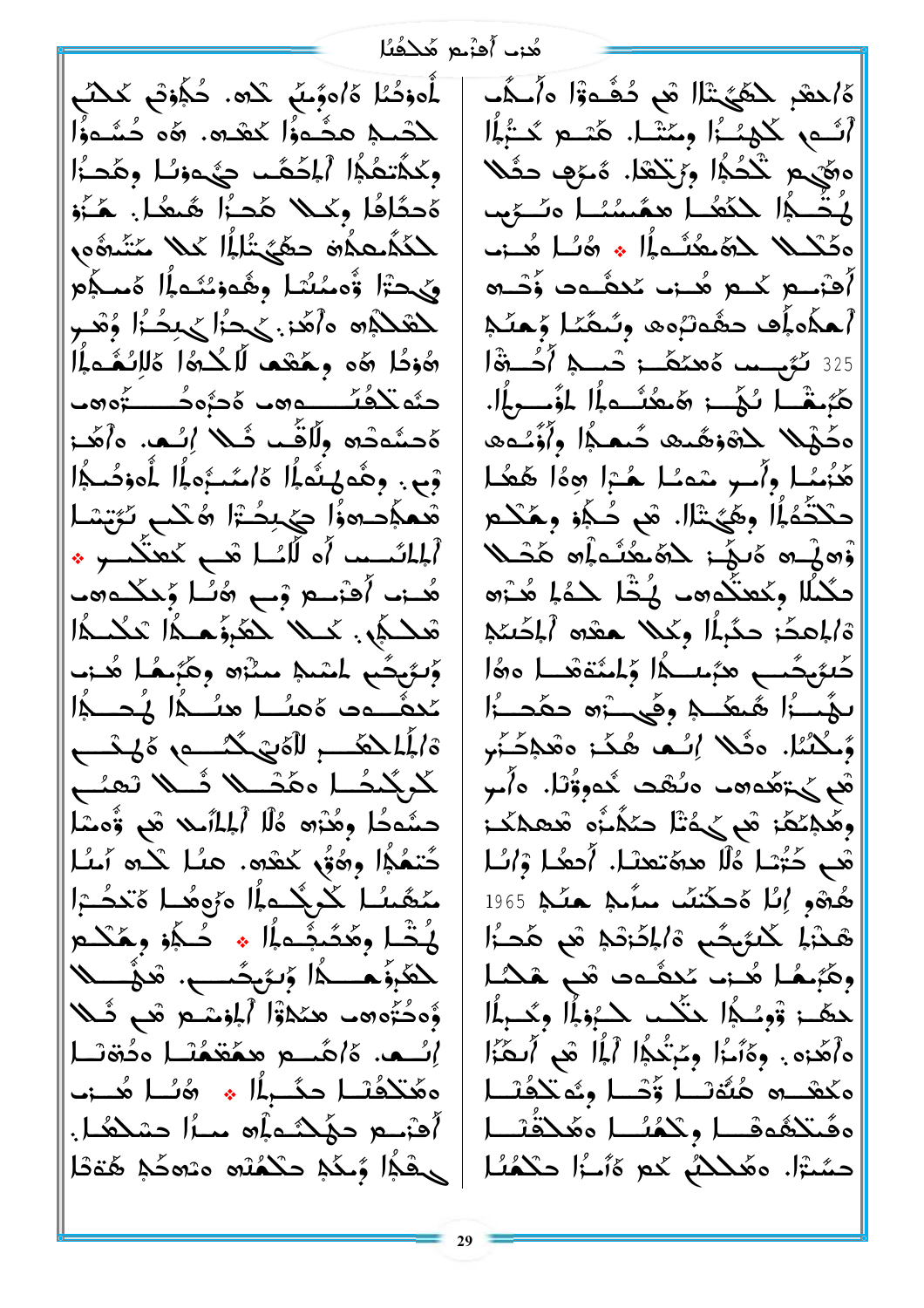كُّدُ الْمُنُّا مِنْعُوضُا وِنُــوحُفُّ لْمِحْدَّەلُمْ وَحُرَّضِي كَدُلُّا هُومِئْحَرَّەھ مكفَّة مهْمَ النَّقْدَة هَوَ عَلَى مَعْلَمَهِ هْمِ أُدْفِعُهِ ۖ وَهُمَعُنُدَةًا. دَهُما وِكَمِلا للْأُدْوَهُبِ هُمِيدًا كَذُبُكُمْ وَلَمْ تَحْبُسِنَةً الْمُؤْسِنَةِ هَٰ جُرُىٰرُنَا ۖ حُـمُـا وِنُوحَكْنُـا حِمَّىٰ دَا. هُـــو مُبرُ ُـــدٍ هُـمهُـــلا رِبْكَــدًــل كُلْتَبْوەم وأُسِرٍ هُـزُا هِمَّزَ وَحَهْلًا لأئه تكفُسْه معَمَّدْهُا وسْمُودُ ولَم وفَهْم لِمُتَوَوَّا وَيُحَيْبِ لَمُنْهَا هُم أَقُب هوَ تعنا ووُكَب لِّأَوْكُمْ وَكَكْبِلًا ا هْمِ ٱتِبَٰرْنَا خَتِـهَا وِيُحِثَمِهَٰا وَحِبًا كَـٰٓءَٰٓءَٰا لَهَ ەۆستۇلا داھگىسى ۇمتىسا يەتتىل دۆگىپ لضُغْهَايِحتُمُ! مصُبِي لِحُبُوبَةِ اخْتَمَرُ وهَعْنُدَيْا هُنُنَا ا مَكْنُو حَكْمُتُولَ كَمْمُتَوْصَّـــا وُرِيكَـــتُوْلًا هُورُوهُــــا هُوتَنفُهُ أَ. هَ هُكُمْ وُهِ يُهَ حَزْمَتُهُ أَ كَاحِمًا وَمُعُنُومًا حَجَّىُهُمَا وَأَصْحَلَا لَمَنْ الْمَسْرَ حكْتْلَا وَمحْـكوْهِأَا هَجْنُـجًا أَكْثَهُ ـجًا هَم هُـْرَه وْاهُدْ كَلِهِ. أَسم كَحبُرا لْمُدُّلِ هُجِمٌ حِينًا لَمَّا يُحْسِمِيْنَ مِنْ يُنْزِلُ لمَعْلَاثُ وَأَوْ سَكْتَ كَعْكَبَ هَيْشَالَ ة/لملنَّـــــــــــ حنَّــــه وهؤا وهُــــــزُمٍ وهُ ه ۇوشىنگەسىمە ئىس ئىلىش ئىئسىر. أَهْلَمُتْ شَمْ هُنَا مُحْقُداً شُهْنَجْ 370 ة/لمصَّـ: حَسـُرا هَـــ وَسـُّهْا وِهَّنُـحُــا للأُدوٰهُ- كُلِّمُخُ أَوْضًا ﴾ فُحْل أَكْثَر إِنْسًا وْاهِــزُه، هزْهُدشُــه هَكْـــلا هَــم وْهِ صَـٰٓوَهُ صَـٰٓوَا وَ وَهُ صَـٰٓا حَ مِكْتُواْ وَ

الْمِ الْمُتْرَمِــــوْ الْقَـــرْكَ الْـــوَيْمَاه قْبَيْبِ. ەَبْغَى شْكْفْ بْهِ كْدْخُرَا. هَيْحَةُ أَسْلَمُ مِثْمَى هُلِكَ أَسْتَرَبُّطَةً هُ هُدهُم دِيَّتْ أَنْ مِنْ وَلَيْتَهُمْ إِنْجِي. هْيَ تَوْسَى الْمُدْرَى فَيْ الْمُسْتَمَاءُ مِنْ الْمُسْتَمَرَّةَ الْمُسْتَمَرَّةَ الْمُسْتَمَرَّةِ ا مڤتْكَجُّا مڤيُّهْدا مْلْحَتُّها وَاتَّب الَّبِ. أَلِمَعَكُمْ هُمْ ؤُهِمُا هُبُمْطَا أُسْرِ هِكْشَا هُرُخْمَا هُ/حُـــلا عُوَكْتَــا ۖ أَحْدَّةُ ثَمَّلْ هَدَكَ ءِ هَدَ هَدَهُمْ جَ هُ تَعْكَمُوا وْاهَدْ: هُنِّي. وِسُدَّوَّهُ إِلَّا وِهَنَّا مَتْلَمَّا تَسْبُوبَ خَعْبُنِيْهُ وَالْحَدَّةِ . وأكم فسنسبؤ تكسبه أالمحتمد مكرابه كَعِيثُكُمْأَاهِ وِهُذِبٍ أَهْنُوهِ لَمُؤْلَمٍ أَحتُنَـمٍ أَلْمَفْتُمْ لَا مِثْمِنْ مِنْ أَوْلَى الْمَوْمَةَ وَالْمَسْتَمَرَّةَ مِنْ الْمَوْمَةِ وَالْمَسَرَّة ه مَعْمَا مِهْمِىلًا مَحْتَجْبُحُصْل مَّتِقْدا. ھُنُّا وَهِجُّا كَبِيْقَتْ وَهِ ٱ ةُالْمُؤَكَّبَ هُم مُنْقُّبٍ شَعْبًا أُسِرٍ وَإِهْشًا هنّنا ة/رِيَّحَـهٖ حَمْـَـٰاوُّ أَا حِنُوحًـا، هَكْتُدًا، ةَ/ەشْمِهْ، شَثَبْتُمْلًا، رُوشُـا هُرِيْكُمْ}ا وِلَا هُمْهُنَا هُدَوْهَا هِوَا هُم وَٰهُــد}ا دکنــُـد}ا دهَـــ هُــددهُوَّا معُوصُلِ هِنُمُا. وَهُبِ مِعْعُلِ ەتئىللا ەھىللەك ، ھۇسلى ھىلى ۋىسىدا وتَعَمِّكُكُمْ تَعَ هَيُخْلًا. وَسْلًا وَكَحُلًّا تكلؤب حفَسًا وؤُهُّداً أو هُوحُداً هَزَمِكُمْ هُنَيْدِهِ وَهُؤُمُّا وَهُدِرُهُ وَ ىفَكْ هَيْتْاا آوُتْقَا مْعِ وَقِيْحَةُو. لِمَوْهَا وَأَزَلَكَ لَاقُبِ أُودِهُ مَوْسَلِمُ مَنْ الْمَرْكَبَ وَّاحِيْ: هُكْشًا. حَدُّبٌ وَاهْكُمْ وَهَٰا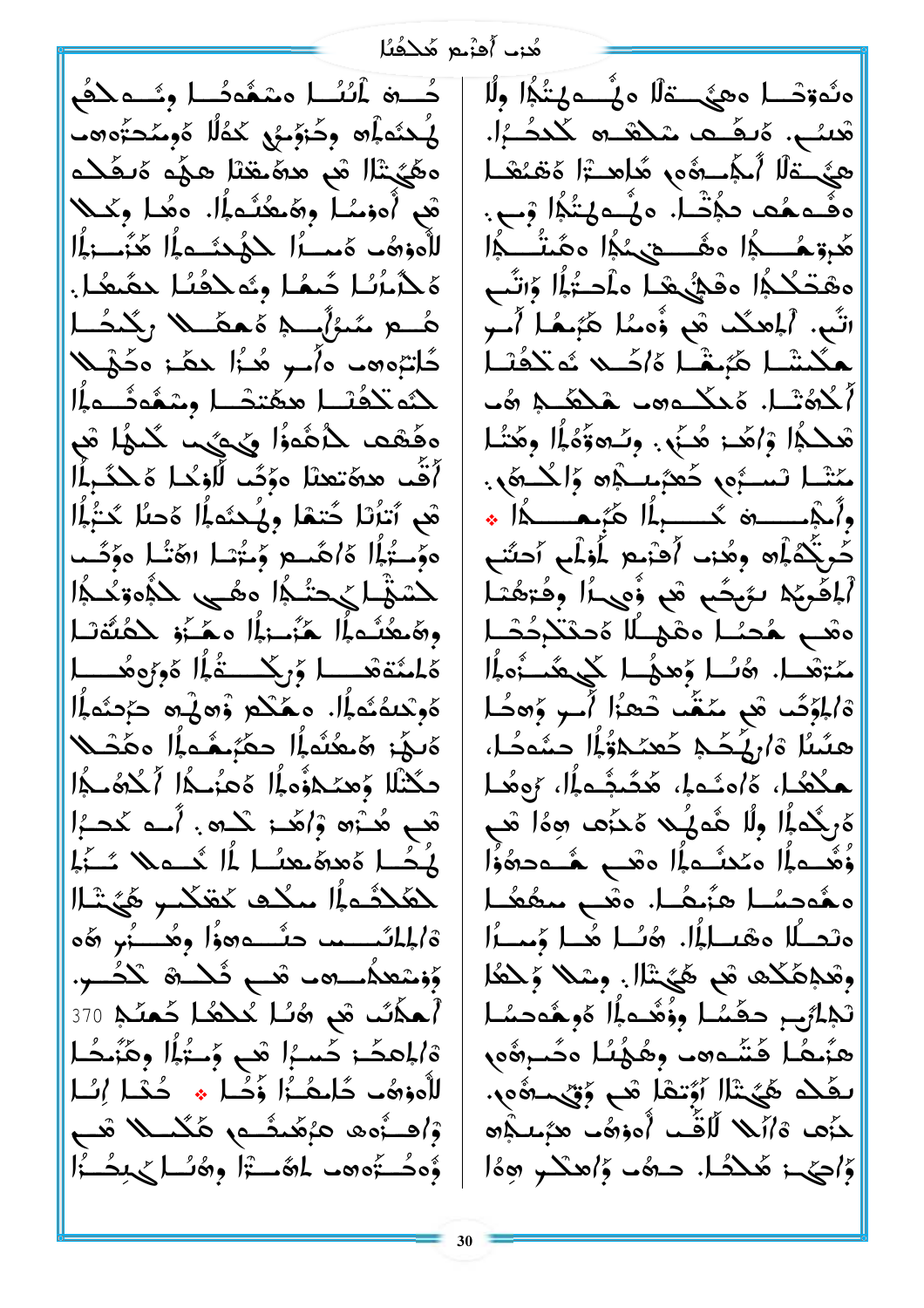مَعْلَكُةُ أَخْدَةٌ. هُنُّه سْعَبُرَا هُنَّا وُحَدِّيْكَ وَهُمْ أَرْبِيَّتَ وَأَيْتُ ذَهَبَ. هَٰٮ وۭۡٮٖ أَحفَكَ وِتكفَّٰهِ هَــم هُهُنُـا أهيّاً. أَهْنَدِ هَٰلِهُمُا كَـأَمَّ كَـبٍ. ٱلمِلْكُمِيمِ أَشُوهُ وإِنُغُوبِهِ وَأَوْهِ بِمَحْمَدِهِ هِ ٱهٗ ذو ٱلعَمِّعُوصًا هُـزب مُحصَّـوت. دَءُم لَا هُڪُم. هُنُم همَلُم شَم هُذِبٍ أَهْبُومٍ كَذَلا هُوْلَ. فَتُبَ هَٰذُهِ أَرْبَعُلَ هأهُد:. أَبِ وَّحَد خُمهُا هُرِكْت هْ/لِكُ، وَدَّالُهُا لِكُمْ مُقْلَ أَسْلَمُ ەمَكْمُا. دېگە ھُەدەُبا. ەھَزَى دُمْا ەھْجَانُس. أَقْعَقُوقُا وْمِ مُكْفَّ هَيُب كَمْلا تَعْتَمَنُا هُنَا ؤُدًا. هُ/ڤَم لَّا شَعْبَ. حَبَّبَ لا مِمَّا لِحْمَعْنُـمْ مَا كَحْشَرُه وه عَمْدْوْلَ. هَــدْه . كَــدْ وڤُه أُهوًب هُلِمُكْمِسْسِمُوا هُــــــــووُا حكَّده -. حُكِّفٍ وِتَكْبِهِ لِمَكْتُبُهِ الْحَيَّارِ. تَهَدُّــه» أَدُةْ ــهُ وَلِكُــهُ ا ه آگیگسده به مقصده متحد در سنگ می أُهْنُوْ والْمُعْسَنَ كَلْمِ وَالْهُمَا أَوْلَمْكُمْ ا ۇسۇسىگېر. ھىقْسەللا ەۆكسىيەت. مَّهِ بَصِيرَهُ حَمَّدَ مَنْ مَنْ مَنْ مَنْ فَنٌـد. أُنــع وُّكَنــد. رُحِنُنــد كُنغُــا هُبِكْسٍ ةَاهْكُس شَمْ وَفِيْهَا تَعْكُمُا. دُهنَّه رَّيِّكُم هَكُد وِّحَتَّمِيْقَا بِمُتَعَلِّب هُنسًا هُــم هُـڤُــمكْمُّا هُوْا وُٓحــجُا. ىئقت تْمَكّْدْوُا هْاْدْوُبْ لْالْكْتْدَا كْتْتَلَا وْاْهِدْهُمْ لَحْمُلًا دْسُلُ مِسْعَـرًا هُـع كَتْمَا وَحَتْمَا وَهِ مِنْ مِنْ السَّنْدَةِ مِنْ السَّنْدِيَّةِ مِنْ وهَعْنُدَمُا ومُمْلُ وُدَمُنُلُكُمْ شُكْرُهِ وَ ئەھّى مىڭ ۋەب. ەَائىل لاھْھُلْل ەَكْتُك مَىْكە. ةاھكْتَس تْ هُـــٓ;ه حَزَّەخُــتُوهب. كَـــه لِمُّـهَجُــل لْمُنْكُمْ. هَٰائُسْكُمْ إِسًا وِأَعْمِفُمْهِ مُعَاوَّتُ لِـ مُسْتَسَمِّ مِنْ مَسْتَمَامَةَ مِنْ مَسْتَمَامَةَ مِنْ هحَىقُــــدُ) هَمـُـــــدُوَّـدُا ۞ حَرَحَـــــع هُـــــــهُمْ أُخُـــــــــه هُتَي بِ هِمُّ كَرَبِّكْمَا وْالْمَا كَلّْهُ هُـلًا هُـمْ هُـأَرُا وكُعَف: هِهُمْ حَرِّكَتْكُمْ وَأَهَدَ: أَوْهَبَ وأقبعه للحنو أقويم شب جُسمو هَيْمًا وهُدَّءتُكَ لَكَ ةُلْا هُفَكَ ەقدام قىھ خومئىك ئىلمۇزا ئەە كَ الْمَلَامِ هَنَّم أَهْدُه هُم كَنْبُرُه. ةَأَلَمْ لِلْكَبِلَا ةَالْمُؤَكَّبِ مُلَاَّهُا لِمُسْلِم هْكُزْه وهُـزب مُحمَّـوب أُهههُوكُ وَمِرْجِحُبِ. هَ/مثلاه للطَّبِوَٰهِمْ هَمُدَا هَمَّيَت هندُا ۖ يُحدُا وَارِيَٰحَهِ حَرتَـٰا ۖ هَـفَـٰتَـٰا ۖ مَكَّمَ: هُم حَتَّتَ هُدِوَّهِجًا. هَهُكُفَ لَكَم وهُكْشُدهُا وكُلُّع دُتْهْلُ هِنْدَلًا تْلاَتُــدُهُ أَلا هَقُنُــل أَلمزوَّب وْالْمِكْــدَّب كْحِنّت هُـعُنُـماً ا هُحِنًا ابْتُـٰا لِمُـثَّـا ة/إهـــــثِرِ حَتّفكفُتَـــا وُّمنُتُنَـــا \* كُلِّكُمْ وَلَاهُ وَاللَّهُ وَاللَّهُ مَا مَعْقَلِهَا ەھَكُ دېئا ۇتئابە. مىھەر ئە هُهُلًا هِھُم كُلُّهِ فَسُلٍ وِنَحْكُمُوهَ كْتْعَثّْمَلْا. كُـزْلُو وِمْـرٍ هْـع وُّـهُنْـل وَّسَرَّمِيكُمْ كُلاَ حُثَّ هُؤُمُّلُ وَيُنَذِّلِ كَبِحْرِ أُهْزَىـــع هُدِيحُـُــا وجُـــزِيمًا وكَهِنَــج.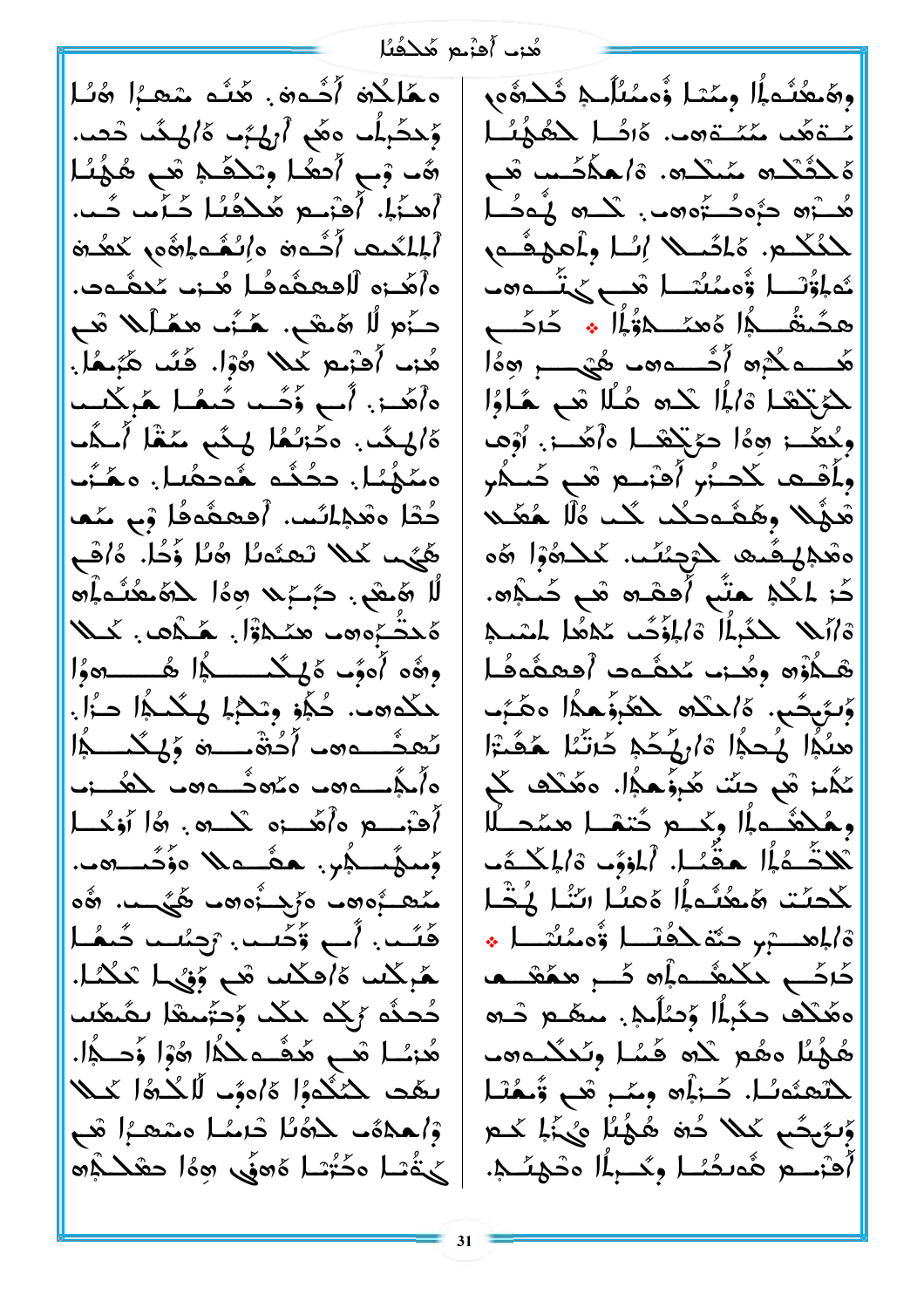وَحَدُدُهَا الْرَبّْعَ الْمُمْتَاهِ وَحَقَّدَهُمْ مَعْلَمَةٌ التَّصِرُ / كَمْ الْمُكْرِبُّهِ وَعَكْكُمْا الْهُ وأَكْدُّا. حُكْما إِسًا هْسُو وِلْمِيمَا لِلوُّالِ هُنُا شَهُْلًا هُـُدَمَّةٌ وأَكْتُهُ آهُه وْاهُد. كَمِيمْ وَحِيْمًا وِلَا تَّكِيْمِيْنَا. جُبِيْدًا ەڭھُا وُھُى حمُّھُا حەۋْوا ەَھھُصَّى لْحُهُتُمُر. ۞تَبِع هُبُنِعًا هُنِت أَهْنَتِم هعَكَلا لِمُقَلَّكُما وَوَّدْه ةَاهكُموَّب. هَمِ حُكِّفٍ هُوَوُحًا أَكْدَهُ ا وِحُومٍ مَمْـرٍ حَمْحُا حِكْبِ وِنَوْمِ لِلْحَنُوْا وِهَرْحُـا أسو وَ30، وْكَمَا لِكَفْكُمْ وَهُ وَهَنَّفَ حُثَلَ هِ هَلِيٌ جَيْ مِبْ هُ أَهَٰذٍ . هُــزَب مِنْــهِ فِ حعْددُدُه وِكْحَبُرِ هُلَّا لِمُحَبَّنِت كُنْعَ هَجودُتُ أَمِيكُمْ أَنْ وَلَا أَوْ أَحْمَلَا كُعدَّة تعنسًا مأَههُكُمُ لَكُفَّةَ لِلْمَنْهُــا. هِ أَمِرٍ هُومُهٖ وَّكَ كُحْلٍ إِنَّا ۚ وَإِنِّيا الْمَرْضِ لْلَوْٰٓاْ، أَبِيهِ كَبِوَّْسَبِ وِلَّا أَحِيثَهَا، حُكَاوَتَي أَبِأَا هُنِ أَحْبَمِ كَمِلًا وَقُكُمُ وَمَنْ وَهُ عَكْدوُا عُنُوهِهُا وهُم حُكْوَٰى هُرجِسًا ە/زٌمىم ئىگەرُا ە/ھُـز. /ە ئگەرُا انْحُدوُّل. هُدەْنْط إِنْط كُنْبِ جَدُّوْه بْط وثَكْــة حَنَــجُلْ. وۡلَعَــْكُــكُ مِلۡاَهَــزِ. وهَنْـه أَخْــهر. هُـثرب هَٰه كَنْــهوُا أَبِلْهِكُمْسَ هُدَهُدِهِ ةَا مِصْلَاَؤُب لَكْمُلْدِهِ هُحِمُلًا زُهُـا ٱهَٰـزِ. ٱهْزَىــمِ هُوبِحُبُـا أَسْلَمُوهُمْ أَكْسَلَ وُسِكْسَدٍ هُلْقَلُونَ ﴾ أَه جْوَهُكُوا. كَتْحُدُوا ولَا هِنَّمِ حعَّمحكُلا أَلِمَكَّمْتِ فَوْقُدِهِ وَهُنَكُمْلا كَعِنُــكُما. ۖ هُـوَجِسُــا لَّا كُــرَهُا وَمِكْــرَو وِهُــْ;ه وْاهُـــز. لْمُعَصَّحْــع أَهَـــدِ وَمِسْمَبْسِ لِمُثْمِرِ وَوُوِقَبِ لِمُشْمِرِ أُهْبَى حَكْثُمٍ ثَـْلاً مَـْلًا تُـمْلًا قَدِيثَكُ جِب. هُ شَيْءٍ مِسْبَرَهِ هَٰوَهَاه المثم من المنهمة سريع وعنْها لمَكْمِ أَحِتَّمٍ حَمَّعُط هُكَمٍ هِءُا كَمَّهِ كُلُوْلَ كُلاَّ وَقُكُمُ مِنْ مَفْدَهُمْ الْمَالَ ِيْلِمِ لِكُمْ لَـٰهُمْ هُنْبِيْتُكُمْ أَمْحَقَّتُـْهَا لِلْمَسْتَخَذِينَ بِهِ مَسْتَخَذِينَ بِهِ ا رەۋا ەڭغز. دېڭە كېزىلىپ دۇسھا مأتىفُم لمَمْنَا لِمَكْمَا لِمُكْمَا أَمَثَنَا وئشل للأحدَّےملأل وأكْلاً. تَغْل هْنْبِ مُكْتَعُـٰـهُۚا هُعْمُعْتُـهُا حَـدْمُـٰـا مَنْعُلِ هُنتَهُم هَمَّد لِلْهَكَلِ هُهُكُنَّا هَٰهُما وِهۡبِدَٰا مُرَٰفٍ هِهَا حَذَّوۡصُـٰٓءُ ۖ وِهَهِ يُكْتَوُا ﴾ [قعقُوصًا هُــزت كلك سرزة اؤم بعالم عصفك هُــزم أَهْزَمِـــع. هُمـــأَل هِهُل وأُمـــو كَەدخُـا نَهُــزُا ه/ُـــو هَٰلَائُـا خَـعزُنُـا وَّْدَمُنُأَسِي هُوَ وَّدَىٰ اللَّهُ مَا الْمُعَالِمِينَ مِنْ الْمُسْلَمَانِ كَمَكْمَ أَحْكُمْ مِنْ وَأَوْمِ وَوَٰهَ أَوْهَمْ وَالْمُسْتَوَلَّ هِ مِحْمَد لَا كُلُمُ الْكُلُمُ الْقُدِ تَعْدُمُا هُنُا. حمَّرٍ هُم كَمَنَّكُمْ! أَسَلَمَ هُـزم مُدهَّده حدَّلَه حمَّد أُهْبَع هُاهُذ كلهي. أو دْنِ أَهْبْطِي مِّنْ إِمَّا لَحْدٍ لْحِجَاْ أَوَّحِمًا هِوَسْمًا أَكْدَهَا. هَذَّبَا ۖ أَوُّحِفُواً هَٰحَكُمْ كُنْعِنُوسًا هُسًا... أَمكُنُا ولًا £100 دْهِلَا لِإِنْتُما هِدَهْتِعِيْبَا ەْھمَتْهَا. وِّكْعُا ھُهُب شَي أُەفِسُا وهَ حَثَمَ إِلَى الْمَلَامِ أَيْلَوْاً حَجَمْتُ إِلَيْهِ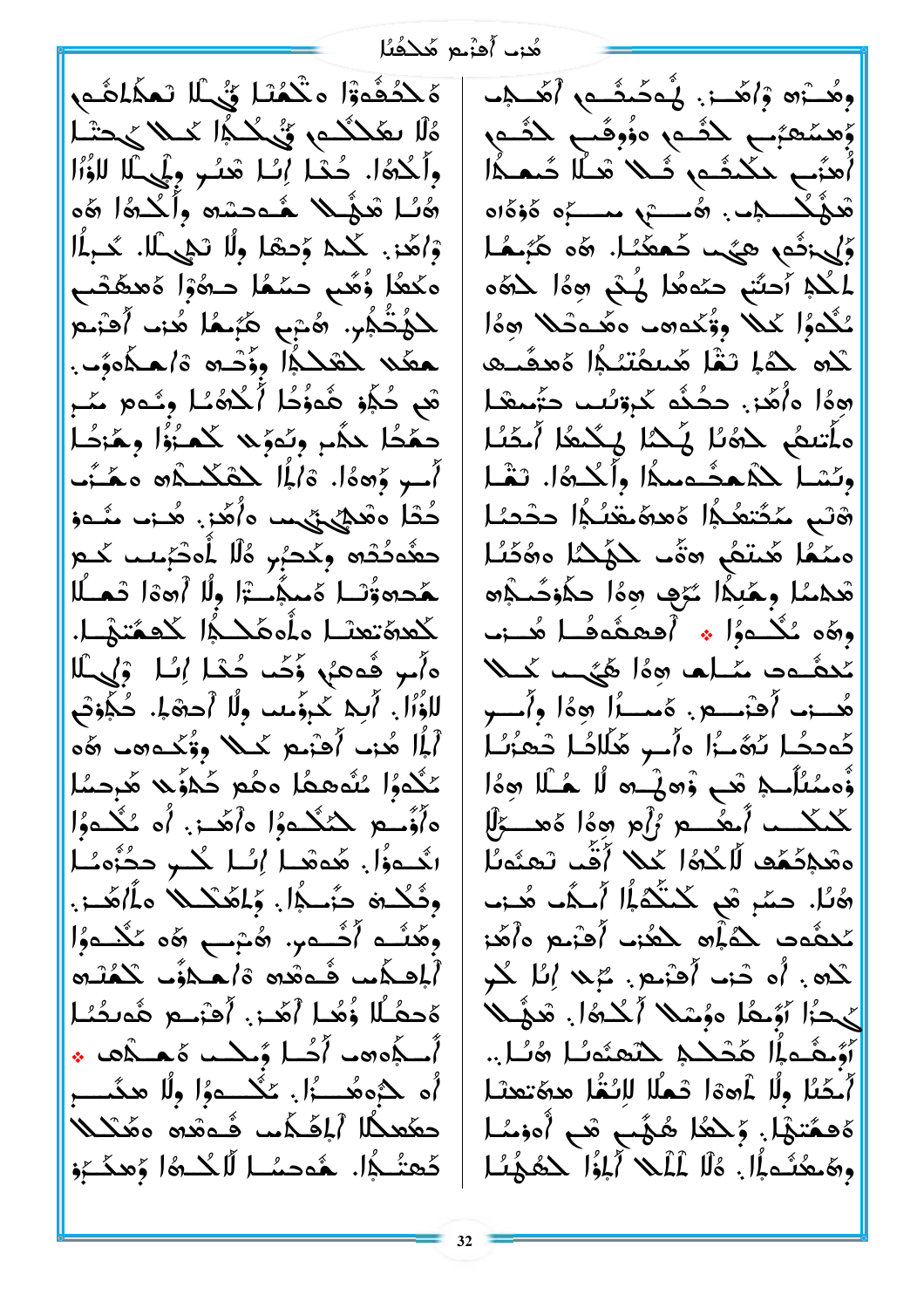تْكْلُمْ . وُسْتُمْ وْلْلْكُمْ وِلْشُنْبَاهْ فُسْمِرْ هَهْلا ومْع كحدُّا بِمُمَصَّعٌ وأَبِيرًا أَمْدُهِ ذَاوَٰكُما هُؤُمِلًا وِهْبِ كَهِ ٰٓأَا حِجَمِيهِ أَبِيهِمْ. أَلْمَوَهُد: كَمِيهِ هَدَجُلاً هَدَمُوا 5ْوَا وِمَكْمَعُلَّكُمْ كُتُّـبٍ. 5ْأَهَّــزٍ. وْإِي لَنَّقْلَ وِأَبَلَوْا هُكَ مَكْتَعُبٍ. أَوَّا حَكَّدَّا وَّالِمُوَّا حَعُلَ مُحَتَّقَى. هُ مَحَّف هَدَلا كُعرَّبِ وَأَنْ مَعْشَى مَحْكُمِ وَهُدَارَ ەھَىبەَز لمشَلا ەھَىْلمَا للەُتُوھَا دَوْهُــدِياْل وأُمِكْمِـــوهُ٢ هَنْنَــا وهُــدِياْل ەۆمىمگەگا. آمىر ھە ھۇمگىل وۆڭى دُهُداً مَمْعَمِ لِمُمْدَرُهِ \* كُرِيَّكُمْلُمْ وِهُٰنِي أَهْنُوم ٱلْمُعَنِّي كَعُلَّا وَبِئِيجُمِ هِي هَوْلًا مِعْجِبًا وَفَتِعُنَا لِيُكَوَّشَا لَمُوْلَى آَحتُوُا. كَرِ إِلَيْ هِ وَقَب هتُودُكُما مِمُرْدًا وِمُتَكَدُماً مِمْبِؤُب ههُه كُعبُسِكًا وِلًا وَّسِعْدَ مِمُهْكُب هەّه حَفَّتْهَـا. ﴿ هُمْ هَٰٓبِـمَـا لَلْحَــم اجەم ئادەھقىدە كۆرگىگىلا دەھلەتكىلا كَهْنُا وهَٰىعُنُهَ أَلْمَكْتُ إِنَّــهَا مُحْدَّد هْنُوفِهِۢا ومُنْوكُمْ وَهْدَلْ وَأُهَدَ هِوَا. مَّكَوْ كَهِكْبِعُْدِيًّا وِكْتَكُو شُـزَى دَفَّـرَّل ڬٚػ*ٮؘ*ۜٮ *ڂ*ڹڵٛڡڸؙڔ ٥ٳٞۏٞ؎ؗۯٵٞۻۘڔۄڡؘػٶٚ حَمُتَابٍ حَعْدٍ. لَا حَمْ هُزْءًا لَا حَج ٱلْلہ كَمْعَكُس رَبِّي أَحْثُ إِلَّا لَا تَلْحَدُوْمٍ كَقَفْصًا. وَٱكْتُ ݣْلْاهْتُمْ؟ هِفْكْتُ هِوَا كَعَيْبِ الْأَوْهُـا كَرِهْــوا هُوهَـا

كرسك وه هُ مَعْكُمْ لَمْ يَوْمِ مِنْهِمْ مْعبُرا وفُتْبا وهُوُمُا \* أَهُمِـــز. وَإِنَّــــــلا كَـــــلا هُـزَـُـــا. لَٰا هُجُمَعَـــِ. أَلَّا أَمـــو هُعهُــالَىٰــُلَّا Aودُتُوـــوهُ مِ دُاتْــا. هُــْوِــــــى هِمْهِ الشَّرْفُه الْمُدْمِرِّ الْمِحةُ الْمِصْبَوْع حكَــــه مْنْـــــــه حُمحمُنـــــا. ه هُه هَتَمَدُّلُـــــــمِ مــــــرَّلُ هئــــــمِد مِهْ a liéssé ھُنُّــا هُبُعُـــا هُكْـــف. وُنصَّحَـــ; للتفئونسا وُالْمسم مكسم وَسَسْــوَا هَكَــفُـه أَا نَـهِـكُم سْتَعْبَا مِعْـمَتُـهَا هَــم ححَّصًا مَحَّتُسًا وتمــــــاةا للحُمُّمَّـــا وَّاهُد: بُوَحُدُومِ أَهْدِبِ وَهِمُعَ َبِ هُ تُّجُلاً لَّاعْبِ وِهُنّبِ لِكُمْ وَكُنْفَ لمَثَمَّلٍ وِكُنَّهُم لِكُسَّمٍ وِلَمَوْهُم حَلّتْ أَكْدُهُ ا مَعْزَفًا \* هُنَا هَبُنُمَا ثَرِ سَأَا وِهُمَكَّسَت هُم يْةُسْا هِجَّتْكَ. أَحَكْسًا وِلًا تَجْلَمَتْ حفَّمُا وهُوصُبا هِنُمِّا وُووُهُوماً. هُم حلْكُـه ولْـدُوْها هُـم برُبكُـم لَّالِمُوْا وأَدْوَهُبٍ. حَكْكُما حَــَوْفٍ كَــَرِ هدَهَـــز حاهومــــا وَبِرَجْـــب أَحْـــهُ ا أُەفِسْدە. ەَھۈكىل كُھىبُرْم أەفۇقُ فيحمله المتفتين فاستنقص المسترك وِهَٰتُـا ةَالِمَٰهُــٰٮ دةَـبِ وِٱُـمَّـُـا لَٰا كُهْ بْمُسْدًى مِنْ أَهْدَ بِ حَقَّصَهِ مُمْدُِّهِ أَبِدْمِ حَعْمَتُنَا هُرَفَجُا؟ ۞تَبِ هُنَّب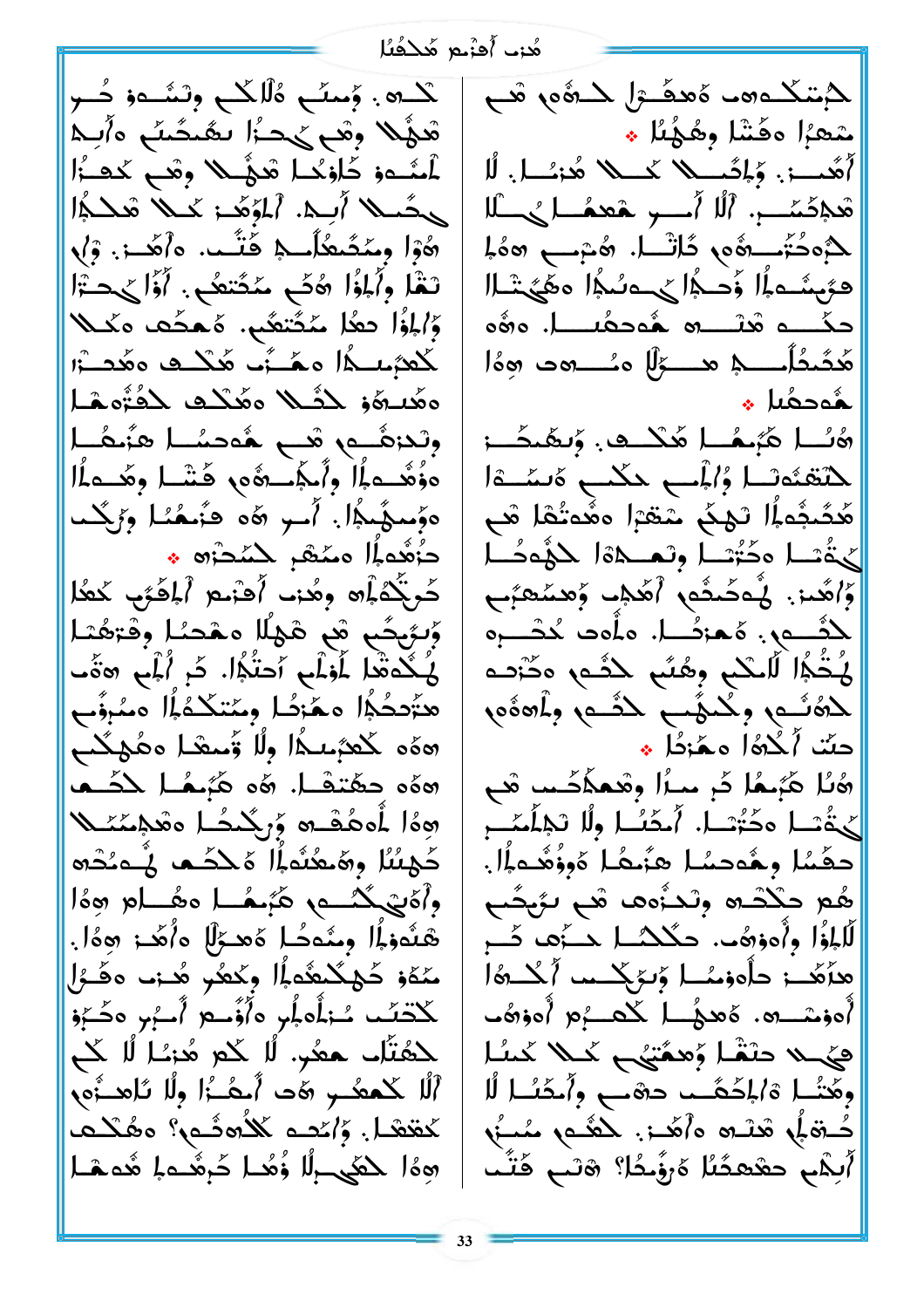هُذِبٍ أُهْبُو هُكِفُنًا

وَكَهْلا لِلْبُمِكْفُلُو وَحِضَرَ لِلْأَتِبُرْنَا وِدُهُّـدَوّْه اُمْ أَيْتَ أَيَّاوُّا هِ هُــعٍ كَتَّــدُهُ اُ وُهِهُ مَعْنَا مِعْنَوْ لِمَوْمَعُنُواْ مَلَكُ مِ كْدِكْتْعُــٰمُا هُـتُـٰـمُا خَـعٌتعُــٰمُا هَحـُــرِ ھُکُھُنے سکتا تھے۔ لمصَّدُہ وأَحْدَهُ الْكَثْلُبُ هَ هَاهُ الْمَسْرِيبَ وَوُّا لْكُتُبِ وُحِمًا هُنُوْا تَعُويْلِ هِمُسْلِ \* هُد:پ أَهْزَمِهِ هُكُلُّهِ كُلْمٍ وَلَكِيءُوو كئوتكفئه لمحتشها والمحقوشي قَيْكُمُ الْمَحْتَدَمُثْكُمْ مَحْمَّتُهُ الْمُحْمَّدُ وِثْدَاوُوْكُىپ ثَىي شُەنبُّنْت جَعْدًا. أُسو وْاهُد: هَٰهكُـهِ&. وْلِي هَٰكَلائُــا هُبَ حَمَّمُا تَالَمُ أَصْحَدَثُم كَذَّ مَّع مُدا وْهُدانُدُهِ. ثەۋا هُسَوْمْ هُمْ كَبِيلًا. هُــز، أَهْزَـــم هَــع هُتمُــدْ٥ لِمُـتُــدُ ا هُـفْعِ وِهُ| لُخُّهُ|. كُرْكُمْ وِهُ| كُعْلًا كَعِنْـا كَــأَوْرَهُتْ هُنْبُوْٓــِرْهُ بِكَرْهُــا لِمَاهُ۔ وُحنَّنَـٰعًا أُصَلُّـٰہٖ «هُه لِلصَّعَةُ! وكَكْتْسَا هِ هَٰذْسًا هُ ُ هِ وَحِنَّتَنُّمُسَا وَجَعَنَتْهُمْ وَمَحْمَدٍ إِنَّقَالَ هُمْ أَحْمَدُ وَوَّهْدُ مِنْكُرا هُمْ كَعْنُا كُمْنُمْ كُمْنُمْ حَقَّقْط محلُّمَوْمُحُمَّا. هُبُمُصَا هُنُا ٱۥلِوَٰهَٰ: ﴿ مِّكۡنُـٰلَ حَنۡنَـٰهُـٰلَ لَٰا هَٰذِمِعۡنَب كُمِّلًا مِسْئُوْلَ هُمْ يُو دِهْتُكُمُ وَهُ لَكْمُتُمُّا مُدْهِ كَكُمْتْا هَكْفُكْةَلْمَا وِكُنْبٍ وَّسِعَٰبٍ هُوبٍ هَبِ هُقَمَّنْـا أَمَنْتُدَةُ مِ وَوَقَّبَ أَنَّـهِ حَكَّمُــَٰۥ ۞ه ولًا وَّسْعِ كَلا مِحْمَدُىًا كُكْرُوْ. ۞كَيُلًا أَبِــدُّه، كَذَبَـــتَزَا أَبِ لَا هُدَمَـَــدُه،

هُهْدَرُلَ هِهُلّ أَمْدُو حُصًّا هَ/تَمْلا دُىسُتِّ مِّتْدُواْ وَوُحِمْها وقُتْ ال ەَحكْنَفَ مُتَكَـهُ إِلَا هَ الْمَكْبَوْهِ ۖ خَاحَرُنُـا وَّحُــا. ةَخَوَـــه حجَّـــهوَّا ةَحمْةَ ـْــا هُحعَّتُـا. ةُ/إضَـرَّى كَعُـا مَّـع هُـهِــُلا ەُ/دېْئا ەْ/ھېڭىم دىت ھېْىلاًا. ھُئا هُبُمُا هُنْدُ لَكُمْ كُمُلًا مُنْسُلًا وَرِيْكِ وَلَا أَرْهَا الْمَرْسَمِ لَكِنِ وَبِسَوْلَ أَهُملُكُمْ وِلَٰا نَخُمِيا ۚ كَنْعَنَّهَ صَٰلَ أَسِر وْاهْد؛ هُـــُزْ، رُكْـــه وِلَا لْمَكْـــهِ، لِمُتَعَدُّدَا. وهُــع هَزْهُب لِمُستَمْلًا هُم كَدُّىعِدًا مِيرَاً هُ/هُدَ. رِجَّدِيُهِ وَوَّةَ مِنْ حَقَّلَ لَا أَكْسَرْهُ أَهْوَمْسُور حكّدهب. وتَسم مَنْسُل هُم أَلْمَصُل ەفَـرَّى أَنُــه. ەتْـقَــمىلا خَرْنَــهِ نــلا للقعما كرهُندا مكلأو عمقُم أُمرِ مَمْ ِ مُوهُا هجَّ جُرِيُّكُوْلُونَ وُافْ كُلّْمًا مِلًّا لِحَقِّهِۥَّا هُم أَقُب أَوْحًا ﴾ مَحْفُوب هَكْسًا مِعَكُمْ كَرِجُوبًا وَأَوْتِيْهَا وَأَهَدَنِ وَّجُهَا وَهُ مَيْبَكِيْهِ دُرِ كُے اُل أُسْرًا وَأَوْجُعًا هُمَرًا كُنْهِ. ـلْوهِ: إِلَّا هَيَ ـَٰٓ إِلَٰهَ | مِنْهِ خَهْنَـلَ بِكَحْـهِ ھُم سَّىكُلُّ وَرِيْكُمْ!! \* حَـــــأَهوْرُه دَ مَيْمَـــــــدًا أَاوِوَّى دَ رَهِهَا ئُه لِكُنُا وِرُوَفَعَــهِ كَــَـمَـدًا هُـمَــلَا وَّحُـا بِقَــلا هِهُ| جِنَّعُـا هُــمِ يَــرِ هُكَفُلًا وِكُرْفَنِي كُمَلًا. هُنُا هَبُنُهُا ھُم مَّىؤُلُّهِ كَايُحطُّ ەَعكْسە ەَسَرَى حَرْهُما وُاهِهْمِ كَحَذِّكُوهِ وَهُزُمُما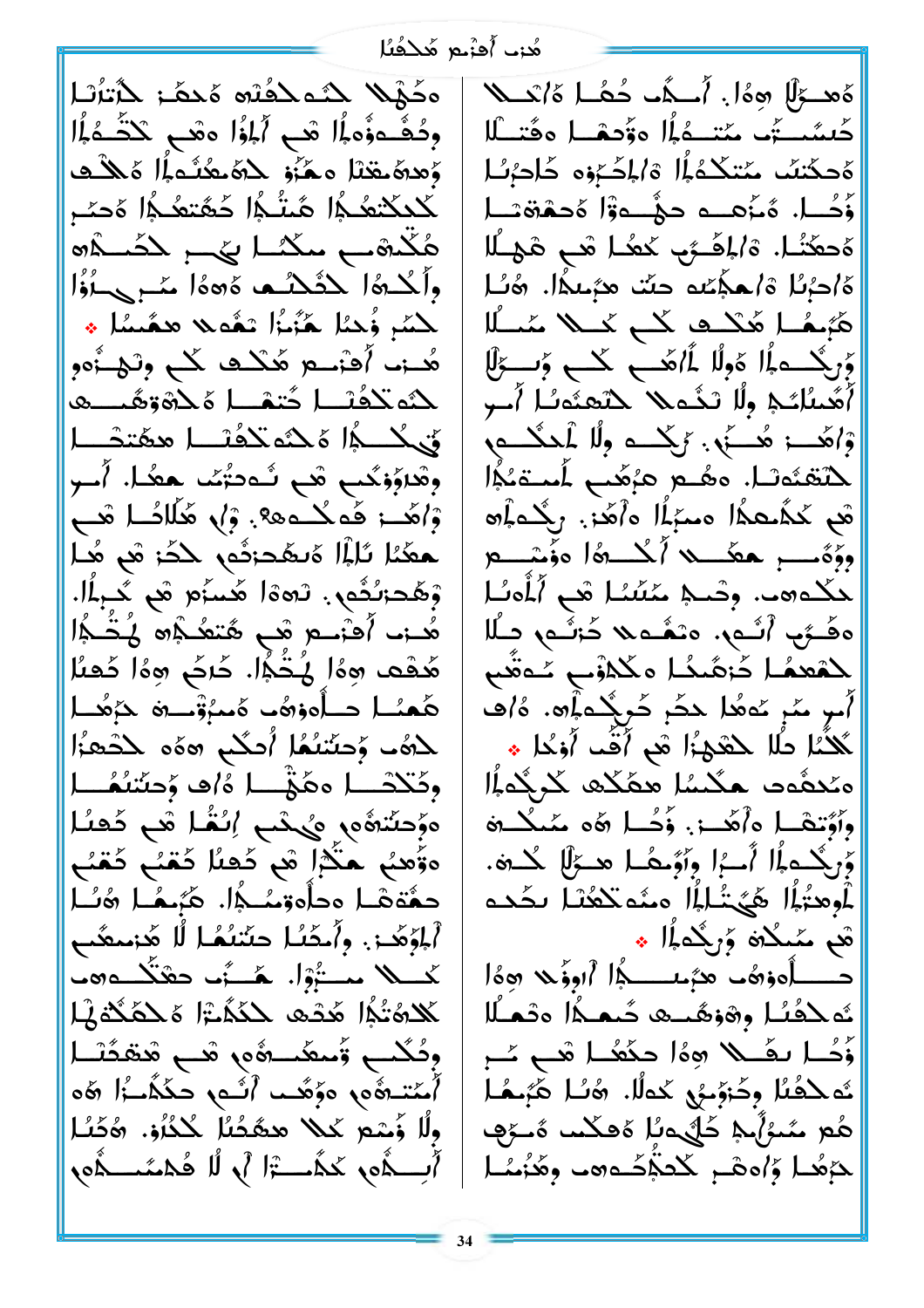ۇيقققۇ كۆرگا. دەە مۇۋ ەھكئى وُهجًا مِعْلِعُا مُحْجَّة هَا هُم كَذَّبَّا وهُمِدًا هَائُـوجِدًا وَحِبْ هِمَّعْمُنَـا قَدْفِرْهَا وَوَٰا لَهُ وَمِنْ الْأُمُكُمْ. ەقدۇكى ھۇرا ھۇسمگىشمارا. ۆشىم أَكْثَرُهُ الْمَكْتَدَةُ مِنْ هَضَلا مَكْتَدَةُ مِ لْمَشْــٰهُ٫ ەَــُــەَوْكُـٰهُ٫ . ﴿ مَانُــا ۖ هَٰٓءِــهُــا هُكُفٌ لَكُمْ وِلَـ96\$ هَتُمْعُمْلُ حَفَّلًا هُوَقُفُمٍ كَلاٍ مُتَمَعُّنَا أَشَّبٍ مَّذُلِلا وَهِنَمِيهِ أَلْمُ الْمُحِمُّ لِلْمُحَمَّدِ لَا يَحْمَدُوْ الْمَسْوَاءِ ەُمدۇشَّا أُمر ۋاھُدْ وَەُمب فُءكُدەت لحَقَّــع وِمُــأَوْ حَقْـٰهِـدَّنُــا }. وَحَمَّدَهُــا وضُعِدًا تَعَلِّيْدِهِ مُنْ هُذَا ﴾ هُــز دَهَّمَكُــه؟ وِهْهَّزُـُــل مــزُل حيْحِثُما وِؤْهِيبَ هُومِعُمَا كَعْثَـوْا وِئَدْوَوُا قَبْ أَوْجُلْ كُمْعَجْبَا وَجَنِّــم كَعْدَوُا لِمْوْمٍ هَٰكَاتُـب نُـدِهوُّا. كَاتِبُت مصنفرتها وأكامه وهستم بمن هُبُمطًا. ه}هُد كمه مُصَرْره. لهكلت شَآءَ أَكَانُ مِكْنُ وَكُمْنَ أَكَانَ مَقْتَ بِهِ مِنْ الْمَدَىٰ الْمُسَامَّةِ مِنْ الْمَسَامَةِ مِ لَّاقَنِصِ هُءِنُنَـا. مَحَمُّــــ⁄ا هُوۡٓا هُــٰٓنِ دُهُمَكْسُمِهِ جَدْهُمِيهِ وَدَا وَتَسَآلَ لمَعُنِ أَحْنَـمِ مَثَـمعُلًـمِ مثَمِكَنتُـمِ قب مىشۇرا. ەئىگە قىدىئىل مىلە كستؤا كمو سُوْءاً أهنقه ه تَكْتَمَكُمْ أَسْكَرِيْهِ أَسْتَكْتَمَ مِنْ مَا يَتَكَمَّدْ مِنْ مَا يَتَكَمَّدْ مِنْ دُهنُا ه}هُـ: كُـه ﴾ٌـهضَـرِ أُهْزَـــع. أُبِي هُو نُبوهُوا وِيُونَدْهُنَا أَيْدَةُ يَبِلْ وِهُمِعَْبٍ لِّأَوْحُمِلاً ثُكْلُوهِ . هِ مَعْسَمُ ا

هَكْفُقْلَ كُكُمْ حَثُّمٍ هُزَيْلٌ أَهْبَ هُءكَمدٌ على لَاهتُمحكُمْ لِمَكْسَدُهُ تَهِهُم وَّسْعْدُ أَكْهُ احِزًا حَكَمْتْزَا وَبِنَسِعًا مِنْ سَلا شَقَفَسْاً. وَاسْتَنَا وِتْعُهْدْ أَنُورٍ. 6ه وِّحِسِّنْهِا هِكَكْتُ كَعتَمِيعُمْا حِنُومٍ وَمِئْلٍ. وِكَعِبًا 50\$مِ أەئىلامۇسىسىدە ئەئىسلار ھۇسىسى أَهقَيةُوسُــب. وهَزْئُـــل. خُوجَــه لْمَكْلَدُهُمُ الْمُؤْمَنُونَ وَمَوْسَحُلِ لِكُثُورِ هْمِ هَـرُم لِمُوَسَـٰدُوه وِحُكْفَـا. ۞ كُـذَ حَكَّمُتْ لِهُ مِكْمِنًا وَلَكُمْ الْمَكْمَةِ الْمَكْمَةِ وَمَعْقَدَ ه/ُهَــز. أملا لمثّــه هْلــه كُنْهْـا لأَسْدَوُّا وَيُجَمَّلُ لَا حَسَمَ هُوُنُسَاً، ەمئىتكەلەھ ئىملا ولا ۆشىيىگە، ئىملا هْتّْقَدّْنْـْ أَنْتّْــب . هُنَّــه لِّي أَرْ وهَكُديْ؎بُمْ أَوْاهُد: تَعْـدِيد. كَتْعَصَا هُـ لِمَكْمُــٰٓ;ا وِبْعُـُـمٍ لِمَعَلِّفُـمِهُا وأَكْسُوا. وَوَا أَهْمَسْأَا حَكَمَٰتِ وَا وَلمَّنَكُمْ مِفْيَنِّبٍ كَثَمَاؤُا وِكُلْفَا هُلَّا هُدِيًا ۖ حَثَمٍ وِـمُعَـحَمَدٍ مَعْشَـمٍ ۖ كَحَـزَمِهُۥ كْمْوْبٍ هُـتُّهُ. حَقْـْلَا وِأُسو هُكْب أَــــدُّم حَكَمُـــــٓۥٓا هَحْقَتُدهُــــا لَكْعَنَسْمَعُلُهُ إِلَى هَ هُبُسُمَا لَهُمْتَ تُحْمَّا وَمَسْلِ وَاتْكُلْ كَعْقَفَتْلِ وَكَفْقَلْ هُ رَقَّكَ كَحَةًا مِنْقَا مَوَّكَ مَّا مُحَمَّرَ وَيُمْـد حَـــوهُ مِ صَـــدِ هَـائُــدَكُمُّا ەتىم ئەلما ەىئىئا ەتىم مۆھئا. أَمُحِكْمٌ مَعَامَلَ مَعْدَمًا وَهُمَا أَشْرَفُهُ مِنْ مَنْ الْحُرِهَ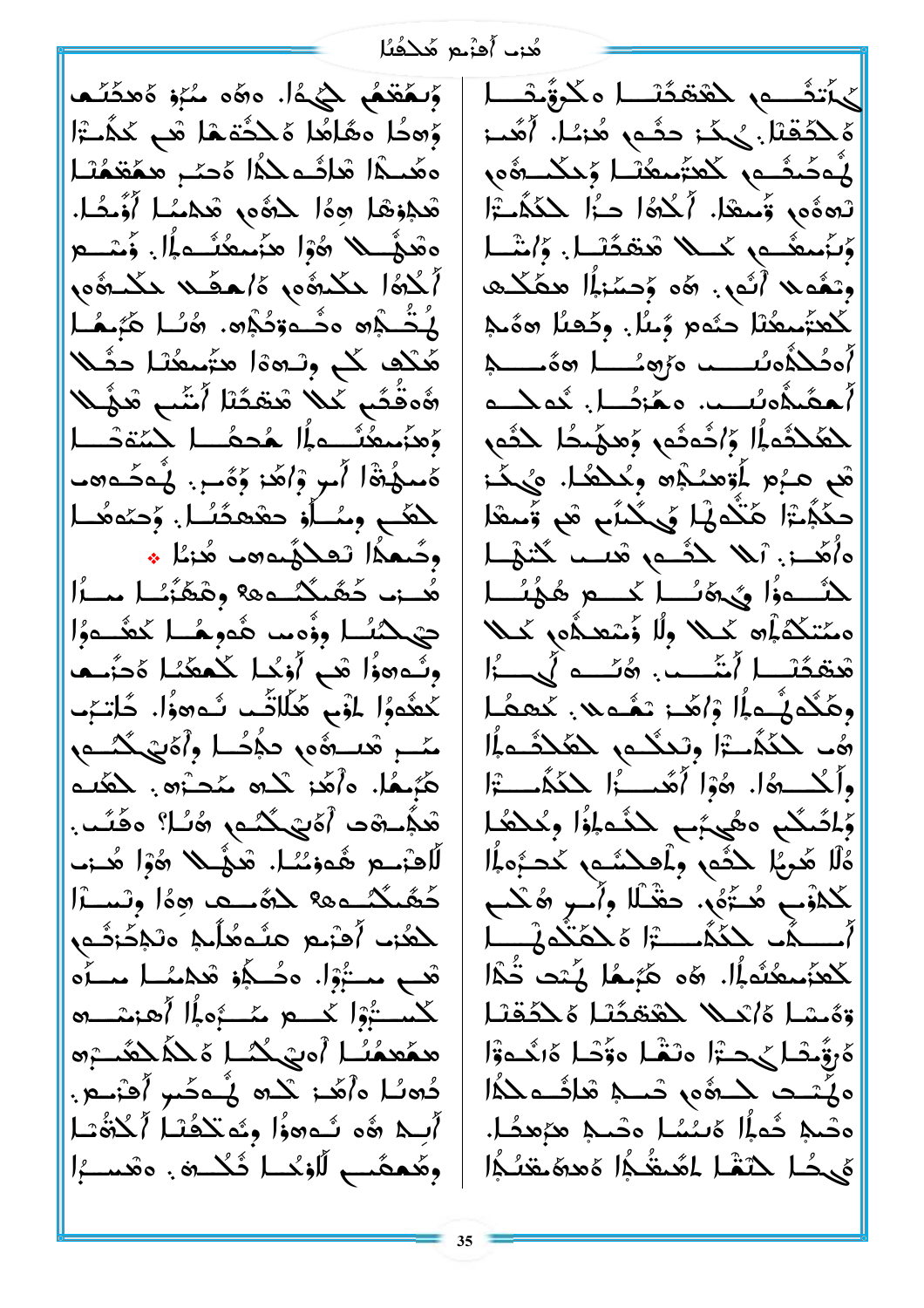وِلْلِكُمِ لِكُمْطُ مِمْتَكُمُ}ُ۞. هِأَهَٰذِ كَنْمْ تُعْقَرُهِ . فَعْلَمْ مَعُنَا آتَسُى. وُحْسَــد لُمَّــد «ه)! ة/إحكْــد فْلا أَحِبْكِمْ. وْ/هكاة الحَدَّة و لِمُحاظ وَيهُمْ: لِكُوْيَقْطِ. هَتُما لِكُمُقْدُواْلِ. أَحكُنت دىُنىس بِمُسْلَ. ەُ/ۆھُىندۇرە وتاڭىنى. وفَرْمُعْطَ. ەۆسۇم! كَعْتَكْب شَە/شْلا ىكُىُّا وْاهْدْ. أْلِمُّد حْدُبًا هُزْسًا شَي ثَكْلُ كُدتُــم حرَّهِ هُــا هضَرْجُــماً ا ەكْھكْسْبْدا. ەْرُوْە ݣْݣْھُولْقْسْسْمْ وْلْلْ ئتىكىفُى، رُوهُا هُـدةا كَتَقْتُونَا هُعجَهْدا مُتُصَا هُعِمَّقَا مِجُتَّةَا ەھفىرا شى ئى، ئا أس ئىتەتىل وۇرىم ەُ المَوَّجِه. ھُڪُلُّا ھُبُعُمَّا ھُنَّا ھِھَدَّمَت كُمْ وَبَوْهِمْ وَهِمَٰا هَبُنُهَا أَسْرِ وَيُعْدَلُ هَّنْـــْٓا. رُوهُــا هُكُمْـا هُــعُ أَكْــدُا وِلْكِلْوَلِ هُمْ لَتَعْنُولُا وأُوتَكَوِّلٍ وِؤُوس كْدِبْدْهِ أَا وْهُبْ هْبْ تْبْبُنْسَا وْكْسْعْر أَكْمَا هَأَهَد: أَه خَنْعُا يُحِمَلا لِكَسِيدًا وَرِبُّدِهِ أَا وَرَأَلِ لِكَعُبُّنِ وَلَا لَمُوهَبِ وَرِيْكِ وَلَمِن لَا هُدْيَكُكُمُ لِ ەكْثُەلُم لَّا شَيْكُرا. شَيُّىلا وِمُدُّمِر رُكْما مُكْفَسِّرٍ كَيْمَةُ! كُلْمَ مُمْلًا<br>وَدًا. ةالكَ رَبُّكُما! لِكَة تَكْفَسَرُه ما وأَهْمَلْكُ؟ مَرْكُمُو هُأَهُمْ: وْلَى 50 وِلَا هِنَيْتِ رَبِّكُتْ حَمَّعُتَ هُوَيُّكُمِّي. ەھُە وُھسُّـــە ۋار لَّا ســوْلَا لَّامثُـــا

لْكَعْبُسْلَاهِ وَالْحُمَى. أَبِي هُوَ كَعْدُووا وِنُوهُواْ وَجُوجُلَا وَكُبِراْ الْمُؤْسِمَاْلِ \* هُكُفَ لَمْ هُنَا هُبُسُاً. وُهَنَّفَ: لِكُمَا أَكْدَةًا وَْدِدْتُنَا وِأَوَّمَقْدِهِ ەئـەھۈُا ەقىلىئىلە آئـە كىلىنىئىلا. وُّەدْنُا وِأَوْمِعًا حَكُكُمْ. وأُسِرٍ وْقِىلًا ثعنتُم أوٌتمْا حُحَنُكُما \* هُدن أُهْنُوم أكْد رُوهُا وَرِيْدُولًا ەَهْنَمْعُنُدَيَّا ەوْمىڭدە أىكىدا. أسو هكشا هُبَشًا هَادُةُ أَا مَعْدَفُنَا أَكْتُمْسَا هُـْمِم كْرُوهُـا حِعْنُكُـە و أَحْدَّثُمُ! وَحَمِيْهِ هُدِهِ مِعَصِّلًا هَ أَ هأَهَدَ. وُهِمْ رُوهُما وُأَوْحِكُم مُوَهَّدٍ. ەھَدە كَسْعُرِ لَاسُا وِكَفَّى ِ. هُدَهَا حرِّهِهُا ٱرْهَمْ . هُ لِأَمُل دُرِهِ ٱلْمُكَــد. ەھُنّى حرّەھُا ٱلمِنَّعُف. ەَاطُل حَصَّـمُـل حثَكُرُوا \* هُـزُو حقتُده ما كَلكَـتَـةُ إِلَّا وَلتَّتَـا هأهَد: وَهُمَا همَّتِها لِهَيْ الصَّلَاةُ لأنفسًا. رُوهُما هُشَمَا كَحِنَّتْنُهُما كْمِعْنَا مِمْكَنِي لِهِ مَعْ وَمِمْتَا. هَ كَمُعْمَلَ هُتُوَا وَسَهَّمَةُ أَدْهِهِ. أَوْهُا مِدَمْ لَا لِهِ وَا هُنَ وَا مُنْ الْمُؤْمِنَ مكفَ: حمَّدَهُدْ الْاَتْعَا هِعَدَ بِ لِمُعْدِماً وَمَعَكُمْ لِمُحْشَراً وَأَمَدَ. هُنَه رُوهُما. وإنُه تَعْزَا لِكَمْهَةَ وَسَهَّىٰهَا هُم كُدَّه. وَوَهُا هَبِمْهِ تمْــه بِهِ مِمْسُــا وَكُوْنِــا لِمْ يُو لحَمْدُمُا مَحْمَد سَمِّلًا لِحَمَّقَظَ هَنَّتَةَ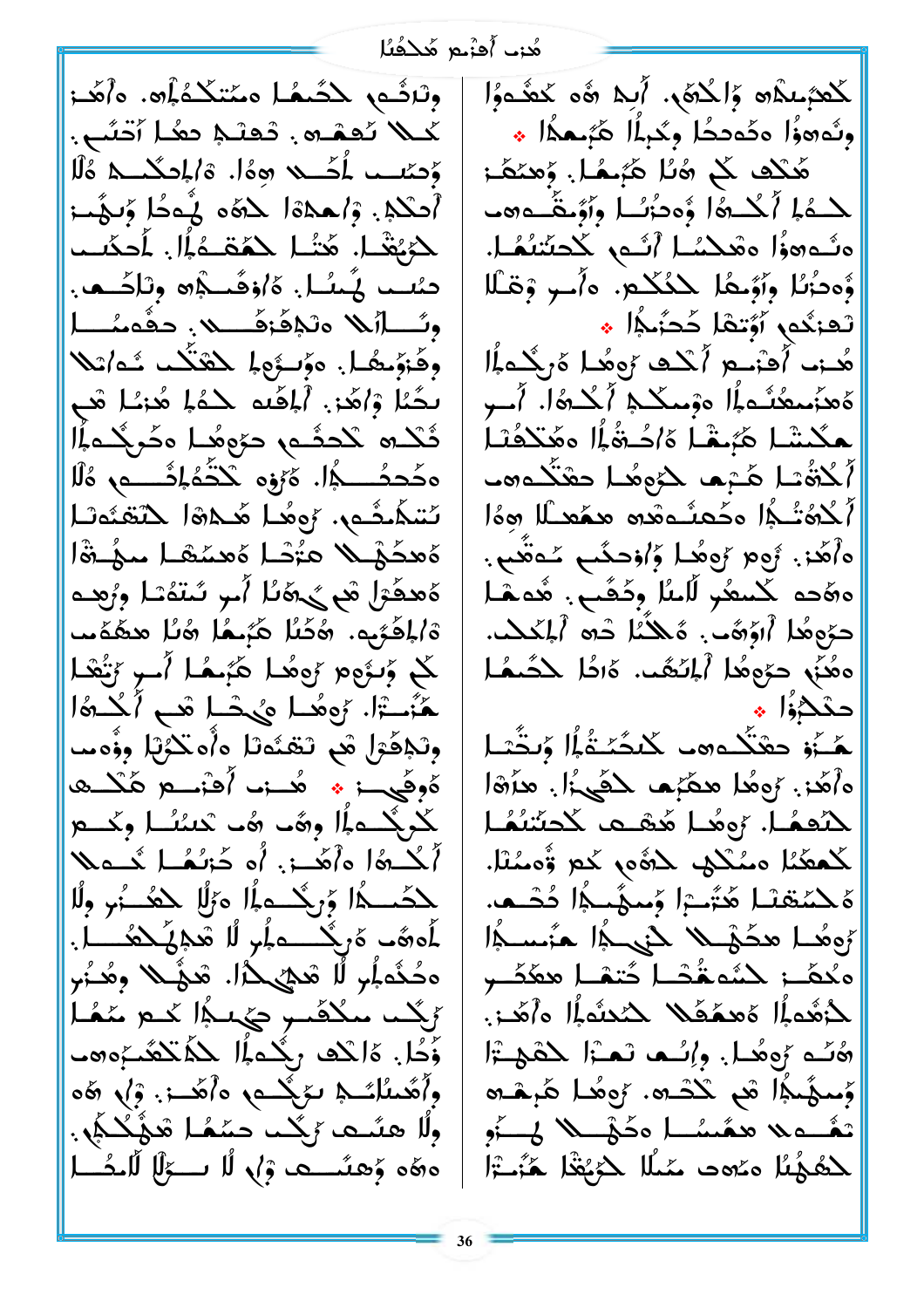هُذِبٍ أُقْبُمِ هَٰكِفُنُا

َكْنَ حَقَكُمْ وُتَىأْمِلًا وْأَهَٰذِ حَقَلَكُمْ. هُد أَهِدَٰٓءَا أَمِصٍ لِمُهَا، قُسُّـد. وهَعِنْدُمْ مْعِ هُنِّي وْاهُدْ كَعْتُوْسِعُنْدَا. وِكۡعَنُا ۞ەۡۂ ەُ/ەتۡـٰذُا مُنۡدُا. هُحثَــهِ وَمِئْــا لَّا شَدْوِكَـــز تَـعَّـــه بِهِ لِكُــوُرُوْا هُمِهُـــةْا هِهَـــز قُــــو هزُمهُنُه إِلَّا وَهَكُو بِثُوا إِلَى وَأَهَدَى وَفَ لِكْسُمِ كَذَبُّ أَنْ وُهِجُما هِقَاهُما وكُلْعَــكُام، أُســر ٱتـــلًا هُلَّا مُحتَّــدُّم، هْنْـــهِ لَا حَمْعَكُنْــا هُلَا حَسُــرُهِ وَاْ. مشاعبكم ودها اللهوا وهُناهي لْمَشْمِ حَيْجَةَ الْمُسْتَمَامَ مُسْتَمَامِينَ مِنْ الْمَسْتَمَاءِ مَتْلَا مِمْلَى لَاحْدَهُا. هُكَسُا اُوْمِ كَبِ وَإِلَّا كُلَّــــوا هُوَمَنُـــــا وَهٰذَممعُنُـــه أَا ەئنشىر كْمْلا أَمّْتَم شَقْقُلْا وِلْـ300\$ لمكَّلِم وَّسَعْدَ حَثَّاهِ وَبِئْنَا أُسِرٍ وَٱهْبَ حُهجَّنْ المُسْتُمَّانُ \* هُنِ أَحْبَمِ هُكُفَ لِمُخْدِينًا وَأَهَدَ. هُا لِمُثْـهِلُا هُنْـا كْـرِ أَه مَّهُـُـا. هُـهمْ آلما كَعْدُهْ حَمَّـزُه أَلْمَ وَكُـفْـها لمثملي تَعقَّصهُ. لمُخْصَمُلَا أَحدُوتُ وِلْـْهِقُـْمِرِ إِلَـٰهَا هُـْمِ أُوتِنَـٰٰہِۢا كُتَـٰفُـٰہِۢا وَهُمْ مِنْهُشَاءُ أَوْقُومُ الْمُحَدَّدُوا الْمَحْدَثُوا وهُ هَيْءَ! رُبْكَثُنَا. هُمْ وَيُكُمْأَ!<br>وَمِيشُمْأَا وِهْبِ الْكَنْدِمِاْا وَابْشُمْأَا الْمَسْرَحِينَ الْمَسْتَمْرِدَ الْسَهْدَ سِـنَهُ كَتفَـٰهُا هفَــب شَــلا الـُـا وَسـهُـــهَا. لْمُحْمِلًا هِمَّىْ الْحَجَّابُهُا كُم أَكْرَهُا ەَهسَٰہِٱ لَاهِ وَهُكُم كُوْوَهَا تَتَكُمُّا

تَعَهَّا. رَأَا حَدَّمُا حَكَّه آَحَتَّعِ أَسِر وَالْمَــْ هَ هُ صَــز أَمكَـــد. هُدهَــا كُرِبُكُ وَلَمَا هَكْسِي لِمُتَعَصِّلِ رِبُكُ وَلَمَا هكَّــــزًا وِهُـكثُــــولًا هُـــ ه/أَوْمَــُـــل وِهَـــوطًا ۖ حَفَزَهُـطُـــا. أَو قُزُوجُــا لِلَّهَ مَا مَنْ الْجُمَعْ بِكُمْ مَصْرِحِ الْمَحْمَدِ مِنْ مِنْ لِحَعُنُو. ٥هُا هَفَسُرًا رِكْمِهًا وَاحْدَ كُ أَكْتُ الْكَلِّكَةُ مَنْ وَجَابِ النَّارِ وِأَوَّىـثَـٰٰٓءَلَّمَا ۖ شَكْرَهُ مِن رَبِّنَ ۖ رَبُّو ۖ شَعْبَـبٍ. ەڭھە گەخُخا لاىڭىم ۆھرىكىم ولا أَاهُم لَحْدُهِ وَهُمْ رَكِنُهُ إِلَّا وَكَنْكُمْ أَحكُــم ةَاتْلَــف كُلّـع هُنُــا هُبُــهُــا وأَهٗدىُلمُمْ بِّوَلَا وأَجْهِ خُوجُدْمِلَا شَمِلَوُّنَا هَيَّتْ الْمَحْكُمْ الْمَعْكَلَا دَٰنُهُ ا كُمْ أَكْدَهُ صَلَّى هُدَا وَالْمَوْمِنَ أَنْ الْمَوْمِنَ مِنْ أَيْضُوْمِ كَمِلًا مِنْمِىمُثَمَلًا وِأَجْمِى وَالْمَحْمَدَ وَالْحَدَّةُهِ أَلْمَا مُكْتَوَلِّيهِ أَلَّا وُسَعُبًا هَبِ هَٰٓدُفُ وَإَن مَنۡمَعُنُ وَإِلَا هُدِهُ ۚ إِ مِدْوَةًا. أَهَٰذِ وَٖةَمِ لِمُوَجَّدِهِ لَكَمْ وسُأَوْ حَقَّعَقَنُـا وُحَمَّمُكَا وِحُـمَــدًا ىفَكْهُـــەمە هُزئــا مْـــى دُاتْــا ەتقئەتـــا. ەُ/ تېغىـــو كنېــا وثَوقوهُ مُعْمَلًا فِي مَعْتَمِ لَكُلُّهِ مُؤْمَلًا أُمِرٍ مْلَاعْمُا هَٰذَٰهَا. هُكُنُا وُنُىاسَد أَهَـــــز لمَعَلّاهُـــــــا. وَسَهُنَّهُ ـــــــو كَعْنَىمْعُنُهْ أَا هُ نُومْهُ أَنَّمَهِ وَهُوَّوَّسَ حْزَوْهُمُ الصَّهَا. وهُكَنُا هُـزب كُرْوَهُـا همّ لمَعْلَاهُمُ الْأُوْسَفَىّا هُـ وُحكُمْ هْلُه مْلَأُوا لِلْقُومُ مِّتْسَةٍ. الْسَا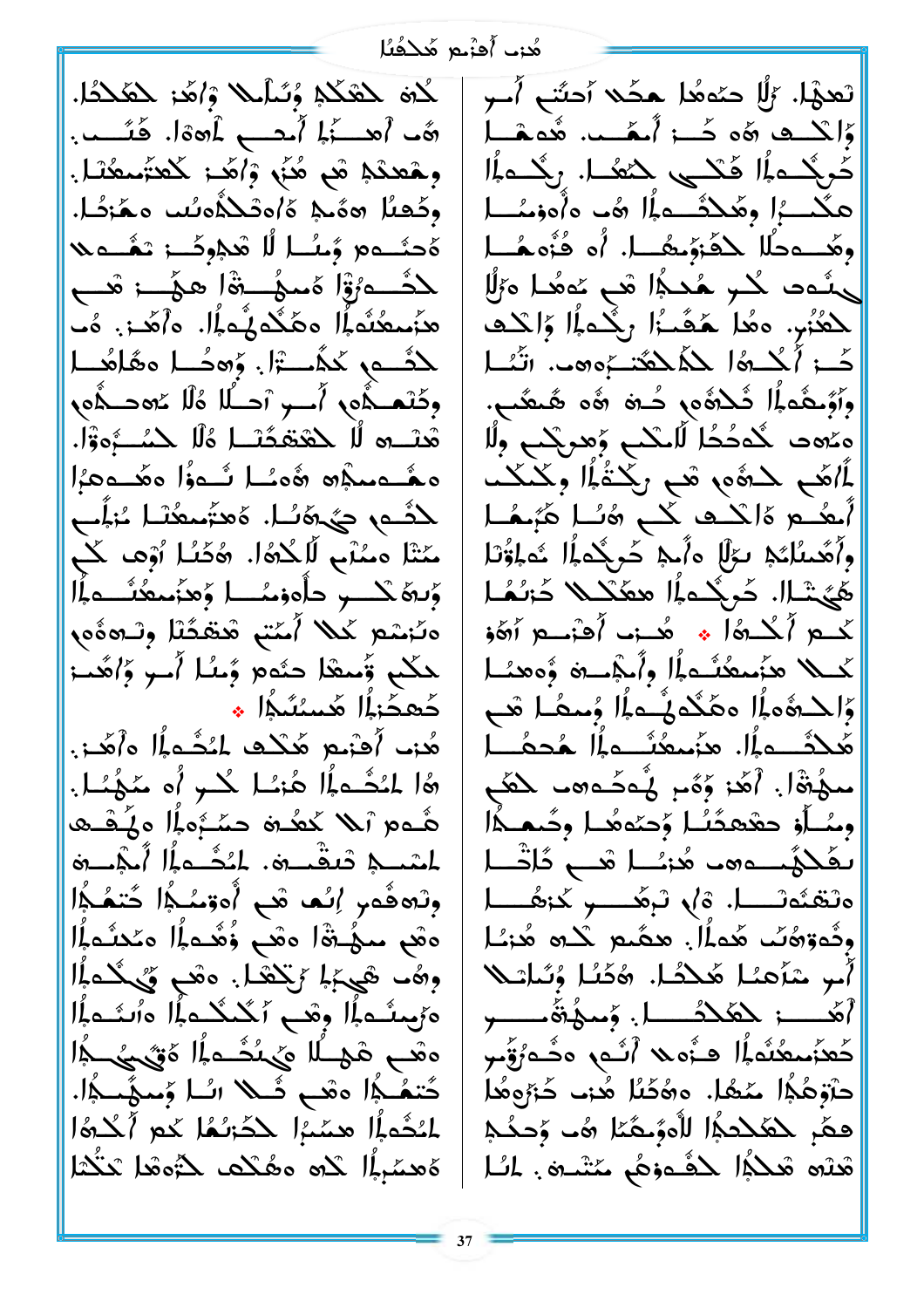هُذِبٍ أُهْبُو هُكِفُلًا

ِ هُو جُب مِجَمَّةَ أَوَّائًا خَسَرَ مَكْرَسُلُ لَٰل أَيَّا أَلَّا هَنَّبَ كُلَّهِ مَو هُو اللَّهُ لَكُنْتُهُ. هُهكُمْا فَوكُوهِ ۚ مِكْمَا وَأُهُـزَ. لًا ـأَدْا ـحدُّه ۖ كمح هُتمْ! أَس ـهَٰ;دُـا وكمقفا وكمك لمدأه كهدأا. سَلَّع ھەمھىئى ۇھىئىسلى ھىلە ەھلەر ەلگىنىم ۋوقىت قىمقىدە ھقىسىر وهُمِيثَالَ كَعْفُرُهُ. أُو وُمِعْصًا وِهُمِيجًا وَحِبَرٍ. حَمَّوْا مَمَّا قَـوْهُنُو. رَجَّدَيُّا هَّوْتِ لَا كُلُّهُ! وِمَثْلَ هِ هُتِيْإِلْ لَـٰهِ كَـٰبِؤُهِ. هِ يُوحُط لِهَوْهِ هُدِيُوا وأَمِي كَلِهِ إِنْتُغَا كُحَبُّــٰهُا وِّحْكُمِ ۚ لَاه ٱوْهُـٰهُا مِعُّودُتُل هَ رِكْثُهُا حَذَّبُهُا هَحفَرِحَسْا. هَجْوِضَ كْمِلًا هُرِحِسًا حَقُوتُوَسَا وَحُرِكَةُ أَلَ ة حَدَّـــ مَا حَمْعَمُـــــا شَدْخَتَهَــــــم حعَكْثُــولَما. وهُو مُعــوا أُهَـــز. هُوتِحُنْا هُنْحُم ۖ كُب أُهزُا نُعفا وِلًا أىلم تىدېم وكَسمهُو گىم أسو كَمِيْتَ وَدَأَا مِعْزَدًا. مِعْكَسًا قَمِكُمُّهُ هِمَّزُو هِ/ُهُدَ. هُدهاُ وُهِهُ هَنْ هَبْ ا أَكْمِهِ وَصَدٍّ. لَا أَلِمَأْتِكُمْ حَكْمَتْ وَهُ مِ هَيْبًا وَهِيَءَ رَبِّ هِمُسُلٍّ هَدُّا ومئتُنسةُ وه مُحسَّن مُحمَّد وهُ مَحَمَّد نُههُم لِلْكُمْ. هُمَضُهُمْ لِمَعْنَـٰهَا وَْهِتْدَهُ دَٰهَمُسُلَّا. شَمِمَّتُ هَكْسُلَ حيحكشاه هُدوَي دوهُ المُلائسا هُرتَسِــم ه/ُهُـــز. مـــدُوم لِيُومُـــل لمعَنـــــــٰٓءَا وحَعمَــِـــٰـــا شَيْــــــــا وهُ هُده وهُ مُحَدِّدُهُ وهُ اللَّهَ وهُ حَمَّدَ

ەھْكِمْكَكُنْ كُمْ وُّەمْئَا ەھەل مُحَرَّا لِحَكَلَاتُهُا وَلِحَكَمَ وَعَدَى الْمَحْسَنَ وَإِلَى الْمَحْسَنَ وَإِلَى لَّا لِمَلْوَشُــهِ. ثَكْشُــهِ لَمَاتِيَهِ أَسـرِ حنّت هُـهِۖوَ٘ٮ وحُـلكَـهِ ٱلنَّـهِ ٱوۡكَـا. وأُسٍ وَحَمَّدَهُم لَـٰءما وِلُـٰهـه حقَّتُـل وِيُهفُنَا ه}ُــو هنّت هـرُّهمْ وُعضُـره حنُّدؤُا ةَاضُرِه هَيُنْتَاا أَحدُبَاهُو وِلَا لُمُد ٱضۡره. يُتَمُسۡلَ وٖۡبِ مَعۡعَلَـٰمِ دَّاهُـا مَـمْهُــهُا مَـهْمُــهُــــهُـــهُــــهُــــهُــــهُــــهُــــهُــــهُــــهُــــهُــــهُـــ ححْمَا هَجْتَمْدَا مَكْمَهُاْ مَاءُحُماً وِلَمَده ٱلْمُعَرَّبِ هُم لِمُوطُلًا وَمِعْمَلًا. لَمُوْكِدِهِ وأَحْدُهُ! ثَكْلُهُ لَا تُصْبَحْهِ الْمَمَلَلِ. ة/ملًا وتُمْعَد دْ- كُنْمَا كْـ هُدَمْـًا. هُ۞وٖ ﴾ مُعْدهُا وهُدهُا ومُهُمُوا وَحَسَرِ وْهِكْتُمْوْهِ مُحْدَثُوهِ أَحْلِقُومَ هُهِهُم هُجِسُدًا لِكُمُوَّتِسَا وُالْمُسَبِّ ِكْلاَنْحُواا. ۞َكَمَّا هُرَّ**ـهُ**ا ۞ُنَـا عُـ2ه هُدَ أَلَّا لَكُنَّوْمَهُ لَهُ لَقْعَهُ حَمَّ هُد;ةُه،. مَدْيُــلا وَلِمُشُــهِ أَل أَعْذَرِهَ لَمُوْكُما وِهُكُشُدَلًا هُ هِ فُدَنُمَا وِهْب سْعُوطُ كِنُوهِؤُا وقْعٍ أُحَرُبُلُ كَمَنْتُـلٍ. ەتىم أەزىمًا وھُكُمًا لأەزىمًا وُھمَّىمًا هَ لَهَٰذُدُواٗ مِعَيْنَدُا ﴾ هُدن أُهْنِدِ مِكْشَدٍ كَعِيهَ تَعْلَمَ كَمِلًا هُكُمْ هُدَاً ا هُأَهَٰ: لَا أَحَدُومِ كُمِلًا مُسْمَأًا مُدَمِّمًا وَمِدَهَمْتِنَا لَٰا ھُىمُب, أُبِ قُكْمٍ مُكْسًا فَمكمَعَهِ. أَلَّا مُتَبِ لَا كُلُّهُ!. هُنَّى أَهَٰذِ. هُم وُٱتْلا فَيْءَ مَعْدًا وَهـٰ.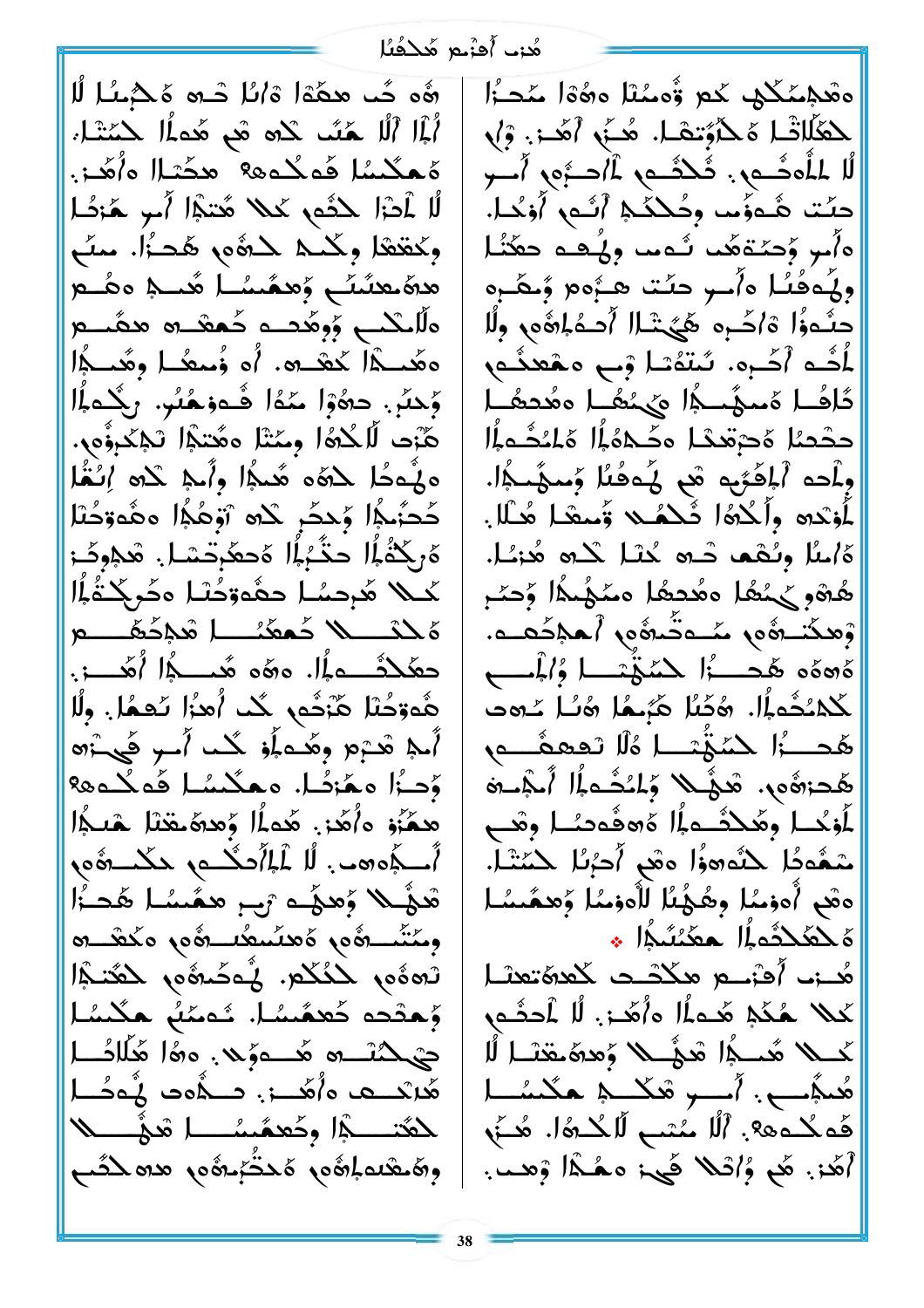حَكْتَرًا وَحَعَنُنَا هَ أَوْحُلَ. شَكَّلَ وَتَعَزُّونِ كُلُوْحُمَلِ بِّ مِنْ الْأَحْمِعَيْمِ الْمُحَمَّدِينَ مَنْ الْمَسْمَدِينَ وِنَاهِنُورٍ خَاوْبُدا نَهِءَا أَهُمْ خَعِفْدًا. دُهنْدا أُجْمِده هُدههُدا ووُّومُط لِلْمَلِمُعْنَـــــرُوه مِنْ حَسَنِهُمْ وَهُــــــــــــم يُكْتُدُه وكمعَمْلا هدُه حَصْمه لِلوُّالِ هُبُخْما هُحكُره مَتْتُلَا ةُابْلَةُ إِلَّا هَا تَكْفِ هَاجْرَاه ة/حعَده حقـم أَحُـا ةحـزًا هؤْمِيْل هُبُسُما. هُـا فَاسُا كُـهِ كَدُهنَـهِ أَا هُدُبُّــو اُلْمَ وَسكْــهِ أَكْـــهُ المُدَعُّـــا ەھزىيىغ*ىدۇ* ( هُــٰ; أَهْبْـــم أَكْــْك هُكُــجُــه ا أُسـر وْاهُد: هُــَٰزٍ. ڨُــه=كَــهُ٥و للطَّفَّـٰدَــا وهنُم نُاوَلُم لَّاوَىٰدا. همَّسُا هُتَــر ئَعْقُو جَرْهُا كُرِجُدْهُا وَاوْثَى وُحْمُو هزم رُجَّدُدًا هرَهُـا ههَـهـاًا. هَههَه وكِنْصْلِهِ تَقْدُوْسًا هَيُنْسَالِ وَوُهَا لأشــولَما وَحــزَم هــ هُوحسُــا هِنَعْلَا. ٱلمُكَصِّرِ حرِّهِهُما وَحُرِيْكُولًا. اْلِمَكْـــو حكْلِمعْتُمـــجُلْ. أُنـــو وَةَنـــو هُكْشًا. مِمْكُم تُعْصَبُهِ وُمِعْسًا وِهُشَدُّهُ أَمَّالُ أَسِ هُٰذَاهَ شَقَّهَ لَا وَأَلْمَسَبِي قَىٰلًا وِلمُتَكْشَرَا هِٱهَٰ: ﴿ وَقَبَٰلٍ حَضَرِهِ كتسرُوٓا وشَكْسُم تَسَرِّيه ولَمَكْتَسَرَت أَبِدُّهِ. هُم وِلْدُهُكُو لَدْفَوُهاُوم. هَفْم وِلْـْلِأَوْهَـٰٓرَٰہِ لَاهُـٰٓطُوں ۚ وَّكُـ هُـٰٓحِـٰٓرَٰا هُـٰٓءَٮ أَهْبَعِ هِ أَهَدَ. أَلِمَّكُو هَزْمِ لِمُعَهْدِهِ هزهدهُ مبدأ مُسْمَا هِمَّىهَا حَزَّىسًا وهُتُما هُوِكُهِ أَلْ هُدْكُمُ وَصُـْهُد لِمُتِقَا وَقَاوَّا كُم هُكَفٍ. تَعْمَلُ كُب كَتُبًا أَسْلَمٍ وَجَنَّرِهِ كَعَمَّسُلَ. حَزَّىت فَي آن هُوڤ ه. هنُف مَنْنَسا ەھْكِكْتْتْ مْسْتَمْ مُكْتُمْهَا. مُحْت أَهْبَعِ هَٰدِهَٰۥ وِلَٰا نَجِأَكُمْ حَمْلًا حَتَّتَۃًا هُهمَّــزُو كُرِيُّـــولًا هَكْفُووَدُنْـــل وَسِكْفَى أَسِ تَعَكُّلُمْ فَمَكْمَعَهُ وُاهَٰذٍ. وْلِي وِهُا وِمّْتُـهُ أَلَّا هِ كَبِّ أَوْ وَهْجُؤُهُـهَا هِهُمْ كَلاَ حِئْنُهُمْ لِكُمُووُنُهُ وَمُثْلُ وهُتِبْوا. حَعْلَ هَكَكُب وْحِسًا وُحِبْرَه وأكلفا دفي آه ەوقىدە ۆھىسىلىر هُسْهِ لِمَعْنِمْ! مِمْتْهِ!. هُبْبِ هُنُنَا لْمَعْمَلِ وهَيعُنُولُمْ وِكْبِلًا هَبُيمِكُلْ. تَعِكْضُو هُوَمَنْا وِهُهُوَحَكْنَا ﴾ هُذِبٍ أَقْتُبِهِ هَٰلَكُمَّةِ مَعَّكَسٍ لِكَبِرَتِيْ لِمَ ودُهنُه}ا ه}هُـز. } إحْهُـدِ ﴾ اممُنــ لِلْهِوَا. حَعُمَا وُهْبِ وُقِيمًا وِدُهسُمْ. دُەىُا وَّد شَى هَٰلَاتْل ەَمىڭگىي شَى ئُەۋْتْـا. ھُـا وْحُكّْ: كْنُـْجْ هُةْهْـا. قَوْمِلْأَمِكْمَ أَوْكُمْ قَنْسُو، هُمَا وَهُكَّامِب لَمُوَكِّدَا وِكَبِمُا هِدَّمَسَى لَمُوَكِّدَا وَحِعَدُا. هُـْزَا دُهِئُـا كِنُومَا هُومِعُـا ٱمسُـا وسُمْ أَمْسٍ وَوَهُدًا. كَمَلاً فَهَيْ أَمْنَاهُ أَمْنَا ئُەؤُا. ەڭلا ئۇل ھَلاۋْكَىـوْا. تْىــوْ ئَےوَٰا كَمَكُوْحُمِيْا هُــأَمْ دُوسُـا ەَھىنھا. ەەْۋا دُەئىماً قى ھُنَ ألمته كمنكشا متهم لحدة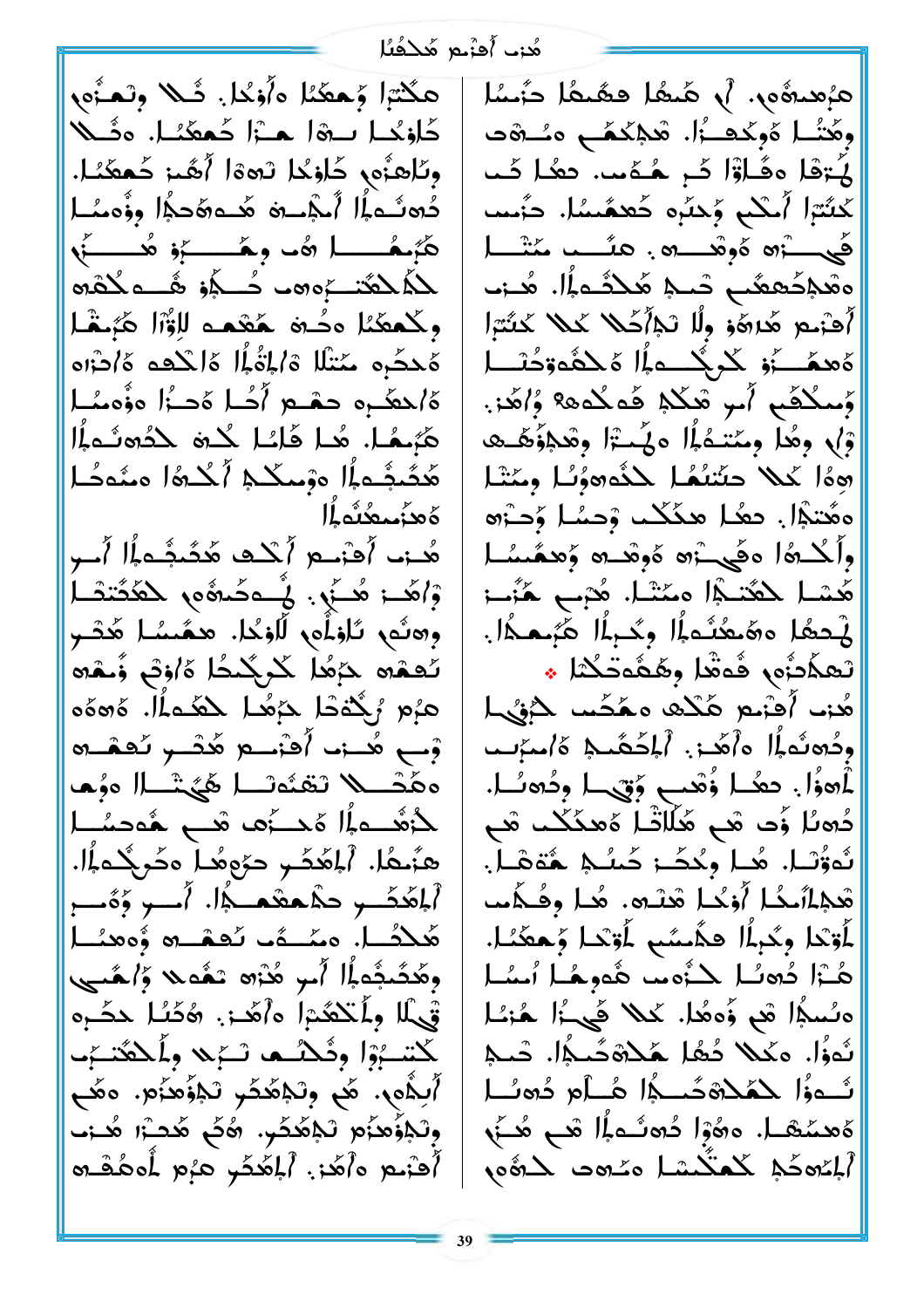هُذِبٍ أُهْزِيعٍ هَٰذِهُنَا

ثَلَاه لَمَكُم \* هُنِي أَهْنِيهِ هَٰعِنَكَ كُمِنُوهُم كَنْهَـزُا فُوْمَرْتَـا وُمْسَـع لَّالُحْمَٰا مَّع ثَلَاه كَلْتُه هَكْفُنُتُده أسبر نُفقسه ةُجِسةُوْا هُعنُكسا لِكَمُعِجُلُ مَكْسَبُهُا \* هُدنب أُهْنِيهِ هَيْبِ حَدْهِدُ لِيُوَضَّرِ أُەتپْكْتَا ةْالْمَشّْمْ أُمْرٍ وَْھِجًا خُشُّەؤُا وتغنَّونا ة/همَّــد لَكْتُــلاه أُوْحُــل هُام مُنْ مِنْ مِنْ وَالْمُؤْمِنُ مِنْ مِنْ مِنْ ەقەشگىمەت ەڭ ئەۋەلگە ۋەتنىڭ ەَمئىسلاۋْلۇھ ولْا مْداقتىئىپ. أَحمَدا وهَٰلِهَـهِ الْمُلَهُٰٮ لِمُوۡثَا فَهۡنِمَوۡطَا ۖ أُهْبَعِ حُبْرُومِ حَثَّمِ كَارُوهِ وَحَتَّىٰ 1952 ه أَهَد: وَلِي إِنَّـمَا تَــــــهِ 16 تَكْـــهِ ؤَده فُءمَّى ۚ هُدَشًا ۖ فَهمَٰا ۖ وَۡدـه تَكْفُسُ هَدَفًى لَكْفُسًا وَّدِهِ هُاهِيْرًا هَقْــِـلَّا هَمَّتْنَـــــهُ! لَا هــــــتول وِتَعِدْهَــــا لمُشَابِّصِرَ لِنُوْمٍ وَمِنَا جَمَعَهُمْ الْمُسْتَمَرِّدَةَ مَنْ الْمَسَامَةِ أَهْبَعِ وأَسْلَمُوهِ مَكْلَاضًا ؤُوسُنُنَا كَمِلا أَوْكُما هِ هَٰكُمُنَا أَكْمُ صُلْ وِهَٰ حِكْسَمِاً هَّزُمِيزاً مَكْعُدُوا وَأَوْمِثْدِاً مِنْدَوْاً وِهْلِكَعِزُنَــٰـٰٓءُا. مَنْـُصَبِّ وِتَـٰهِــُـٰـٰءَف هْمِ ٱلنُّدُهُ مِن هُـاوًّا مثَّكُـا هُعنَـٰهِۥٓٓا وَفَّلا اللَّهِ ةَلكُمْهِ وَهُيَتَّهِ وَلَقِقُكُمْ وْْمِىنْىْلُمْ مْتّْعَمْلْ شَيْخْشْمْلْلْ هُزئا أُهْزَىهِ أَهوَلا كَمِلا هِنَعْهَا ىُكْتُدَا ، وَأَمَدَ الْمَكْمَلَ أَمِرٍ سَكْتُدَا أَيَّةُوهب وأُسِي يُدْهِنُنَا وَيَنْصُلَا نُخْبَا ەئىتىمە. ەأسىر ۋائىنا ھكىڭىمى.

وُهُــا وأَحْـــهُا. كَــبِ هُـــد هُلَا حَمَــع وِلْكِلْمَـٰـٰرِ أُسـرِ هَٰٓبُـِـٰھَـٰلِ هُـٰٓنِت أَهْنَـٰـٰمِ أَحَفُسًا وَتَذَوَّهُ خَمْ لَا حُمًّا أَكْسَرُهُ ا هُوِنَدِفَــَرَلْ هَبِ وُهُـــٰهِ اُل ههْبِ هَنْنَــا ەھّد*ەترا* رەھھىلا ھ هُذب أُهْنُوم أَلِمُكُمْ حَشَوصًا وِهُنْزَه ة/لمَكْتِ حِسْمَطُ وفَي تُتلل حَثَــلا وُسْدِمِ هِوُا وَلَاقُبِ ثَكْلُهِ مُؤْمَــا همَّــة أوهُ المُهمُّــا. لَاقُــب كَـــرِمُّا ەھَىعُنُم}ا مُدَدُل مكْع حَكْسُل أُهُز اهوَا. مُدَدَّــا أَكْتَرُهُ الْمَلْمُوهَــ. (هُ وؤْمَمِ لِّلْمُدْهِبِ وُمْسِعِ لِّلْكُلَّهُ!. وَهُو وكُنْنَا حْتَاهُ مُتَوَضَّلَ. أُقْبَ هَقَسَمَ مُّتبْبَا لُا مْدِمَّكَـلا. خُودُا ۖ أُهـزُا هَو مُعْصِبُهِ أَوْمَ الْمَسْتَمَاءِ مِنْ الْمَوْضِعَةِ مِنْ مَنْ مَثْقِرِينَ مِنْ مَنْ مَنْ مَنْ مَنْ وْاهَد: وْلِي إِسْمِ بِمُسْمِ هُتِيْوَا وْلِي ىكَنْكُمْ دْكْمُنْـا وِمَكْلَاتْـا ةْ)، ئْـدْمَا ثَلا وأَلم لَاه لمعْقفَتْل ةل تَمْلا فَيْ أَنَّهُ كُلُّهُ إِذًا قَالَ تَبِحْسُ شَكًّا مّتكُم هأوهتُه أَمكَنُا وفُءَوَّا تَعْلَا. مِنْعَجًا لَا نَهِءَا خَهِ . هُـْرَمِ لَا عُـٰكَلِمْ. ەْھكْسْا شْمَعْلُمْ أَهَٰذٍ. أَكْدُّهُ ا مُنْوَكْ 6ه. وهُم ووُمْيْد لْامْيْدەت. وُمْيْد لَاكْـِهَا. ۚ } أَمّـِهُ أَقُّبِ كَاقَبِ لَا ؤُمِعَنَّمَ لَكُمْ. أَمْثَلُنَا هُوبُنَا وِتَسْت لْإِحْدَةُ! رَهُءٍ وِلْا قَدِمِسْأَا. شَكَّلَ هُــا وُحِذُكْشًا حُدَّةٍ. حَذَّهِ مُتَوَضَّا لَٰا كَهْبِلًا. هُكْسًا هُنْدَت كُبِ هُسُا هُبُممًا. وِتَسْد لْالْحُدُا مكْسَبُوْا شَي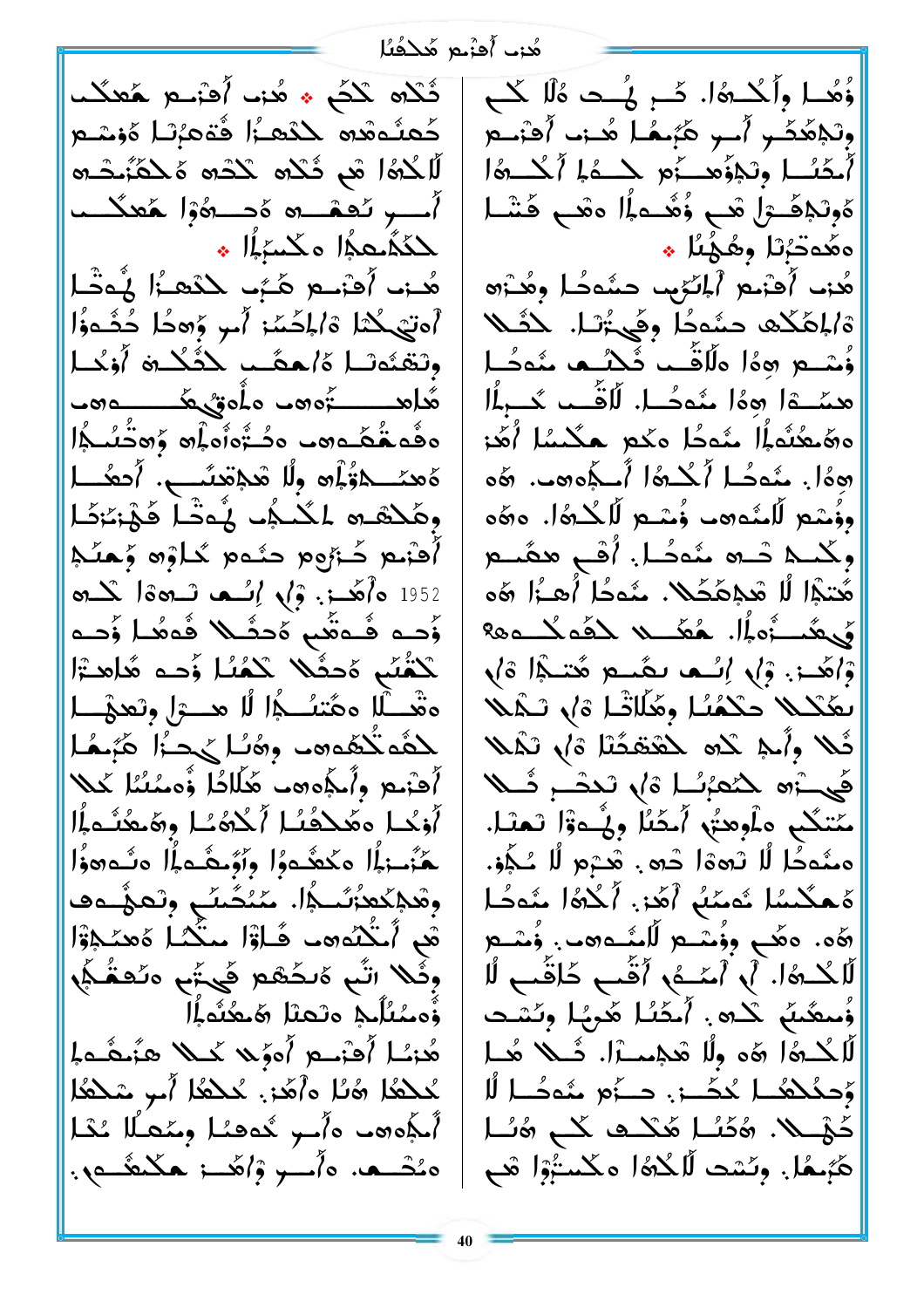وُهِيُّا عَمُدا وِهُعِمَّةٍ وَهُم عُلَمُنَا. هِ أَا هَدُنْـُ لَلْمُلَحَقَّنَاءُ هُوَ هُوَ مُحَمَّلَ هَ لِكَعُمَا هِمَ حِمَا أُوفِهُمْا وَهُنَّا ەھك ەمرەق كىلا ۋسكى أىكىۋا مَكلا مُدَدًا هِمَّمْنُدَءًا هِمَّدَّدَجُدةً ەزەھل ەرگەبال ەلھَـز. اْسُل أَهْرَـــــــم هُــأَلَمْ إِنْــا. هَوَّىْكُمْــمَّــب ضُــكِف إِنْــا. مَاهةَ الْمَحْمَدِ مِنْ الْمُكْتَمَسِينِ وِكْـــكْفوف. 500 أُهُـنْسَـــع كَـرِيْــَــدِيُّا ٱُٮعُعُدَ مكْــُمَـا. وُاُصُـُرَا وِصُـْوَت مِلَاتِـا ەھُھىتُو تُكْلُكُوه. ةُلَّا مُاھۇە أُسو هَلَتِنْا وِهُدتمْ ذُوْصًا مِمْقَكُوْهُوب. 500 أَهْيِسٌم حُرِيْكُمْ!!. وَإِسْلَا وِهَٰنِيْت ڬ؋؞ ۺڵٛ؋؋ۺػڔٚ؋ڝٚػ<mark>؋ٞٮ</mark>؋ٞٯ حُكْفُا ۞ مْوَيْكَا وُرِيْكُمْ}ا تَعْسُلُ هُب وكَم أَكْدُا. أَصْكَا وِهُوهَا هَٰذَلا كُــم أَكْـدُا أَفَتـٰہٖ كَافَتـٰہٖ ہمَّصْـلا فُقعرُنـًا. هُكَنُـا أَوْم كُــ وِنْـعكَـــلا للقنكسسة مأه وأوقع ومن ووكم المسلم هَٰٓدُهُنَـٰا هَـۡـهِۥٓا ٱهۡـسَـٰم حرّٰہِ هُــا ەكْرېڭىما قىتقىشقىلا قىتېمىكى أَكْلَاهُ وَتَعِبْلُ شَمَلَوْنَا وُّومُنْنَا أَصَوَٰلُوهِ \* أَهُوْ كَيْݣَةْ وْتّْقْسَا هِأْهُبَةٍ: أُه أُهوّهُمْا حنّن هرَّمبدًا وَّاحِيْ: هَٰـٰذَـٰـا هِهَ حِمَّا . حُمَّا إِسًا هُنصُّمٍ وِلْمَنُّوْمٍ لِكَمَّمَتُّدَاً الْمُوَلَّا مِلْمِثَّمٍ لَكُسَبُوْا أَمِرٍ وَهُمُسُلَم أَمِيضٌ وَكَاهِدًا تُحْقَّدُه سَلْكُم هَفَزِكُمْ. هُنَّ أَلِلُهُم كَذَّنْتَ ا وَْسْعِدِ كَلِّلا مْتّْقَدّْلَمْ أَنْتُب هِمّْسُلْ

هُصْلًا هُحَكْتُمْ هِثُلًا وُحِكْلَتُهُا هُحَلًّا هُه. مِنْتُمِ وَدَٰنِ حَذَٰكَ وَأَهُدَ. أَمعه كُـملُّوْا هَرْجِـجُا وِكُـلْحُمَـا هُنُـا لْحَشَّــهُواْ. ه/ْمضّــه مــُــهها فيُحِيُّب ا وكَعِنْدِهِ حِلًّا وَهُدْمَحُكُمْ. وأَمِحُلًّا أَسْكُوهُمْ شُمْلَكُمُلًّا وَٱلْمُحَكِّلًا هُسْمَ مَكْتَعْطَ. لَمَ خُمْلُتْ هُمْدُه كَيْتْ هُجْرًا حِدَّىٰ وهُكْمًا مِمْرُووْا. لَم مسأه وَاصِبِ إِلَى ابْسِمَامِ مَلْسِمَ حَدَّسَــتْزَا حَـــم مْحْمَـثَــا. لَم حُـمـحــم هسأه لمشوفأا ومنقلا وكتككأا ؤُاهِ صُعْدٍ. لَمْ يُدْهَدُ هُمِيزُهِ لِلْتَرْهَدِ وَّٰٕاٰ؎َّے ٱلٖمَّكَٰٓدہ کَعنَّـہ۞ ہکدَٗــٰٓۃٖا لُّا هَٰذِكْبِفَ هُمْ وُهكُلْ مِثْدَافُواْ. خُلْطُلُ بُدَّخِ وَهُمِجْوَا وَهُدِيْكُمْ أَرْوَى وَهُوَ الْمَرْدَةُ أَوْكُلْ لِمُوه وَشُـوه. وثُـلا وِّحكُلْعُـلْ لًا مْرَمِ أَجُوهِ .. هِ أَهُ: هُجْعُبًا. أَه مَّصُحُا حزُّەھ ھُم مُحْفَا ەوُّەھ كَمِيلًا كَمْسَمَاؤُونَ. حَقَّسَهُ ضَبَيْتَ بِهِ ەَحقُەقٖٯُكَا ەخْݣە ھُەٯْئەە. ݣْݣُﻤﻪ تَىنْتَ ھَ حَمَّـُـم هَىنْتَــرە حَمَّنَــا تُدعلوْن، وسُمعُم أَسكُموهب مكْعِسُة كَمَدُه مَنْ هُدْ أَوْ مُ يَا مِنْ الْمَسْتَرَارِ مِنْ الْمَرْكَبِ هُلَّا ﴾ وِنَعْمِ مَدَوُّا حقْلًا هِ أَمِيْهَا ﴾ وهُنُـا بِحَيْـا وَّحُـا وِهُوتِيْـا ووفَكْـف أَحْسِلًا هَتَعَلَّا لَعَنُـٰهُۥ لَمُحَـٰهُۥ قَصَمِ هنَـدُوُّلُوه ﴾ وُمِدُمِّـتَ وُمِنْدُه وُهـرُهِ هُــوتُتِهِ وِتَعـــمِ تُعْطُــا. محمُــا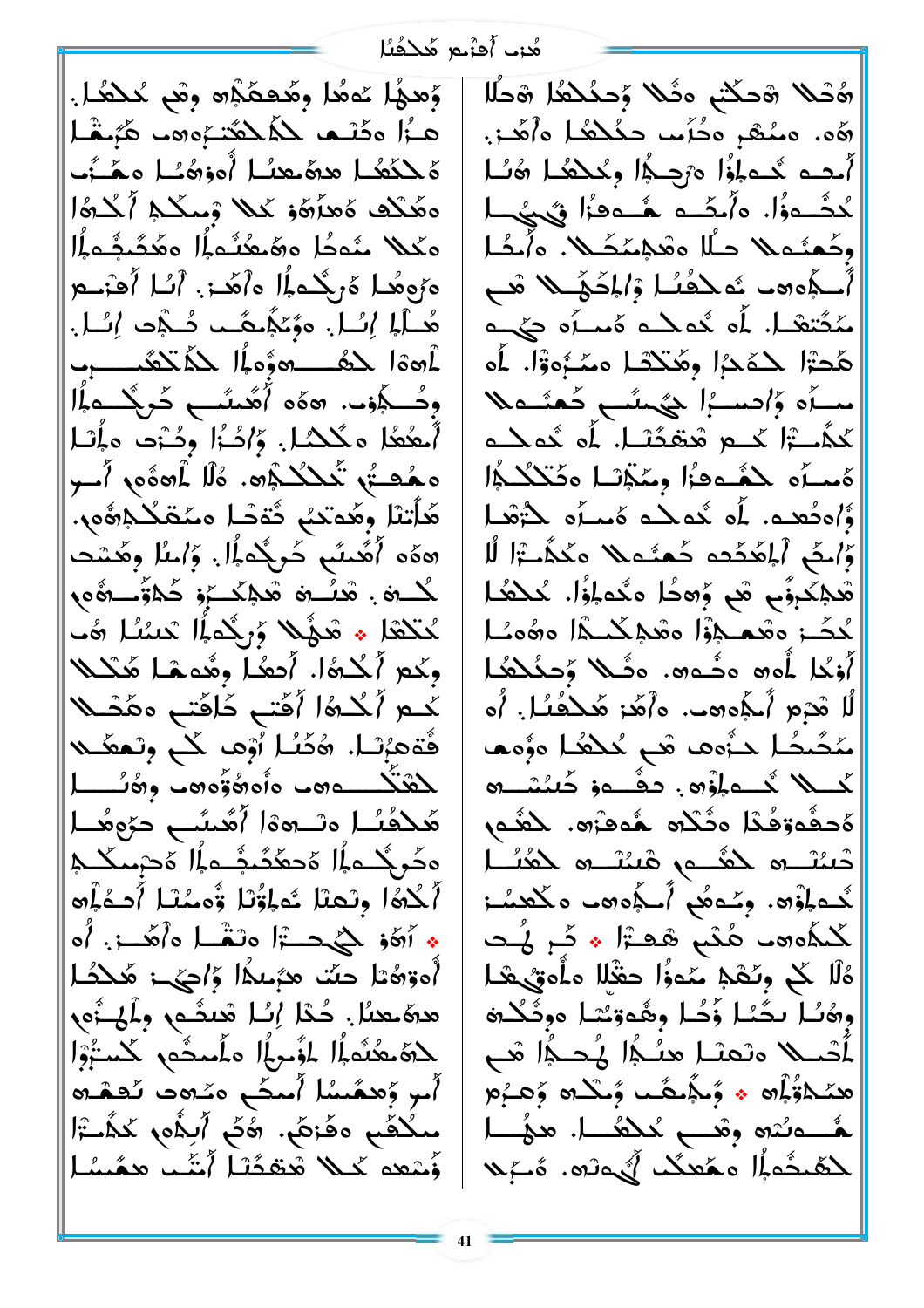بِشَعْتُبَ وَلَكَفَشُوبِ وَتَكْحَفَت لِكُتَّمَاهُمَا شَمْحَةً وَهُلْأَسْمَاءِهُمْ كُتْتَمْ هِهَ حَقْبٌ لَمُ أَنْتُ أَنْ هُ عَذْبَ وَوَيْبَ حكْحَزًا وَ/حقسُّا أَحَطُّا وِهُـٰٓا وَاحقسُـ تُنسْع حكْم شَوْلا وُحكْلْعُا هُنَا كَامِعِينُو أَا مُمَمْ. وأَسْ كُبْ هَجَرَٰا وُحعَكِثُم}ا أَ30 سُنُوءٌا حُد حَتكُسًا هدهُ مقتل وأبِّدْبٍ حتُّــهُ الْإِرْهِ وَهُ وبْقْــا تُحقُّــكُما لْا ـاْحثْــى حكْــت لَمَتْحَمُّــمِ لِحَقِّي—نف تُسْتَدَّا مَشْتُهَا لَم مَفَسْــٰٓ;ا شَوُّــٰلا وۡحِكَمَــٰٓ;ا خُكْـــہٖ ەُاتىسُ ھُكَسُّا ھُسُّا ھُبُعُّا حَسَّرِ هَنَّكُ ٥٥مَ ٥١٥٥٥مَوَّ٥٥٥ هُـدَّـــه و٥٥ لحثَّتْهِا فَي تُبُسَّا وِإِنْغُبِ وْالْمَكْسِرِهِ لأخصا ةهلنا منها وكلا كتُنبرا ەتىبا ئىدا ئىتېپ فەرْآىيا مىڭگ هُ وَمِعۡوَضُــم رِكَـــۃُ اُم وَوَحۃُتَـــا ەھُەوكْتْــا ەْتْوْھُـــدًا ەْھزَىـىغُتْــە ئُا سكُك نَحْغُكُما هَوُّەسُكُما وِكْتُبْتِوْهُوم. هُنُم هَٰهُوحُلاً مِ حُتَنْءَا وهُـودهُؤُا فَي ْرُسُا وُهُــهِ أَا هرَجِدًٖب ۖـهِ شَدْ آيا اللَّهَ عَلَيْهِ حَدَّثَهُ اسْفَعْ مَكْرِجَةَ الْمَرْجَةِ الْمَتْحَةَ ەتىما ھُەرْحُنْما ھۆتىدا دۇەتئىدا ھكَقْـــەُمُّا وَحَتَّنْسُــع ەُلَّا كُلەۋســع َكْتَكْبُ هَٰكَفُنُـا هُنُـا وُاٰوَيَٰكَ هَٱهُوَ حقتُک ہوں اُکُہ تُنگوا کے حتُنوا هُكُم فَي تُسُّلُ \* هُم حُكُمْ أُههُؤُا ەھَٰٓۮۡڡٞٮٞٛ؋ؙٲٳ؞؋ۿٮڔۦۿٮ؇ۭٲ؋ؚٮٮؙٮۢٮٵ

وِءُهنُـم فُـُددَ وَهتَسعُنْـا. هَٰدَٰنــهِ لَقَعُلِمُهِ وَهَيْتُمِيهِ وَهُلُمُوَا لِكُلُّهُ وأحذُهور للأَعطُ وهَكْتَدَا هَاسأُور لْأَكْثَا أَسِرٍ هُدَهْا هُثَمَتُا مِأَافِلُومِ أَوْكُلُ وِمَتْنَا هِلْمَقْعِدٍ ۖ حَذْثَقُوهَا وَحُسَمًا ۖ هْلَكُهْكُمُ وَالْمُسْتَرَبَّطِينَ مِنْ الْمُؤْمِنَةِ مِنْ مِنْ الْمُؤْمَنِينَ مِنْ الْمُؤْمَنِينَ م وِدًا مِعُعُمًا مِنْكَسًا مِلْلِهِ وَمِ مِنْ تقئوت اهتما وحندتموا مقبا ى تُشل مِنّى وْبِي أُسِرِ أُهْوَهُمْا تصكَّلت أوتُب هَةَهتْبِ لَمَقْعَصَــلا تْعِبْلِا مِنْتُجُلْ وِرْمُنَـا هَٰلِكُفُـا حَكْسُـا هُدنِ أَهْنَىــــــو هُــهُوْسُـُــل ﴾ هُـــع حُـــكُوف أُەھُوَّا ھُكُب وُّەمُىُنْدا شُكْتُف مِنْتِف هُحطُ ةُاهُبُو وْتَعْدَا وَدْئِهِ لِحَدُّومِ كْمَلَا قُەفِعْلَاھ وِهَبُعْدَ شَدْهُوم. 6ه وهَبُسُما أَهَد: حَدَّهُ، لَا لْمَحشَــهِ. أَلَّا رَبُّكُمَا رَبِّكُمْ حَكْبٌ وَتَمَّحَكْبُت هُذَا حَتَّمِعْمَا هُلَا أَهْدُوسُ هُبِ رِكْثُهُ أَلْمَ وَحُتَا، وَلَا لِمُحجَوِبِ حَكْبَ دْمِ دُدُا هُلَا أَحِلًا هُلَا مُعْمَلِ حَكْمٍ. مَالَا يَا مُصْحَبِ وَسَٰلَا مِنْ مِنْعَمَةَ لَمْ الْمَاءَ هُ/َ الْأَحِفَّــوسُبِ حَجَّتْــا مِّــتِياً وَقُصْدًا مَعَقَّىــَۃًا وَلَا اِهُمَّـــو مرَهَ الْمِيدَ انْحصَّ لدْنَهْ انْبَهْكَ هُىڤُەىُىھە حكَّتْدَا كَذُمَّا وَهُعُا وَحْدَمَهِ إِلَيْهِ حَمْلَا يَا عَظَمَهِ مِنْهُمْ الْمَرْدَةِ وهُاتُـب وُّوهِـدَّـا كَـهُتِهْـا وهُـمُــا لُّا لمَكْشُمٍ هُمْ دُهِنَو. أَمَثَنَا وِهُزْمًا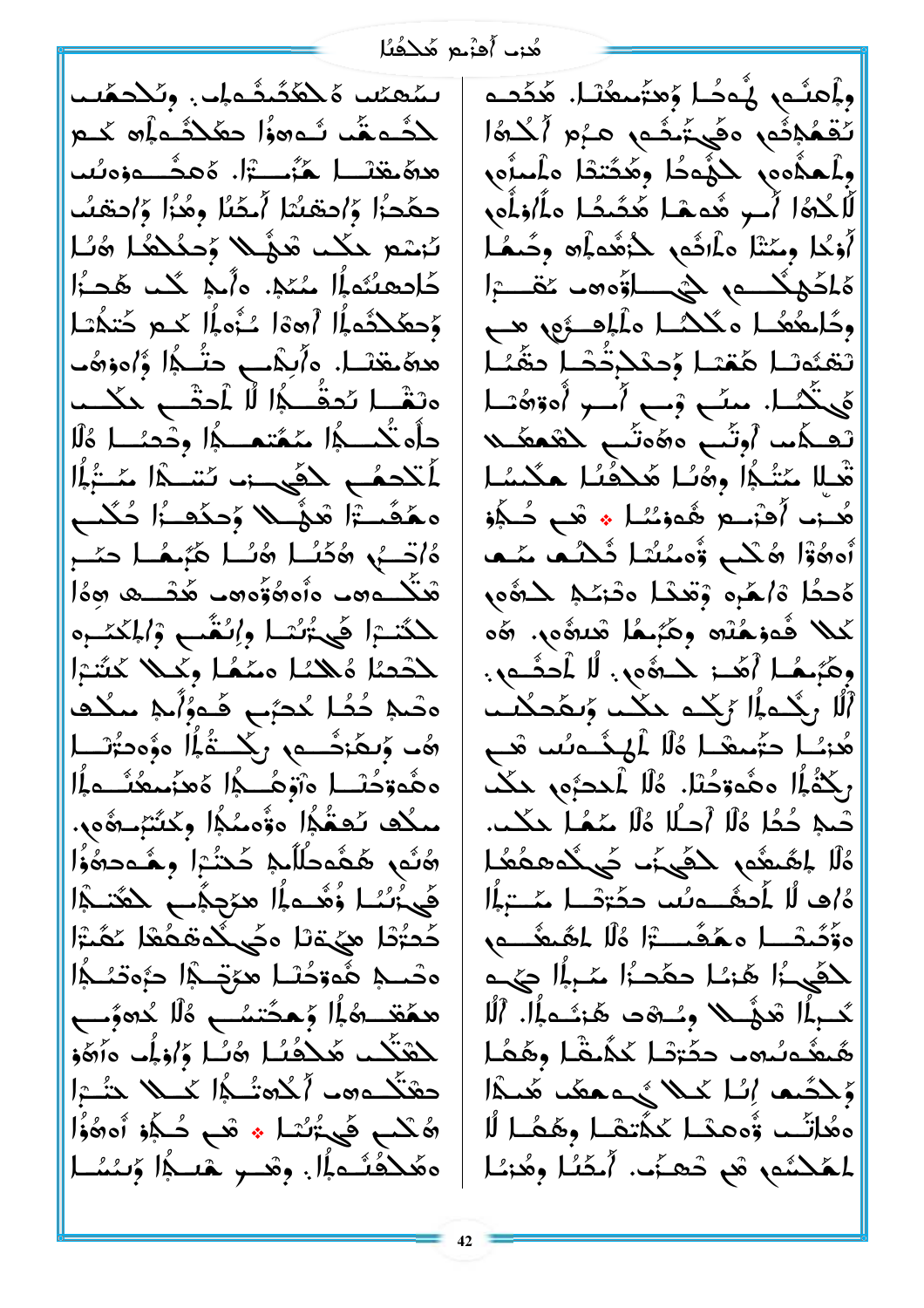هُذِبٍ أُهْبُيعٍ هُكِيْتًا

هُوْا هُنَا هَبُعُا حَرْهِدًا أَكْدَهُ ا هَنَّ مكْمِثُومٍ هُم هُدِّ أَهْلَا وَلَهُمْ الْعَلَمِ كَتِقْبُ قُبْ هَدْ ًا. وأَكْثَرُا مُكْبَهِ! دَبُوحَدُا. أَبِ مَدِفَكِي إِسًا. أَهِمْلَا هَبِ هُــهِـمَمُّا. ةَ) أَســهِ حَبْدَسُــب فَمكِياً. كَم نُورًا كَيْهَمَا أَلِمُوْهَا • • أسلم أَسكُل لهَدْ شَم هَدْرُه وهَبُعُل: أَلِمَحِيْدَ فَحِيْهِ اللَّهُ الْمَحْلَمَ اللَّهُ الْمَحْلَلَ لِّتِفَوهب وُأَسْلَاْ وَيَعْجَدُ هُوَ تَعْقَلُ لِهُنَّمِ لَيُّوْسَلُ أُسِيرٍ وَلِكْسُمْوَدِيْاً ەقْكْسُمْ ھْھْبِ. وأَكْمَةُ بْكَيْدًا حِذُّهِ حِيدًا هُكْتُهَا أَحْدِثًا أَجْسِنَة ەكھۇة كمىغ ئىخىلى. ەْلَا ٱلِمَعْكَلُم لَمِ تَحْدًا وَحِذَّة كَدِنَه حَزْمٍ حَٰجِئًا وَحُكِّفِ هُـــــــــه كُمُ ا حَجُّه حَــــــمُّا تَـحَـــــــمُّ بِهِ لْمَكْلُدُاتْمَلَا. أُسِ وِٱهْدَا أَهَٰذِ هَأُسِو يُحَزَّاْ لَا هَٰلَاظُ هَٰحَٰ: هَ هُ مَا هُ لَا هَٰٓدُهُنُـا هَٰٓدُـ ڡ کٚب هَٰٮعُنُــهِ اُ هَنْسِنْهُا. مسْنَمْ هُ٥ وَصّْحْلْ كَلُّهُ \* حكُدُه هُم أَسْلَ فُتُوهَا هَدَنُدْهَا وهُتُوسًا وَسُبِعْدًا وِتُعْنِشُو رِجْحُواًا ومُعفَّمُا كَلا مُّجُمُّا ثَوزُ قَعِفُوطُ ىكَعُــلا أُمَّئِـــم قَدِئْــل فُءفكَدَّئِمنُــل كارزهة بمغنى وه المهرئ المأنف ه ُاهَـٰـٰٓ; كـُـهُوۡٓا مَّكَــٰهٗا حَيَّـٰٓ; أُا ٱسو همَّدْهَاه حصْبْ لِمَاهُشُماً مَّذَبَٰٓاً لَهُ وَٱلْمَوَّةُ ﴾ [الْعَدَّمَطُ وَحَدَّةَ هَبِ هُدَهُمْ إِلَ فَي ُسُــهُا هَـثــهِ دَاتْــا ه دُقُــهُا كَاسِمُمُولًا وَهزَجكُوا أَتزِيْا وَرَتِكَذَا.

أَهلُكُمْ وَْهِيْدُهُ اهْبِكُمْ! حُلْتَبُب هُنْزُهِ. ەمئىشەھە ھكلاكىم ككىم أسىر هُضًلا لَمُتقَلَّد هُ/إلْكُمُ- هُم حنَّت ئے‰وُا ہٗحنّے اُوجُے ہُاوُکے كُحكُملا شُەرەۋُا وُمحَكْمُوُّلُرە. ەُھەُب دُەقُھْا ھوَدُّىْا حُھُا دَاتْا ەڭىم أَوُّتقَا. ةَالِمُكْفُ هُم معَفَّلِ هَ وَقَالَنَا كَانْقُصًا دْتُفِ كَتْخُلّْ أُدْوَةُصًا. دَأَسو حَكُّ\$ِهِ ٱلْمِلْعُمِ مِعَصَدُ أَصْبَهِ أَحقسُّا. كَده لمُعصُّا مكْم بُعوقُلا كَمِنْكُسُواْهِ. ۞ يتفَسوه بِ أَسْلَمِسْدَةُ مِ هُمعِدًا وحُودُدًا لَكَعِيهَ مِعْنَا \* وَوَا هُدَهُنَّهُ وَهُم مُلَكُما هَنَّهِ هَلَى 373. مَتَنْدەد، قوس ھەكككىم كەكم ەھَٰٓدْفُى ۚ كَٰٓ مُّەحُا ەۡوَهُٰا ەۡرِيُّدَءَٱ ا هُهزَمعِكُــمِلَم مُهْمَــمِلَم مَوْمَـــْزَا وِأَوۡنِـقُـٰء لَٰٓا شَـہٖ ضُـکَٰٓآوۡ هَٰـٰہِ ٱِمَا هَـُـُـٰلا كْفَى إِوَّائِلَـٰهِ كَاكَى وِّكْسُ ثَقْـِلًا الْمُمْتَدْ سَمْعَةِ قَاهِ فَيْ مِنْهُ مَنْهُ مَنْهُ مَنْهُ مَنْهُ مَنْهُ مَنْهُ مَنْهُ مَنْهُ مَنْه ەأَسمِه وەا ئەتكەُلْما وِدُعَنَى (100 حنكبا ألحده اهتئم وكحذة تحمه وْلَا هُــــــوْمِ وهُو وِلَا كُــــوْا مُكْـــزِمْ حُحدٌّة كَسِّنَة أَلَّا حَرْبُعُهَا وَالِمَّ كَلِيهِ. هِءُا هَرِهُا ذُكُلٍ وْأَلَكُ دُقْسًا اقْتَا هُهدهُ مقتل لمثقلا من هُدْرُه وهُبُمُا كُرِبُكُمْ! هُحِثْتُمْا. حكُّه شَي هُبُسُمَا كْمِلًا رُوُوا. هُوصِيُمَا لَا كُلْمُواْ وْاهْدِ. هُم وَهدهُ هُمْ حُــد لَٰا هُــأَـلِ. ٥) هُــأَـلِــ هُم مُحْظُلٌ. مَبْ هُو لَا كُهُ ا. هُؤُخْلَا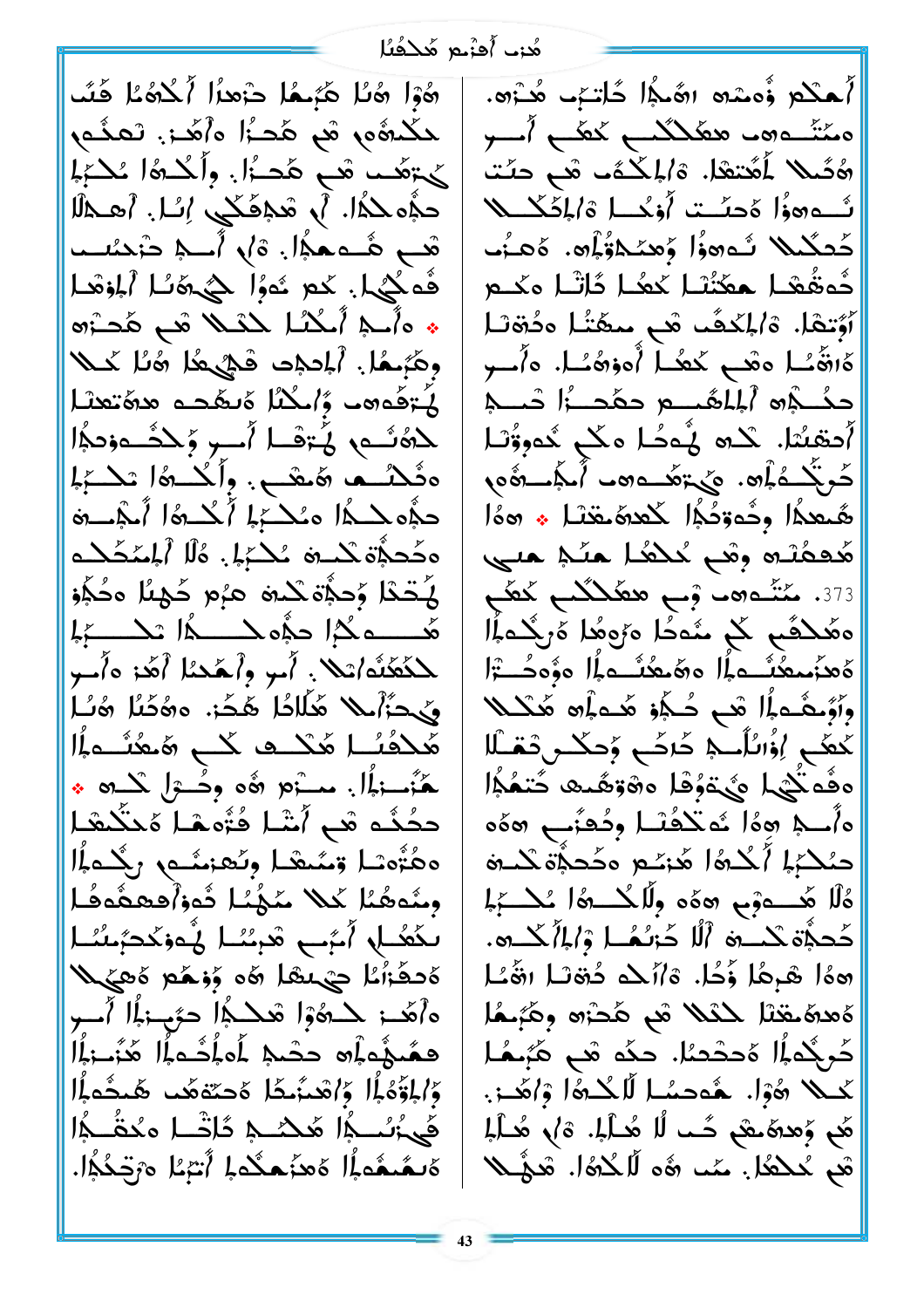هَاتِنَا وِهُـتَمِنُ ذُوْدًا مُفَكِّلَةُوورٍ. 50ه أُهُنَّى حُرِيْكُماْ!. وُامْلًا وِهُنْت لْكَسِدْهِ كُهُنَّ سَبٍّ، قُعْلَسَدْهُ قَعْلَمُكُمْ خَرْفَا كُمْتَوْمِثُومٍ يُمْكَنْقَا \* إمدَّتْل همَسْنَا تَكْتَبْتُ لِكَبَابِ تْسُـزًّا ۞لاُهُـُــا. وِهْنُــةهـٰ مَّتـْــوْلَ كعمَّسُا مكتب وقتا ومؤُا ىمَّتمَّــ ْ رَتِّحُــٰ \$ْ مَــفُومِـمُــلٌ. وَُۙاحــْزَا مِّعٍ وَهُو لَلْأَهَا. وَأَمَّد كَتَبْتِنَا حَقَّتْوَا وِهُكُنُا. هِ تَصِحُلُ حَبْحُل وِمَتْلَا أَوْدًى لّْكَنّْلَاه وُهمّْسُلْ. دَيْجِرُهُ شَع لمُعطَّا حَدَّدُا وَلَؤُسِجَا هُءَدَسًا. دهُا همُحسُّل حقَّدهُـــا وِعْدَمِــــة لِكَمُولًا وُدُهِ . مَدْوُبٍ دَلِهِ مَنْبَلَاهِ لمُعْدَهُ أ لَكُمْ هُمَا: ٥:٥: مُدْمِهِ أَمَنُكَ وَهُبِعْدًا) تَـْقَـٰهُ نَعْـٰا آتَنُـبِ. وِّئنُــٰد لَمَـٰد 160 ). 2/مادىكىدا مالا أدىكلا. ۋاھىلاۋا ﻼﻩ ﺭْﻋﺤًﺎ. ﻭَﯨﻲْﺪ ﻼﺭْﻳَﻘْﺎ .<br>ﻫَﺘْﻠ √ﯩﻤُﻌَﻌﻠًا. ﻠَﺣﻜﯩﺐ ﺣﻨُﺐ ﺭَﻨُﯩﻠًا. لْمُفَرْفُلا. حَيُّلُاه وفَزْوُمِعُا \* هُدِحِسُما هِهُا وُحِسُمَهُ مِحُصِصًا هِهُا رْجِئْك . ه}ٌمو {هٰذَا وُهْدًا . وْحِسْطِ {نُسَارِ هنُوهب. وهُزتُكُمْ هُودُبُلُ \* ئُدؤُا وهُزئـا 1،6%. أُمَنَّب حرَّةُوُتُّف. كَبِقْدِهِ وَلِلْكُمُّا. وَحَصْطَ حُكِمَّاهُ جَ ولًا لَمَاهُم كُلّْعَثُمْتِ \* ھُے لَیکْشمات لاگلنڈھات. تَسنُر

أُسب مَنْساًا مثَدووُنَا أَكْدَّدُنَا وِتْـ هَّزُكُمْ مَهْلِكُكُمْ هُلْقَصْلِهِ وَلَــ20\$ لحذَّدوؤُكُل وشَلا وهُكَلد هَ لِمُتَداوُّنُـل وْهِمُنُنَا هَكْعَرْوُهِ إِلَى الْمَكْلِنَا وَلَكُمْنَا ههَكْمُــا وَحكْتْعْــا هَـكَلِمْدَ ِـــزُه لِمَا وَيَجْمِعُوا بِهِ مَكْشَحَةُ الْمَعْشَمَةُ الْمَحْرَةِ هَكْسُلًا وهُثْـا هَكْتَحَفُّـهِ أَا وِتَغْـا هُكْتُنِمْسُــد}ُا وِهَٰىعُنُــدِهُا لِمُؤْسَــزِهِ هُدَمِيْلِ هَ حَدَّدُهُمْ لَا مَعْدَوْوُ الْعَجِيْلَ هُبْعِدًا. حَبْ رِكِّةً إِلَّا هُبُغْا هُـزِب مُحقَّدت وهُن، أُهْنُوم. أَهُم \* وهُذب أُهْنُط وهُذب أَأَوُوُووُوهِ؟ حنَّــوم هُجَـــدًا وهُجَّوجُـــا هُرِمُحُــا وَوَهُدَا وَّجَا فَكَيْهَا. أَفْسا وِنُـهوَّهُ أَا. تَسبُّهِ كُعْبُسْدُهِ وَلِلَكُمْ ق إمىُّهُـل. فَــــــــــ لكَــَــــ أَوَّـــفُــــملُــر. ەڭلاھ غەھُل ۆُڅُەلُرٖ ق كُنُّه لَمَٰ المُوجَّد مُحَصَّدت رِكْدلُر كَعَّى هَدْفَ هُدهُا رِكْدلُر كَعَى.<br>كَرِكَةُلُر تَعْفَلا هُـْنَا هَسَّقَا كَبِي مَا عَلَيْهِا مَعْ الْمَجْمَعِينَ مَنْ الْمَجْمَعِينَ مَنْ<br>ضِكِّةُلُر هُـْنَا بِكَـٰهُلا جَمْحَهَا وِوْمِيدُا. ۚ هَمِ ثَلًا أَمِلًا وِتَعَمِّيهَ مِ دُرٍ دِهَمَتُمَالَ \* ئىگە أەپ كەي حفّ حثَّكْفُرْم ألمَّكَمَّلا أَمَٰا أَهْبَـم هُٰلَما إِمَٰا. وَمِكَمِّمَت خُـكَمَ إِنْسا وْلِمْهَا هْــْمُؤْمِلًا كَلَاحْقُنْــْزَا وِحُـــكُوْبِ. 500 أَهْمِنُــــمِ حَرِيْـــمِـلَا ا أَعِفُعُلِ مَكْكُلٍ. وُاُضُرًّا وِضُرَّفَ مِلَانًا هُدْتُو كَتْݣُكْتُمُ وهُ لَلْ يُرْهَقُومِ أَيْسِ